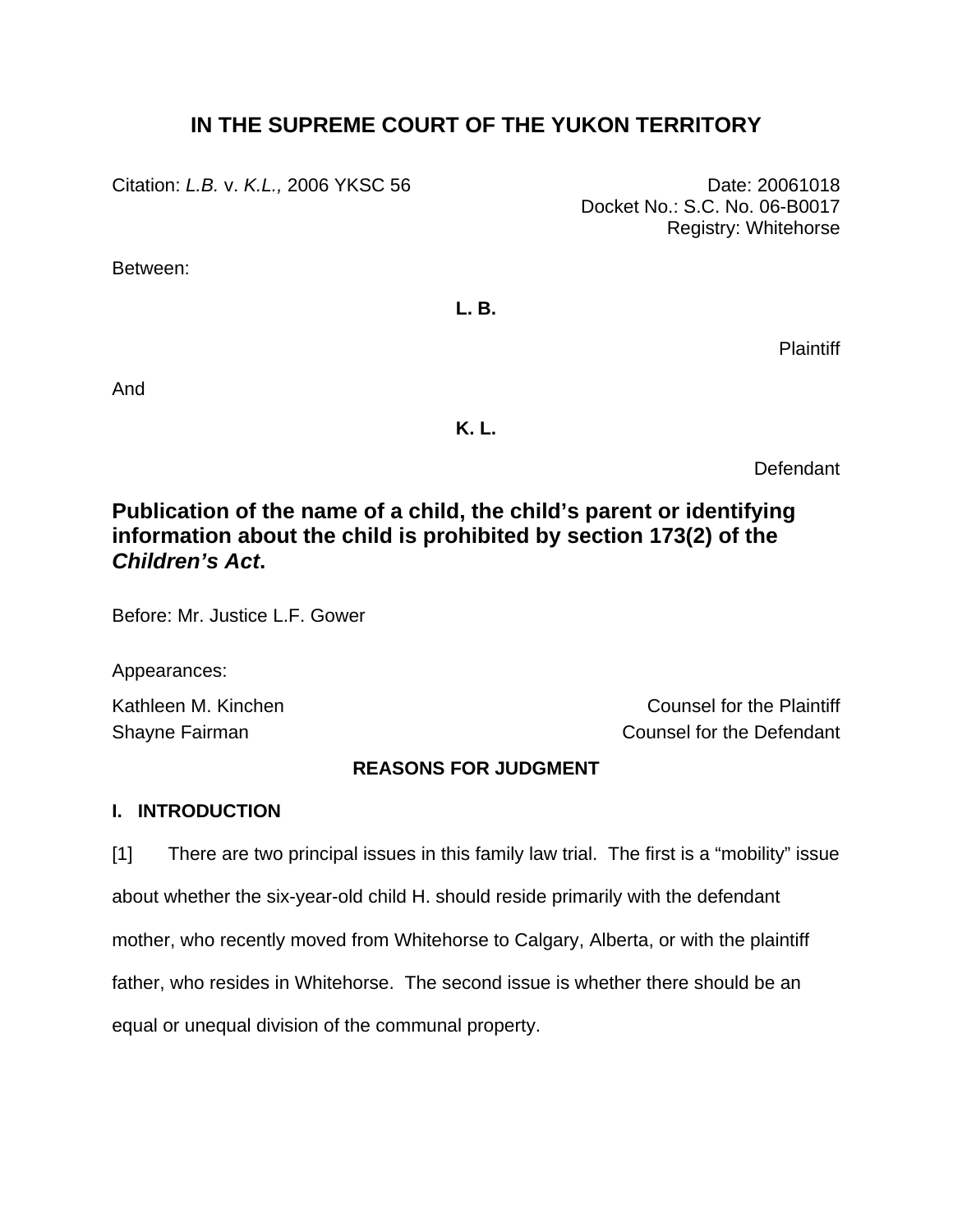[2] There was some urgency to deciding the mobility question, because of the expiry of an interim interim order on the child's residential status and the commencement of the school year. Therefore, I gave my ruling on that issue on September 1, 2006, with an indication that my written reasons would follow.

[3] I will now provide my reasons on the mobility issue and then deal with the question of the division of communal property, on which I reserved.

## **II. THE MOBILITY ISSUE**

#### **A) Findings of Fact**

[4] The mother attended junior and senior high school in Calgary and lived there for her early adult years, from the age of 14 to 24. She then moved to British Columbia, met K.U., married him and gave birth to C., a girl, in 1997. At one point, she and K.U. had made plans to relocate to Calgary, but the relationship ended in the summer of 1998. The mother then moved to Whitehorse because her own mother was living here at the time.

[5] The mother and father met in Whitehorse in 1998 and were engaged in a relationship from June 1999 until they finally separated in April 2006. They never married. The father is presently 42 years old and the mother is 36 years old. The mother has primary care of her nine-year-old daughter, C., from the previous relationship with K.U.. The couple's son, H., was born on July 27, 2000 (the "child"). [6] Shortly after the couple met, the mother began working as a receptionist, and later as a legal assistant, at a Whitehorse law firm. However, after H. was born, she stayed home with him for a period of six months pursuant to an employment insurance maternity leave program. The father was then employed by Primerica as a financial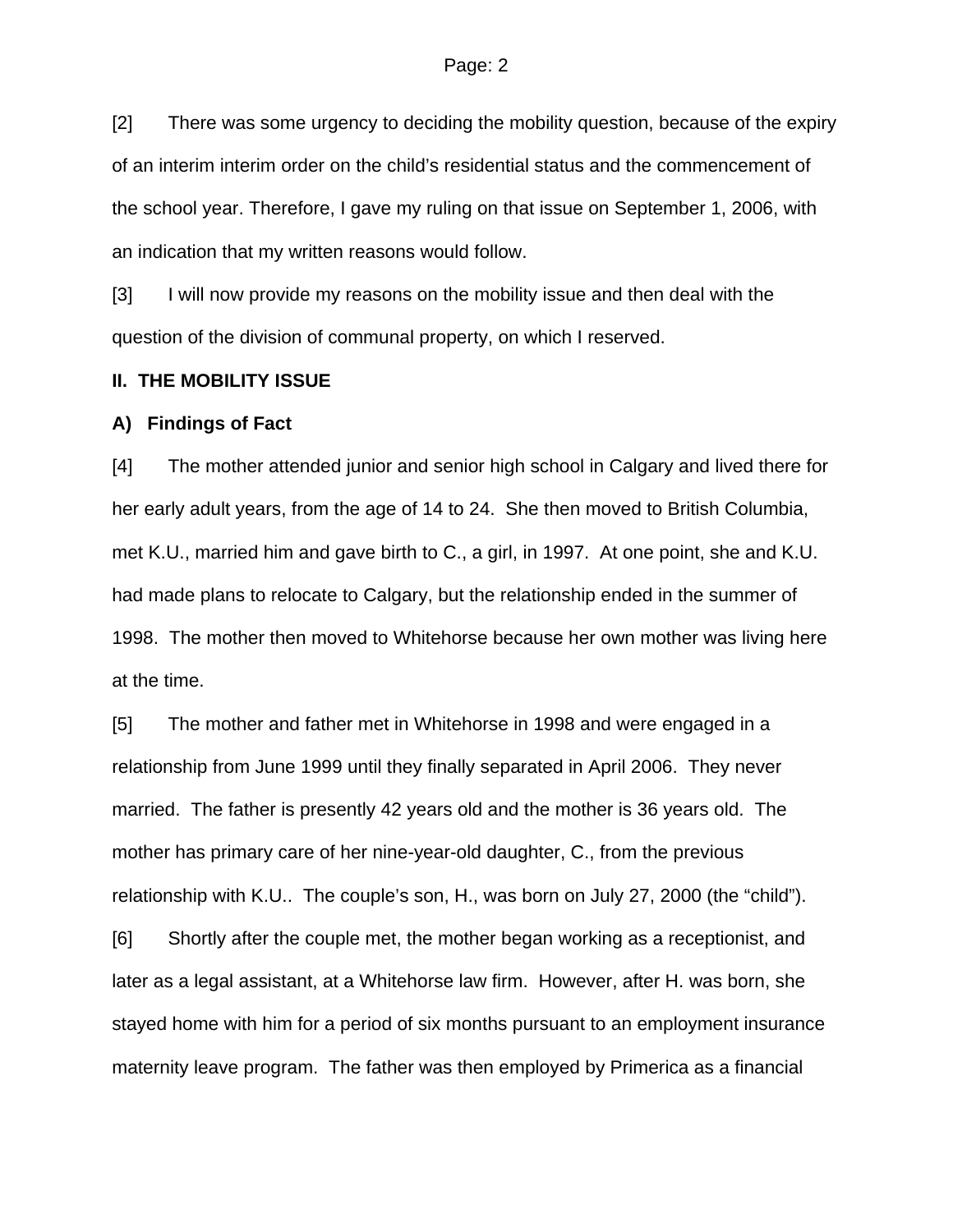services and mutual fund salesman, on full commission, and later in the construction field. His annual income throughout the entire period of the relationship was consistently and substantially less than that of the mother. The father recently began a new career as an insurance adjuster.

[7] The father was involved in the early upbringing of the child, doing such things as changing diapers, preparing food, feeding, being up at night with the child, attending medical appointments, and delivering and picking up the child at day care. The father also did his fair share of other household duties such as house-cleaning and laundry.

[8] Having said that, I accept the mother's evidence that the father's employment, both with Primerica and in the construction business, often required that he work long hours and, occasionally, on weekends. Consequently, he was, at times, unavailable for parenting.

[9] Just prior to the end of the mother's maternity leave, the entire family travelled to Calgary to visit with friends and family.

[10] When the mother returned to her wage employment at the Whitehorse law firm, she made arrangements for H. to attend the same day care in which she had previously enrolled C. The mother made all the day care payments for both children, until the parties initially separated in September 2005. She was also principally responsible for picking the children up and dropping them off at day care, although the father would assist with this from time to time.

[11] The mother was also exclusively in charge of arranging all the children's social and extra-curricular activities. Although she would discuss these with the father, he was quite content to leave that responsibility to her and was not overly enthusiastic about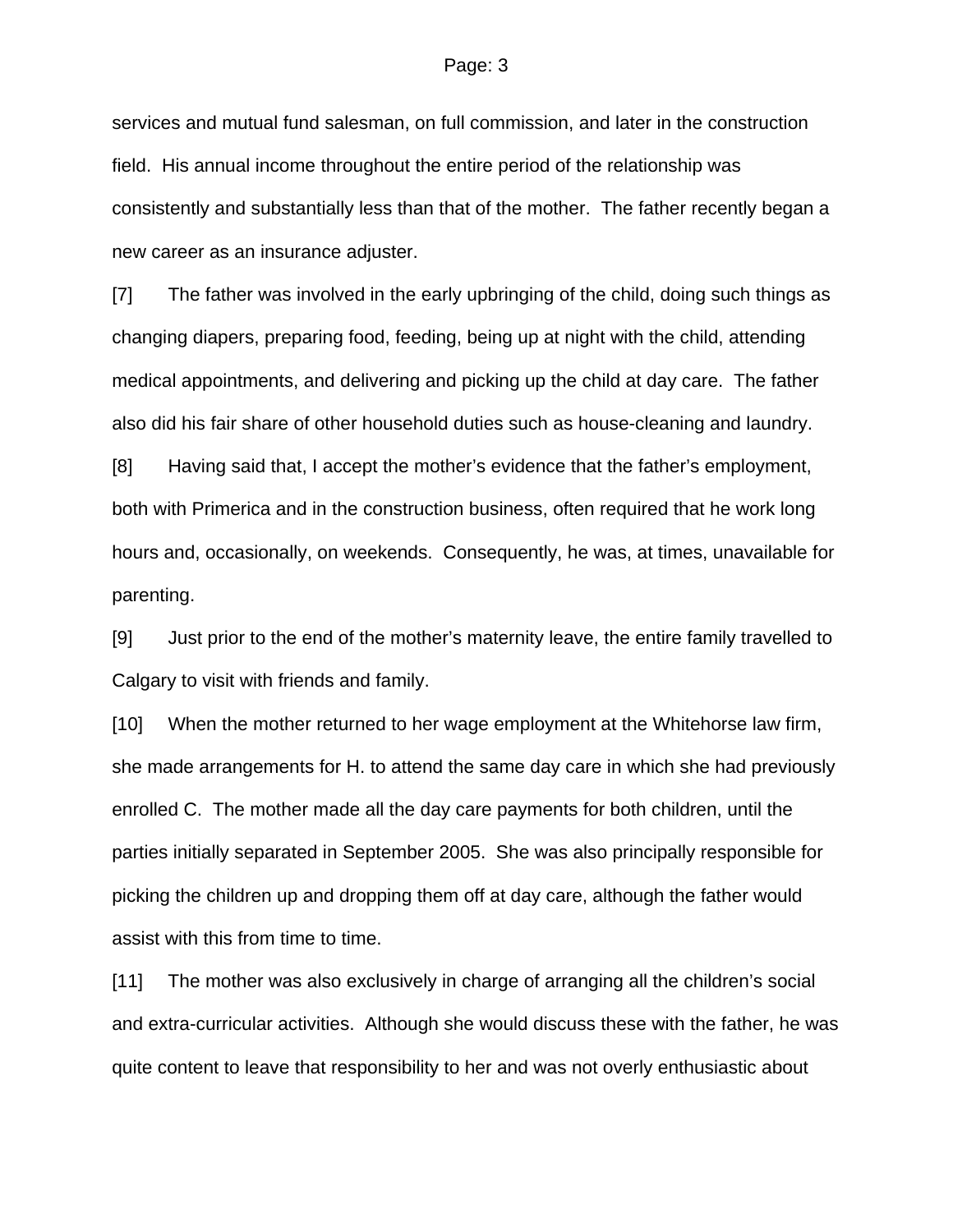participating himself. Indeed, the father conceded in his testimony that the mother "took the lead" in the decisions about the children's activities. For example, the mother involved the children in such things as pre-school programs, swimming, dance, piano, gymnastics and T-ball. She also taught H. how to cross-country ski and how to golf. The mother registered the children for these activities, where applicable, and paid for all of the associated costs. Occasionally, the father paid for a few piano lessons, but that was the extent of his financial contribution. The mother concedes that the father assisted from time to time with dropping the children off or picking them up from these activities, but I find that he only did so reluctantly, at her request, and he never volunteered.

[12] The mother's involvement with the children was both extensive and varied. She would regularly attend with the children to see movies at the local cinemas. Once again, this was not something that was of interest to the father and he never participated in this activity with the children on his own. She also exclusively attended with the children at the local library for pre-school reading programs. The father never attended this activity. It was also the mother who was primarily involved with H. and C. in their respective school activities such as craft nights, school concerts, barbecues and family dances. As I understood the evidence, the father attended only two such activities over a four-year period, although he did participate in some parent-teacher interviews as well. In addition, the mother was the parent principally attending the children's piano recitals, while the father attended only initially. Finally, she often involved herself in joining the children for outside play, including going for bicycle rides, hikes and walks.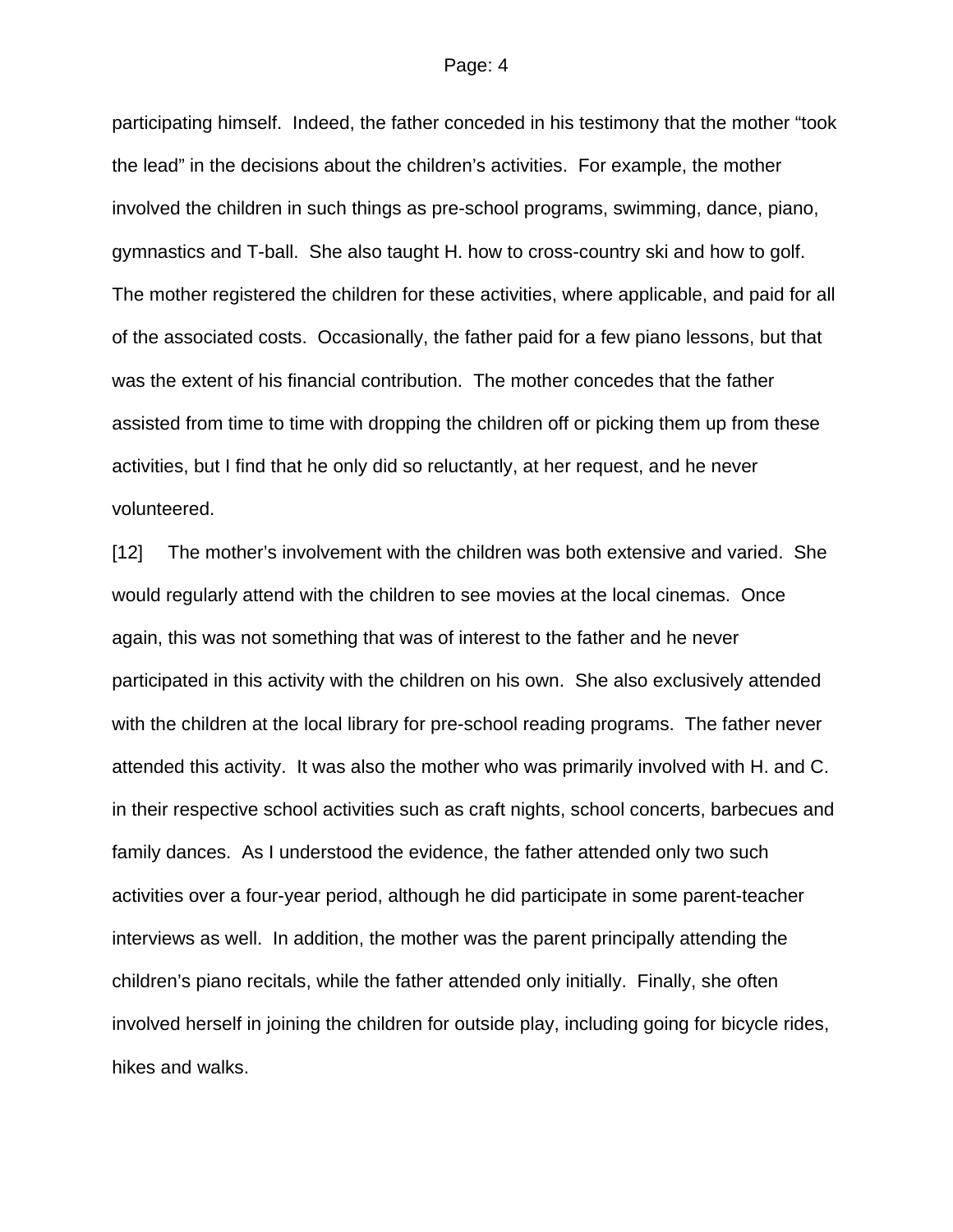[13] In contrast, the father had generally expressed to the mother his opinion that he didn't think having children should impact on his life. While she encouraged him to participate in the children's activities, he did so only occasionally and often reluctantly. The father denied only taking the children to activities "as requested", but rather he said that he did so "as needed". I find this to be a distinction with little difference. Presumably, the father would only know that his services were "needed" in that regard if the mother asked for him to help. The father also conceded that he may have made statements to the mother from time to time, such as "I'm not going to let the children change my life" and "You signed them up [for activities], you take them". Further, the father acknowledged that he had never taken H. to either basketball or hockey, but the reason he gave for this was that "Nobody signed him up". Yet, he conceded that he did not think that this was an issue because he never talked with H. about whether he would be interested in such activities.

[14] The father acknowledged that golf was one of his main hobbies. I accept the mother's testimony that he golfed regularly throughout the relationship, usually in the mornings during the week and often once or twice during the evenings each week. When the father was asked what he "wanted for H." as he grows up, he said "What father does not want his son to be on the PGA tour?". However, he has never taken H. golfing.

[15] The father also conceded, in cross-examination, that his attendance at H.'s school was limited at best. He volunteered only once, apparently by performing some juggling. He did not attend H.'s Christmas concert in December 2005. He did not attend the school's family dances because he didn't feel comfortable going if the mother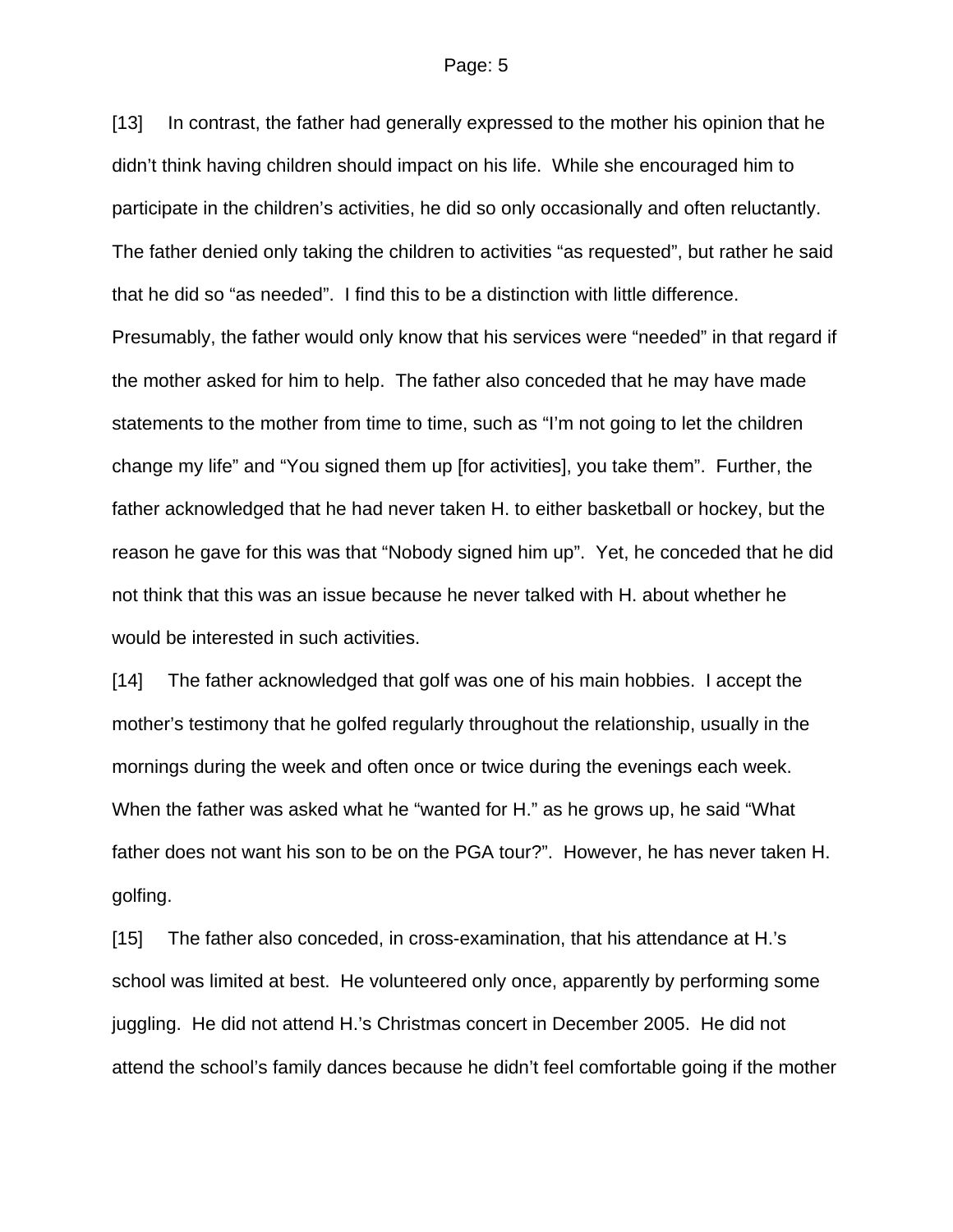was also going, without acknowledging that H. would likely have wanted him to be present at such a social activity. He did not inform himself in advance of the date of H.'s "graduation ceremony" (I assume from kindergarten) and because he did not receive notice of the event from the mother until late in the day of this event, and had a previous commitment to go golfing, he did not attend.

[16] In the early years of the relationship, the family went camping on a regular basis each year from the spring to the fall. During those trips, the father would be involved with the children in boating, fishing and other camping-type activities. In the wintertime, he was involved in other outdoor activities such as snowmobiling, sledding, downhill skiing, and having wiener roasts with hot chocolate.

[17] Over time, the father said he began to feel less and less appreciated by the mother. He said she complained he was not earning enough money and that he should be looking for more lucrative employment. He said that she would often berate him when the two were out together in public. As a result, largely due to the father's aversion to confrontation, he began to attend fewer and fewer public functions with the mother, even if those functions also involved H. Instead, he would take the children on outdoor activities on his own.

[18] The mother and both children returned to Calgary to visit family and friends for three weeks in July 2005, with the father's consent. During this time, she made a decision to leave the relationship.

[19] In the late summer of 2005, the mother moved out of the family home with the two children, with the implicit consent of the father. He explained that he did not want a confrontation with the mother over the children, and he knew that they would be close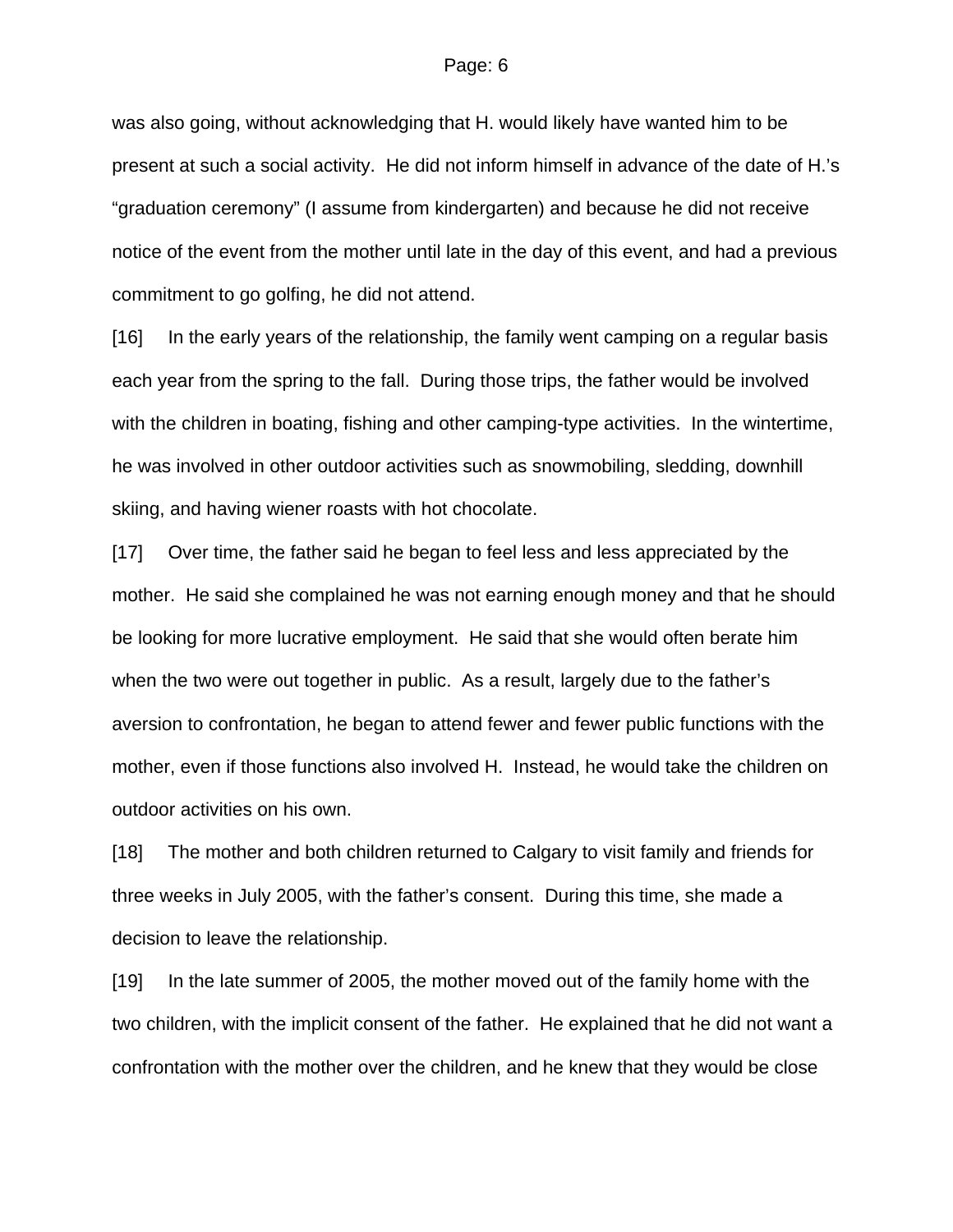by, as there had not yet been any suggestion of them moving to Calgary. The father's aversion to confrontation with the mother is a theme that recurred throughout their relationship and one which I will return to later in these reasons. For the moment, it is important to note that the father himself concedes that there was a period of no communication with the mother after she moved out with the children in 2005, during which he did not exercise access to H. The mother's evidence on this point, which I accept, is that she told the father of her decision to move out of the family home on or about August 9, 2005. The mother then house-sat and stayed with friends outside the family home. On September 10, 2005, she hired movers to move her belongings out of the family home. She confirmed that the father did not object to her taking the children with her.

[20] When the mother initially discussed a visitation schedule with the father, he complained that his various commitments made a formal schedule too difficult to work with and that he would prefer to see the children whenever he was able to, by phoning in advance. According to the mother, whose evidence I once again accept, the father would sometimes phone to arrange access twice a week, but then would not call for two to three weeks at a time. The father said he was unsure of his rights regarding access, but gave no evidence that he sought legal advice on the issue. Further, while he complained in direct examination that it was often difficult for him to get the children for more than two days in a row, he conceded on cross-examination that he saw them "as much as [he] wanted".

[21] Further, the mother began to ask the father about financial assistance for the children, which the father questioned. The mother even went to the point of showing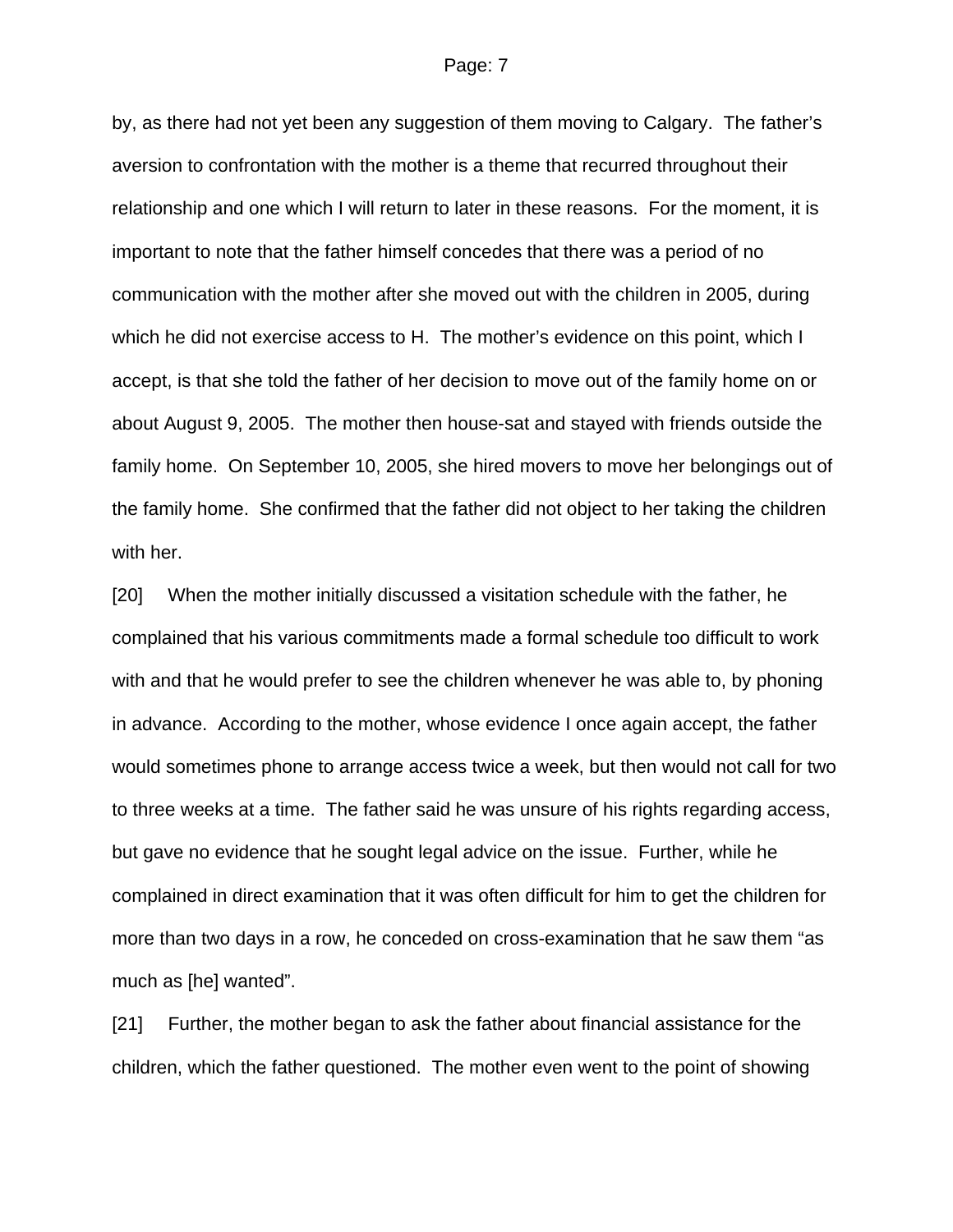him a copy of the child support guidelines in the fall of 2005, but the father did not then, and has not to date, paid any child support to the mother. The extent of the father's contribution to the children has been paying half of the children's day care costs, which commenced in September 2005.

[22] The couple agreed that H. could spend Christmas 2005 in Ottawa with the father and the father's sister. C. spent that Christmas with her biological father, K.U., in Fort St. John, British Columbia. The mother spent Christmas 2005 in Calgary, where her mother, father and brother reside, as well as the plaintiff father's brother and sister-inlaw and their four children. While there, she visited with H. when he stopped over en route with his father from Whitehorse to Ottawa, return.

[23] In about January 2006, the mother began a series of conversations with the father about her desire to move with the children to Calgary and the possibility of the father being similarly interested. Indeed, the father admitted that after Christmas 2005, with the encouragement of his brother and sister-in-law, he began to briefly explore employment prospects there. He even talked with the children about the possibility of his moving to Calgary and they were in favour of the idea. However, the father ultimately decided that he really didn't want to move and that he preferred his lifestyle in Whitehorse. Nevertheless, the mother continued to express her own interest in moving and that she would like to do so with both children.

[24] About that time, the father was in discussions with the mother about assisting her with a down-payment on a new home. I accept the mother's evidence that the father offered this assistance, regardless of whether the mother remained in Whitehorse or moved to Calgary. In the event of the mother's move with the children, the couple also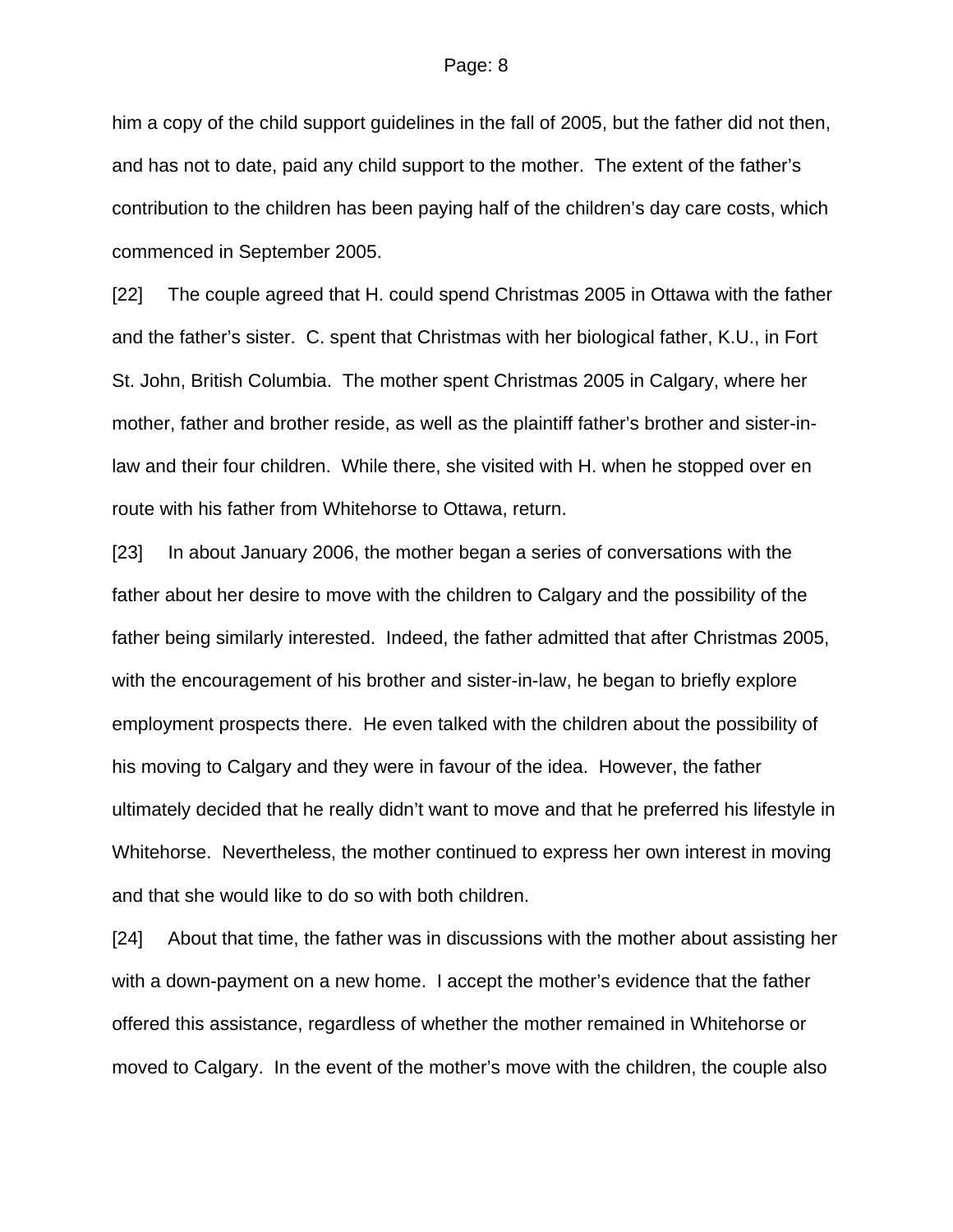discussed sharing travel costs, alternating school holiday access periods with the children, and the father contributing to travel expenses in lieu of paying child support. [25] Around the end of February 2006, the couple had a particularly extensive and emotional discussion about the mother's intention to move to Calgary. Following that discussion, the father indicated that he would consent to the move with the children, but that he wanted H. to stay in Whitehorse until the end of the school year and for the first half of the summer season. I accept the mother's evidence that the father agreed to put his consent in writing in due course.

[26] Having reached this agreement, the mother and children moved back into the family home in early March 2006. She and the children resided in the basement and lived more or less separately, but amicably, in the home. The father at that time also had a boarder living upstairs in the home. Things went well for about one month, until the couple got into a disagreement about whether the mother should pay rent to the father. The mother refused because the father was not paying any child support. [27] On or about August 9, 2006, the mother asked the father to put in writing his consent to her move to Calgary with the children, as he had promised earlier. By then, the mother had already told the children that they were moving to Calgary and they had talked about the periods of visitation they would have with the father. The father responded that he had changed his mind, saying "Why should you get your way?" or words to that effect. The father did not give any reasons for revoking his consent. The mother said she was "devastated" by the news, particularly because he would not give her any more information. The atmosphere between the couple became very tense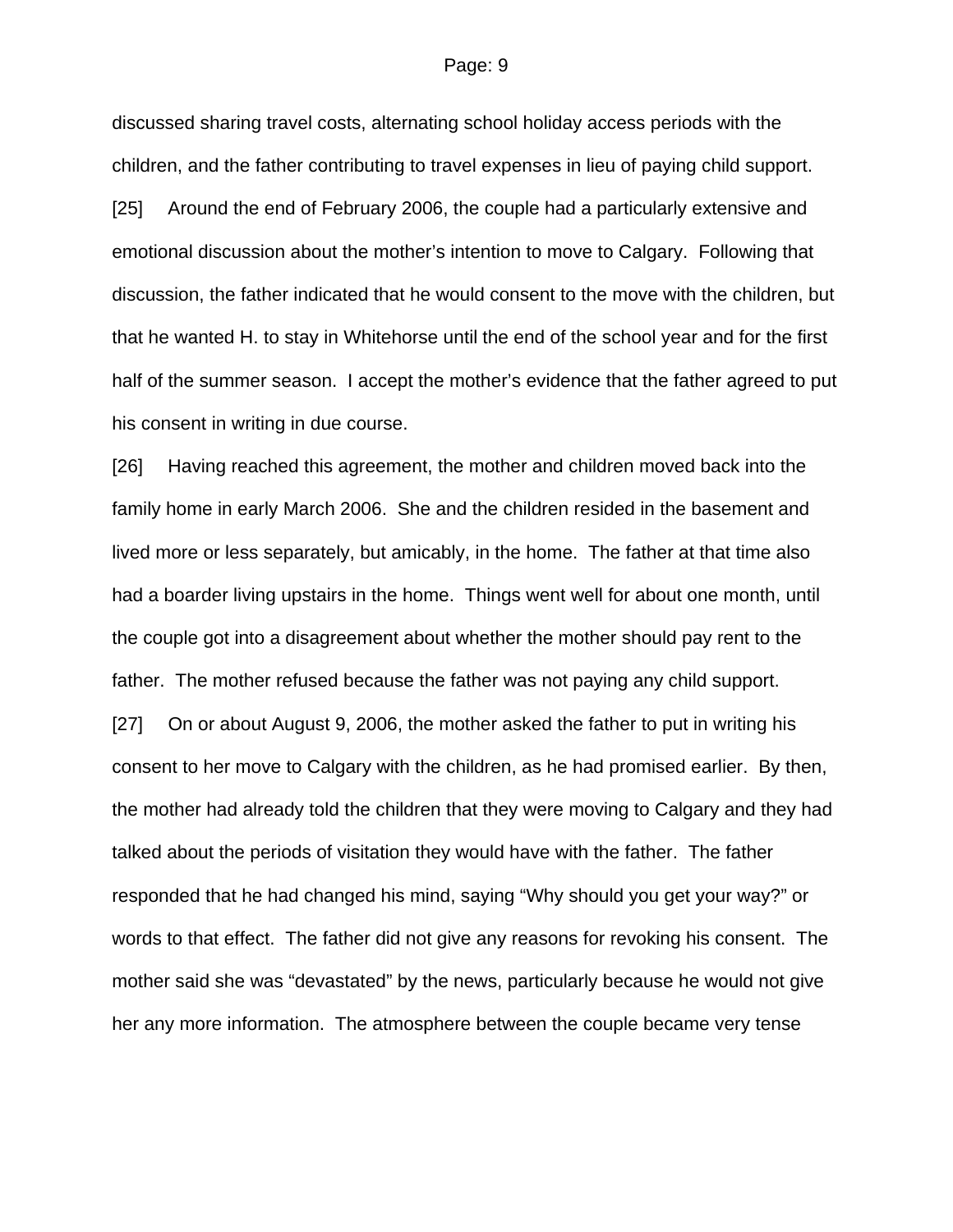after that and the mother once again left the family home with the children for the last time on April 23, 2006.

[28] The mother then took the children with her to Calgary for a week to attend the funeral of her friend's father. The plaintiff father withheld his consent to H. going on that trip, but the mother took both H. and C. in any event. She returned with the children on May 1, 2006, as she had previously promised. The father made no attempt to exercise access to either H. or C. following their return. It was only on May 12, 2006, when the mother phoned him to ask if he wanted to see the children, that the father arranged to see H.

[29] The mother continued with her plans to leave for Calgary with the children. She gave her notice at the Whitehorse law firm where she was employed. The father would not engage with her in any further discussions on the issue and she did not feel that he had given the issue "fair treatment or regard".

[30] She said her motive for the move was to be closer to her "loved ones" and other people to whom she feels connected and who share her values. She was also keen on her children developing closer relationships with their various relatives in and about Calgary. It was implicit that she wished to return to Calgary because it was familiar to her, having grown up there, and because she preferred its various amenities over those available in Whitehorse. She also hoped to obtain more lucrative employment there. When asked why she continued to plan to move with the children, even after the father had revoked his consent, she reiterated all of these reasons and stated that "Healthy, happy people make healthy, happy choices".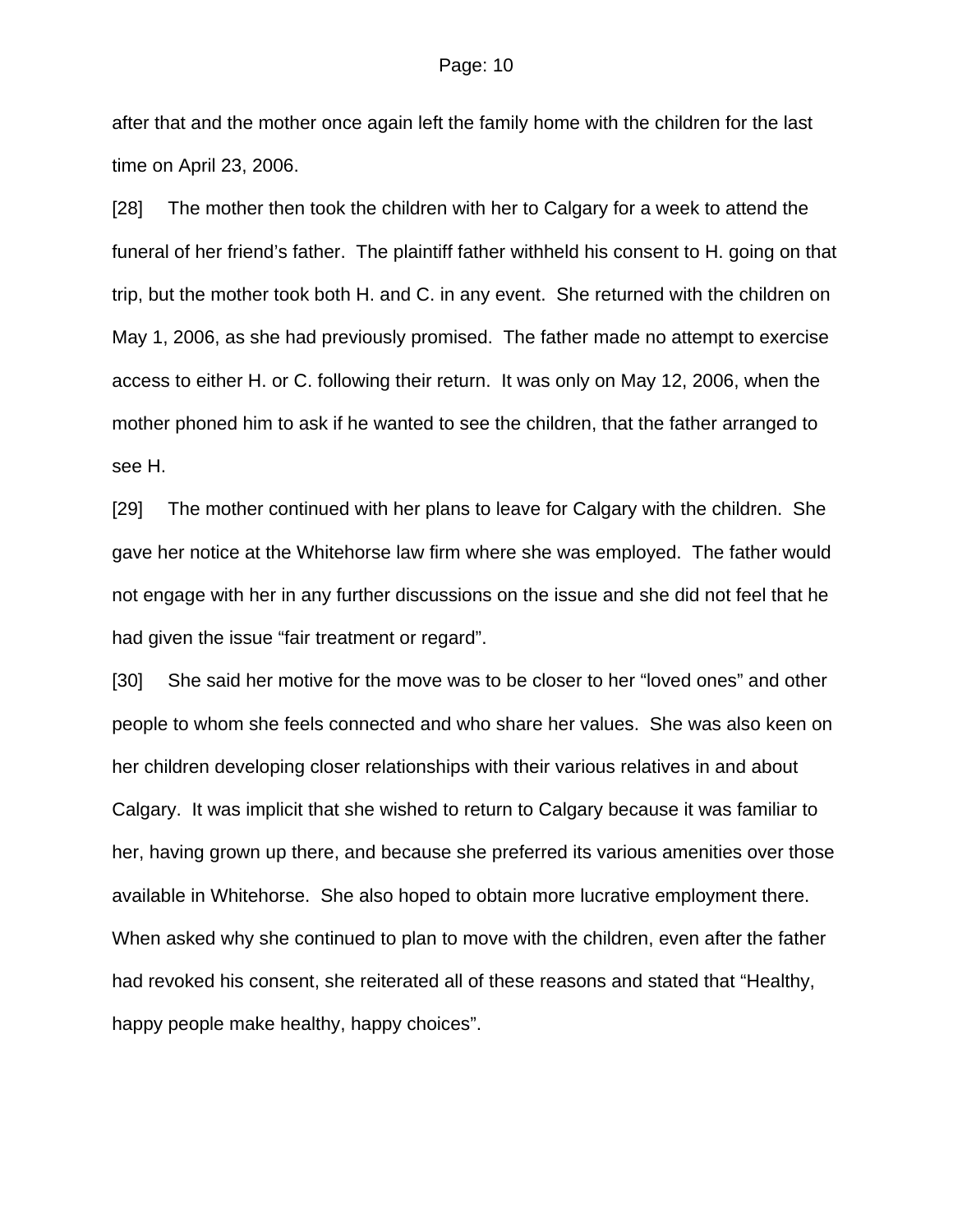[31] The mother was employed at the same Whitehorse law firm from 1999 to 2006. Her income steadily and significantly increased over that period. In 2005, her gross annual income was approximately \$45,000. She received a glowing letter of reference from the law firm.

[32] In Calgary, she is particularly interested in working in the oil and gas field, as it is more lucrative than the legal services area, and she expects to earn between \$50,000 and \$70,000 gross annually. In fact, she testified, and provided various documents confirming, that she had received a very serious expression of interest in being hired as an executive assistant to an oil and gas company known as Western Oil Sands Inc. The salary range for that position was to be approximately \$60,000 annually, plus bonuses, benefits and share options. However, she has specifically refrained from taking employment this past summer because of this trial and also because she wanted to ensure that her children were properly placed in school before going back to work. Even so, according to the mother's testimony, Western Oil Sands Inc. was still interested in hiring her as of the time of trial.

[33] The father applied to this Court on June 12, 2006 for an interim interim order restraining the mother from moving with H. from the Yukon. That order was granted on June 14, 2006. It also specified that H. would remain with the father in Whitehorse for the month of July, but that he was permitted to reside with the mother in Calgary for the month of August 2006. The mother moved to Calgary with C. on June 15, 2006, where she currently resides with the children's maternal grandmother.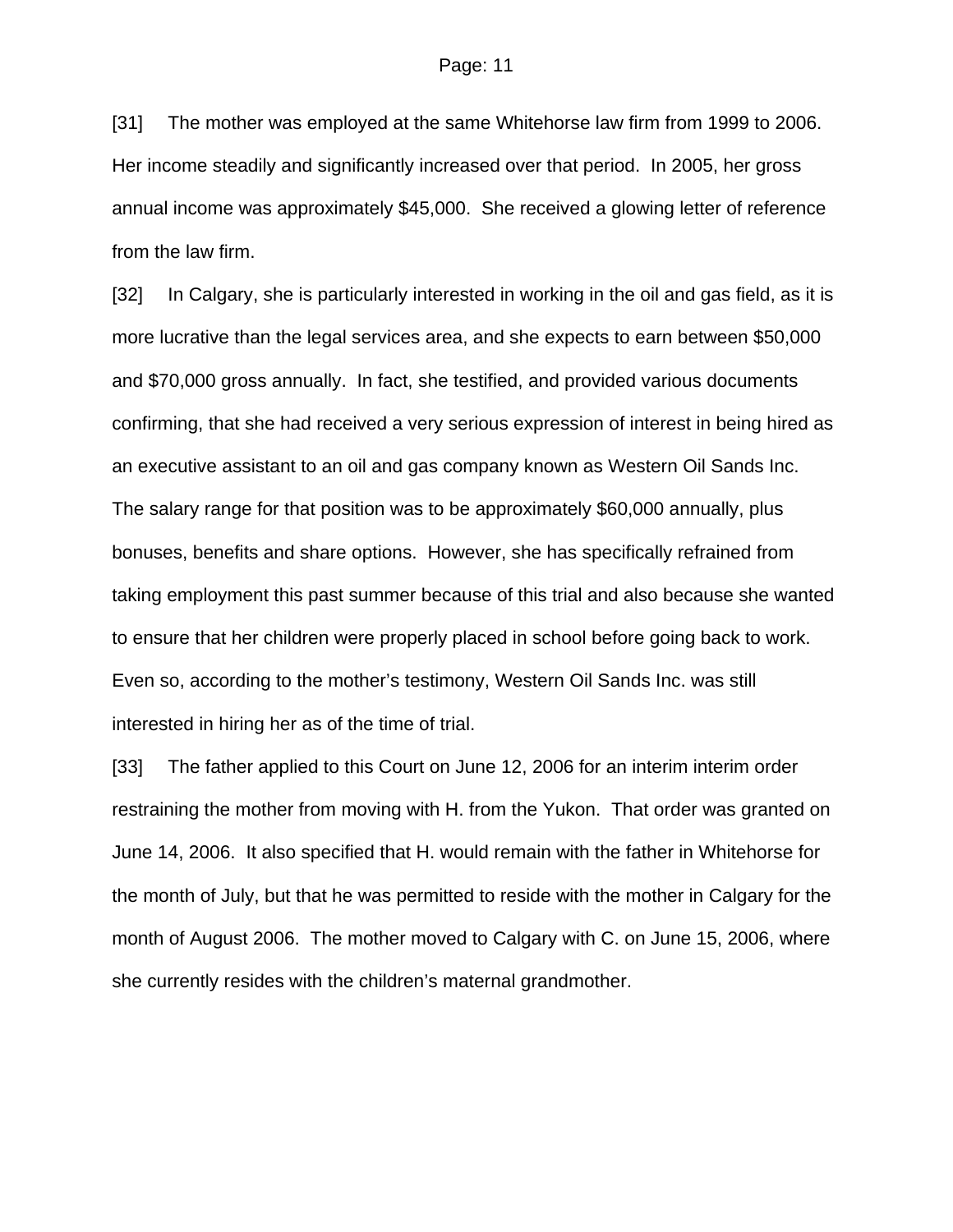## **B) Analysis**

## *(i) Basic Principles*

[34] The parties have agreed to an order for joint custody of H. The only issue relating to custody is where H.'s primary residence should be. Because the mother has now moved to Calgary, this has become a "mobility" case and the leading authority in this area is *Gordon* v. *Goertz*, [1996] S.C.J. No. 52. In that case, the mother had been awarded custody of the young daughter, who was seven years old at the time the Supreme Court of Canada issued its reasons. The father had been awarded and was exercising generous access with the daughter. The mother then applied to vary the original custody order to allow her to move to Australia to study orthodontics. The variation was allowed by the trial judge, despite the father's objections, and that decision was upheld by both the Saskatchewan Court of Appeal and the Supreme Court of Canada.

[35] Although *Gordon,* cited above, involved an application to vary an existing custody order, it has generally been accepted as applicable to situations where a mobility issue arises in the first instance, such as in the case at bar. Further, because *Gordon* was a variation case, there was an initial issue of meeting the threshold of demonstrating a material change in circumstances. There is no such threshold issue in the case before me, as this is an application respecting the child's primary residence which is being made for the first time. Finally, the principles in *Gordon* are expressed in terms of the "custodial parent" and the "access parent". Those terms are technically inapplicable in the case before me, as there has been no previous custody order in favour of either parent. However, rather than reinventing the wheel, I will simply re-state the applicable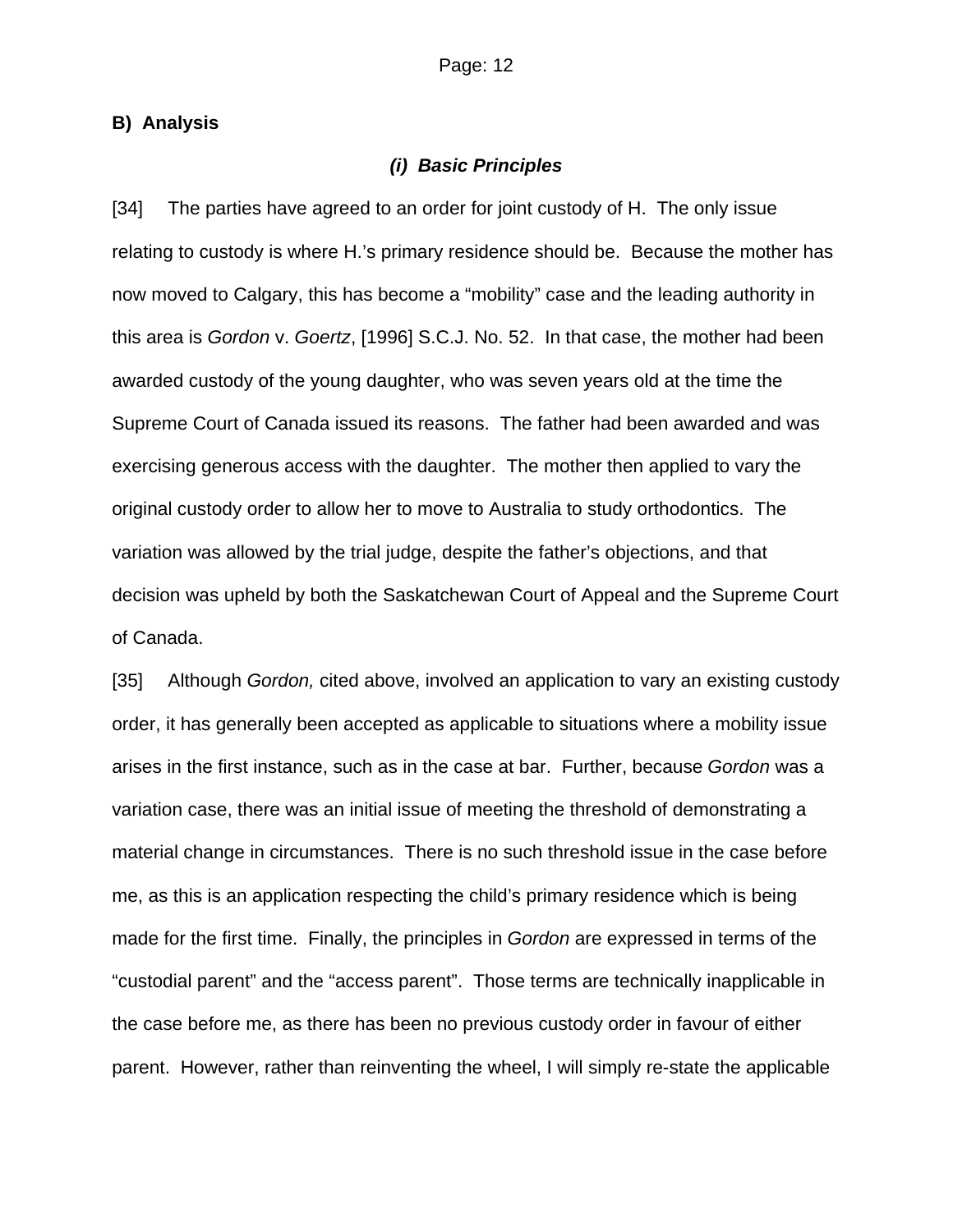principles from *Gordon*, with the intention that the reference to "custodial parent" can generally be transposed to the parent who has had primary care of the child. The term "access parent" can therefore generally be transposed to the remaining parent. With that in mind, as well as the fact that this is not a variation case, the applicable principles were summarized in *Gordon* by McLachlin J., as she then was, at para. 49, as follows:

4. The inquiry does not begin with a legal presumption in favour of the custodial parent, although the custodial parent's views are entitled to great respect.

. . .

5. Each case turns on its own unique circumstances. The only issue is the best interest of the child in the particular circumstances of the case.

6. The focus is on the best interests of the child, not the interests and rights of the parents.

7. More particularly the judge should consider, inter alia:

- (a) the existing custody arrangement and relationship between the child and the custodial parent;
- (b) the existing access arrangement and the relationship between the child and the access parent;
- (c) the desirability of maximizing contact between the child and both parents;
- (d) the views of the child;

 $\alpha$ 

- (e) the custodial parent's reason for moving, only in the exceptional case where it is relevant to that parent's ability to meet the needs of the child;
- (f) disruption to the child of a change in custody;
- (g) disruption to the child consequent on removal from family, schools, and the community he or she has come to know."

[36] Further, because the couple were never married, the *Children's Act*, in particular

Part 2, applies. Section 29 states that one of the purposes of that Part of the *Act* is to

ensure that applications for custody and access are determined in accordance with "the

best interests of the child". Section 30(1) of the *Act* then goes on to state that, in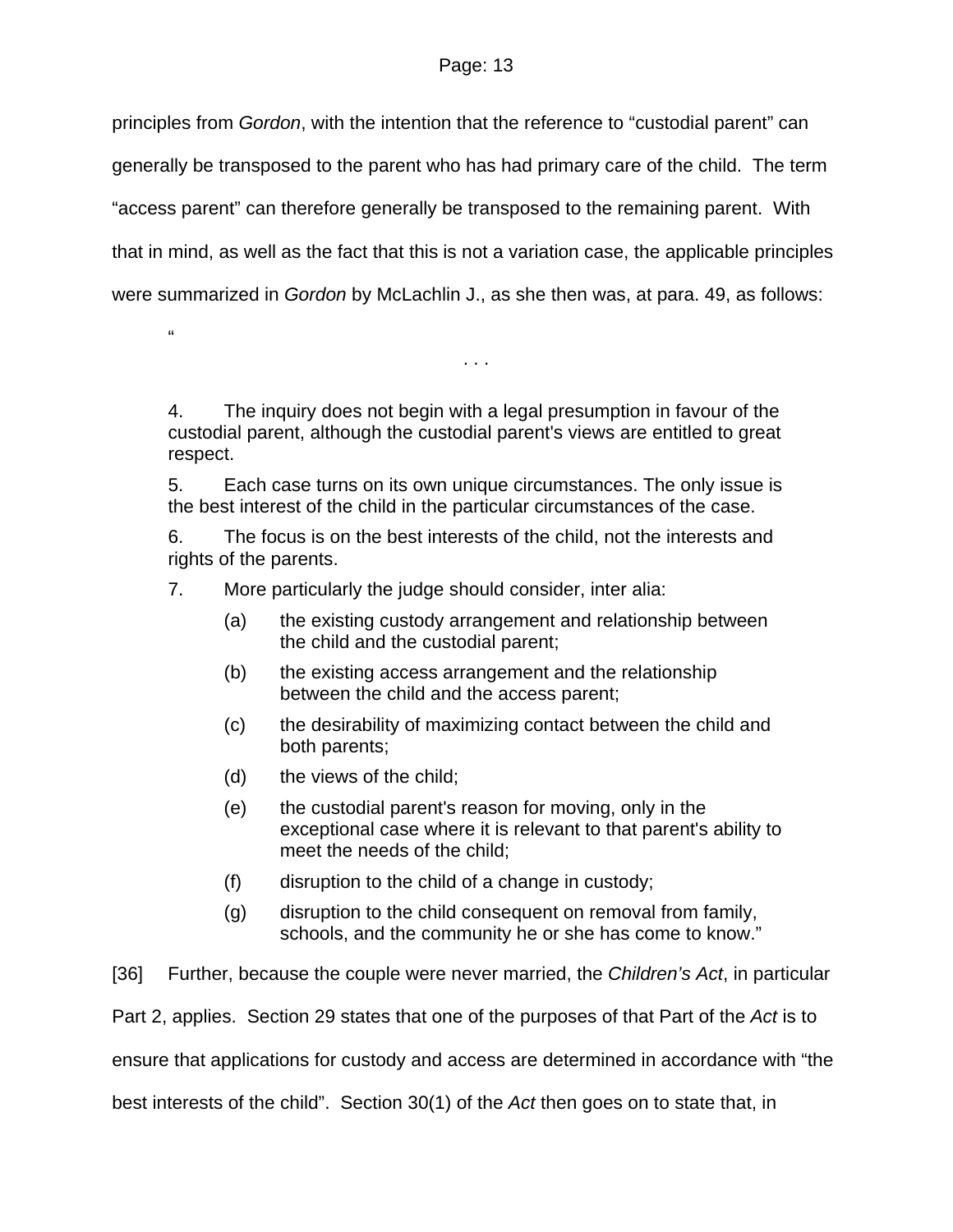determining the best interests of a child for the purposes of an application for custody or

access, the court is required to consider:

- ". . . . all the needs and circumstances of the child including
- (a) the bonding, love, affection and emotional ties between the child and
	- (i) each person entitled to or claiming custody of or access to the child,
	- (ii) other members of the child's family who reside with the child, and
	- (iii) persons, including grandparents involved in the care and upbringing of the child;
- (b) the views and preferences of the child, if those views and preferences can be reasonably determined;
- (c) the length of time, having regard to the child's sense of time, that the child has lived in a stable home environment;
- (d) the ability and willingness of each person applying for custody of the child to provide the child with guidance, education, the necessities of life and any special needs of the child;
- (e) any plans proposed for the care and upbringing of the child;
- (f) the permanence and stability of the family unit with which it is proposed that the child will live; and
- (g) the effect that awarding custody or care of the child to one party would have on the ability of the other party to have reasonable access to the child."

[37] Further, s. 30(2) of the *Children's Act* states that the past conduct of a parent is

not relevant to an issue of custody or access, unless the conduct is relevant to the

ability of the person to have care or custody of the child.

[38] Finally, s. 30(3) states that there is no presumption of law or fact that a child's

best interests are best served by placing him or her in the custody of a female person

rather than a male person, or *vice versa*.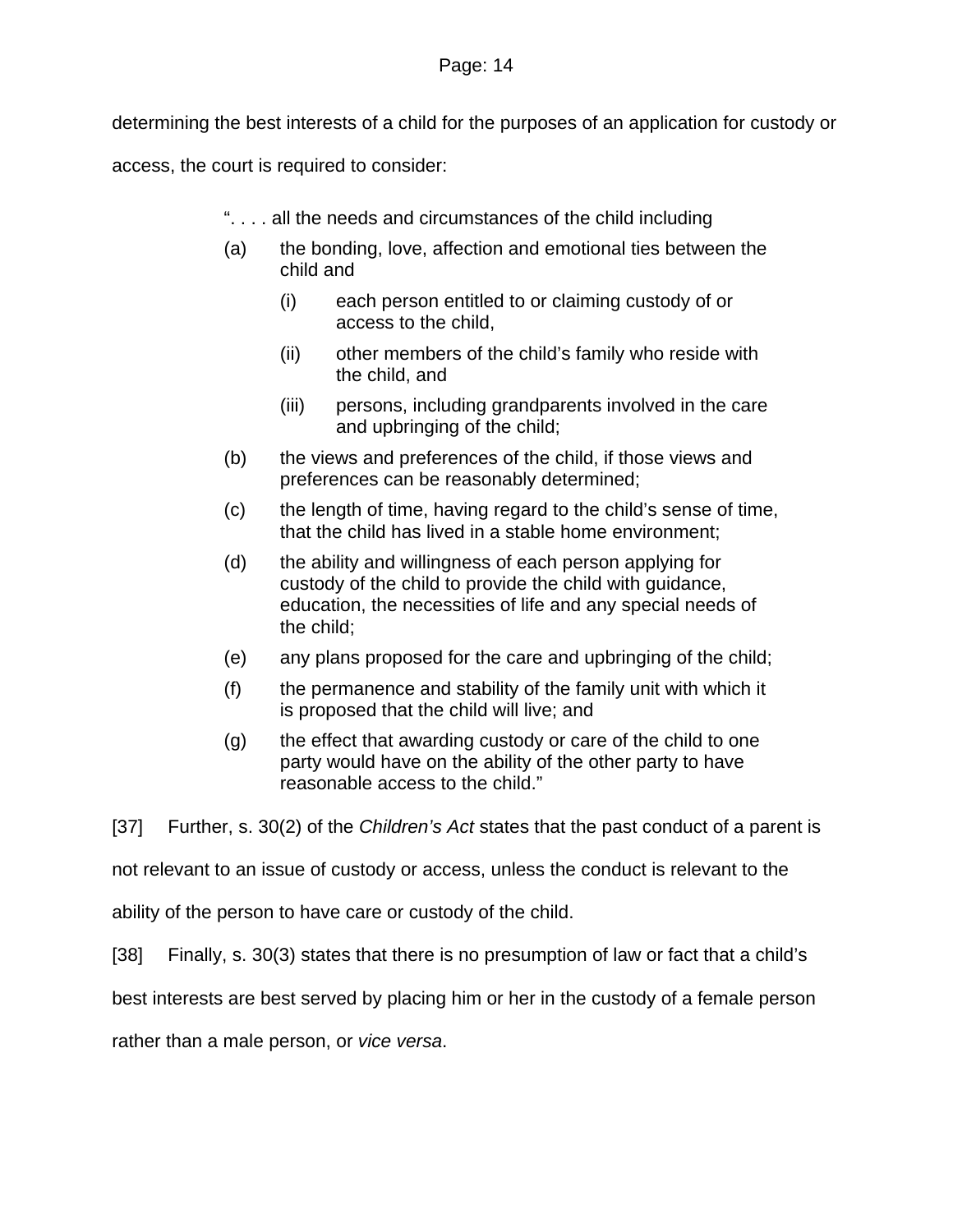[39] Although this is not a divorce case, many of the precedent cases in this area are. Consequently, they make reference to certain provisions in ss. 16 and 17 of the *Divorce Act*, which are similar to those I have just referred to under the *Children's Act.* For example, s. 16(8) of the *Divorce Act* states that the court shall take into consideration "only the best interests of the child" in making an order for custody or access. And s. 16(9) states that the court shall not take into consideration the past conduct of any parent, unless that conduct is relevant to the ability of that person to act as a parent.

[40] Sections 16(10) and 17(9) of the *Divorce Act* further state the principle that a child should have "as much contact with each [parent] as is consistent with the best interests of the child". That has become known as the "maximum contact principle", and although it does not specifically appear in the *Children's Act*, I agree with the mother's counsel that it is nevertheless a fair principle to apply under that *Act*.

## *(ii) Calgary vs. Whitehorse*

[41] I will deal first with the geographic question. The mother presented extensive evidence about the community of Beddington, an area of northwest Calgary close to Nose Hill Park, where she and her mother reside and where the mother herself grew up. There are a number of community centres, with multiple facilities, in close proximity. One such centre is only a couple of blocks away from the mother's home. The proposed school for both H. and C. is about a five minute drive away, and seems to be of a high calibre. There is no question that H. would have access to numerous parks, extra-curricular activities and sporting facilities in or around the Beddington community. The maternal grandmother's home also appears to be quite new, comfortable and well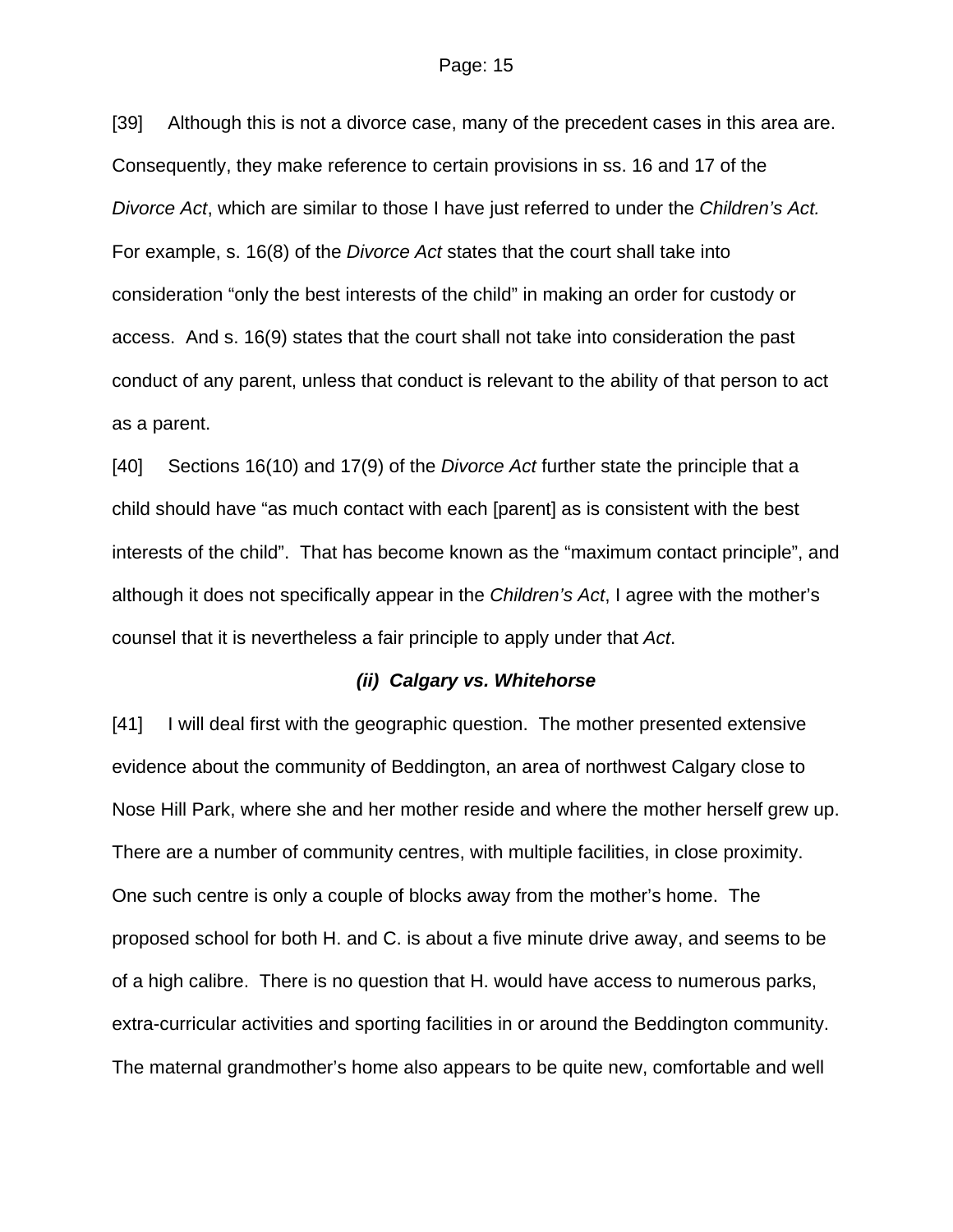furnished. Although the current plan is that the two children would share a bedroom with the mother, there is space available in the unfinished basement for an additional bedroom (or rooms) in the future. The grandmother is retired and available to transport H. and C. to and from school and/or extra-curricular activities, as necessary. She is also able to care for the children after school, such that there would be no need to place H. or C. in a day care.

[42] However, the mother's counsel concedes that in many of these respects, Whitehorse can offer H. equivalent standards of quality. For example, the father lives in an older, but comfortable home in a quiet neighbourhood within the city, in which several of H.'s young friends also reside. H. attends a French-immersion program in a reputable Whitehorse elementary school. His day care has a similarly high reputation and he is well cared for there. He also has access to first-rate sporting facilities, including the newly constructed Canada Games (Multi-plex) Centre, as well as numerous extra-curricular programs.

[43] As a result, leaving aside the value of familial relationships, I conclude that the cities of Whitehorse and Calgary would be equally beneficial to H. Neither city has an advantage over the other in contributing to or serving H.'s best interests.

## *(iii) Primary Caregiver*

[44] The case before me involves two good, caring and intelligent parents. There is no question that both love H. and wish nothing but the best for him. It is also clear that H. has a loving relationship with each of his parents and that parental capacity or fitness is not an issue on either side. As a result, the decision on primary residency is a very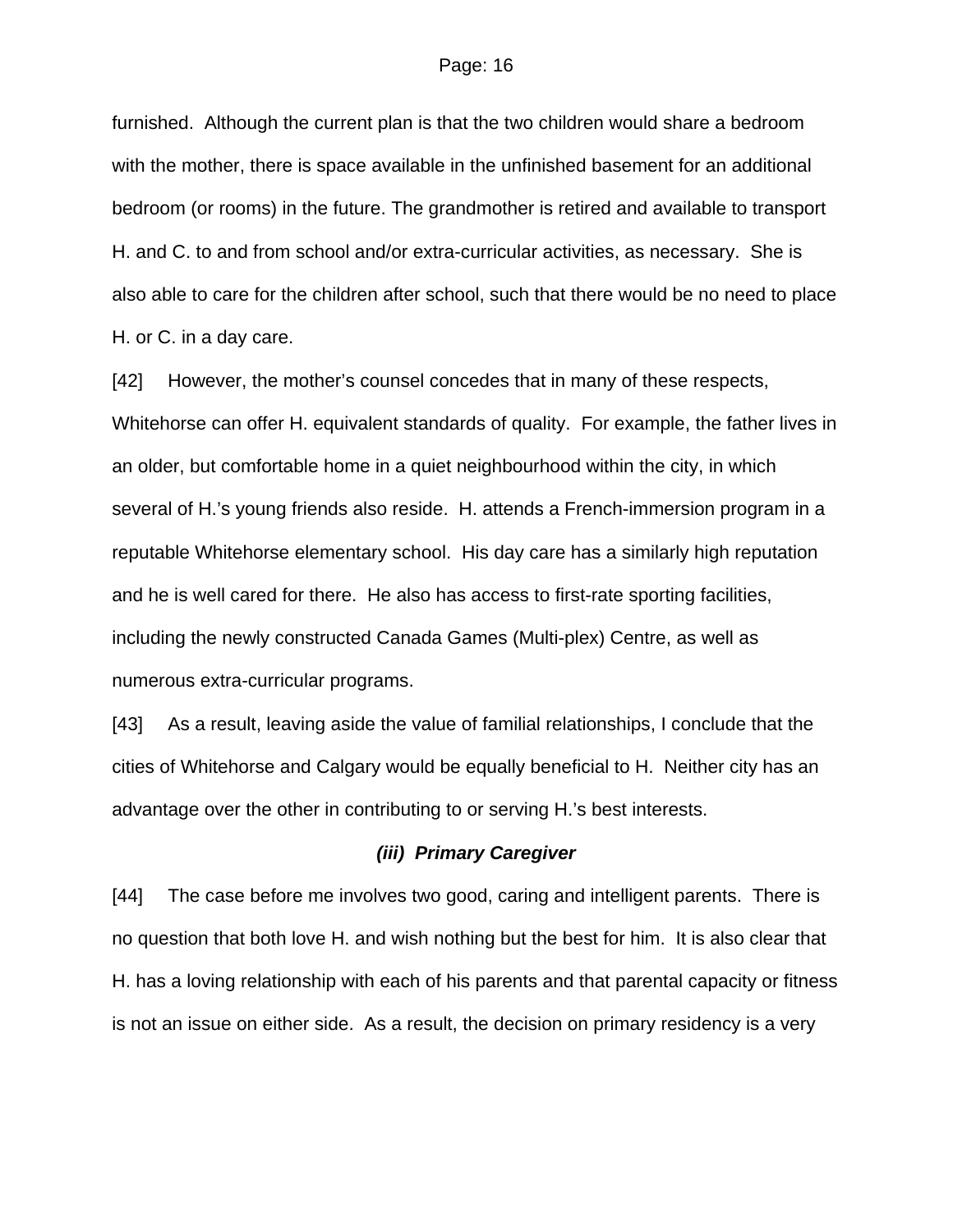difficult one to make. It is not an overstatement to say, as the father's counsel did, that these kinds of cases are often agonizing for the parties.

[45] Further, because both of the parties are good and caring parents, there is little that distinguishes them in terms of their respective relationships with the child. The father conceded that the mother "has always done what is best for the children, no question" and that she "is as good a parent as any". Similarly, the mother was pleased to concede that, while the father has had H. in his care for the six week summer period this year, he has demonstrated that he is very capable of meeting H.'s needs. As the father's counsel put it, he "rose to the occasion when he became a full-time dad". The mother recognizes that both H. and C. have bonded with the father. Thus, at first glance, both parents seem equally competent to meet H.'s best interests.

[46] However, the decision I have been asked to make regrettably necessitates a closer and more critical analysis of the evidence. That analysis persuades me that the mother has been the primary caregiver for H. throughout his life. While I appreciate that the father participated in H.'s care and upbringing, the fact remains that he was simply not as involved as the mother, nor did he participate to the same degree. The father worked long and odd hours, plus occasional weekends, and had other interests outside the home which, over the longer term, resulted in him having less time to spend with H. The other interests I am referring to include the father's penchant for golf and for socializing with friends over drinks at the pub, both of which he did fairly regularly and several times each week, again, speaking over the longer term. To be clear, I do not fault the father for having such outside interests, but the objective result of pursuing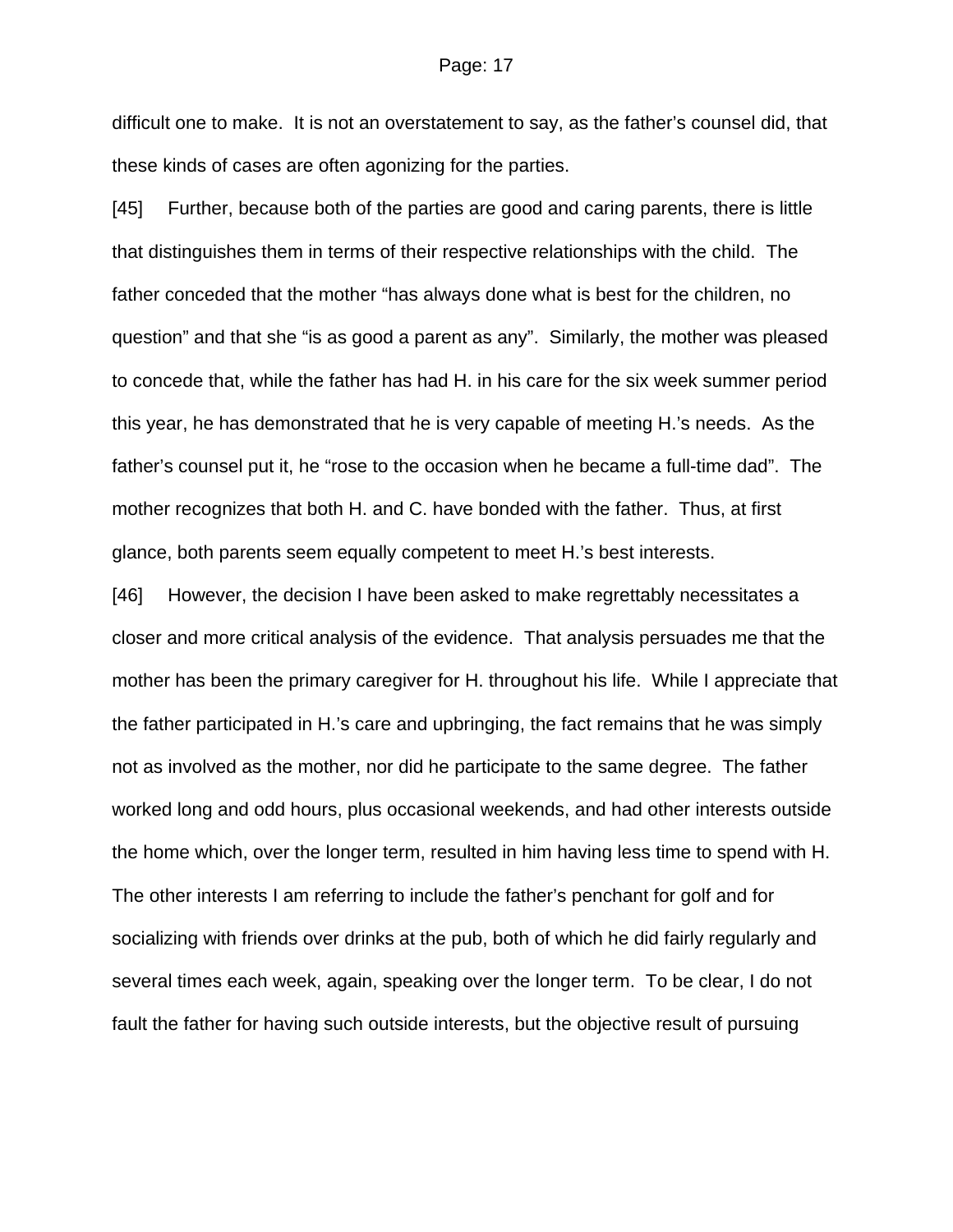those interests is that he had less time to co-parent H. and to involve himself in H.'s activities.

[47] Indeed, it is in the area of the children's activities that I find significant differences between the involvement of the respective parents. I acknowledge that earlier in the relationship the couple regularly participated together in various outdoor activities with the children. As time went on, however, and as the relationship between the mother and father began to deteriorate, they participated in fewer activities together with the children as a family.

[48] Further, the father concedes that it was always the mother who "took the lead" in planning and enrolling H. and C. in their various extra-curricular activities. In addition, it was almost exclusively the mother who paid for such activities. Finally, although the father was involved, from time to time, in transporting the children from school or day care to various activities, he only reluctantly assisted when asked by the mother to do so, and it was she who did this most of the time. These activities were numerous and varied. The mother was also able to articulate other activities which she knew H. was interested in, such as karate and tap-dancing. Obviously then, she must have talked with H. about such things.

[49] This is to be contrasted with the father's evidence. During H.'s period of residency with him this past summer, the father testified that, after picking him up from the day care and returning home, H. would "ride his bike until supper" and then, after supper, would "play with his friends outside" until bedtime. It was telling to me that the father did not mention his participating directly with H. in these late afternoon and evening activities. Rather, he seemed content to let H. make do on his own. Further,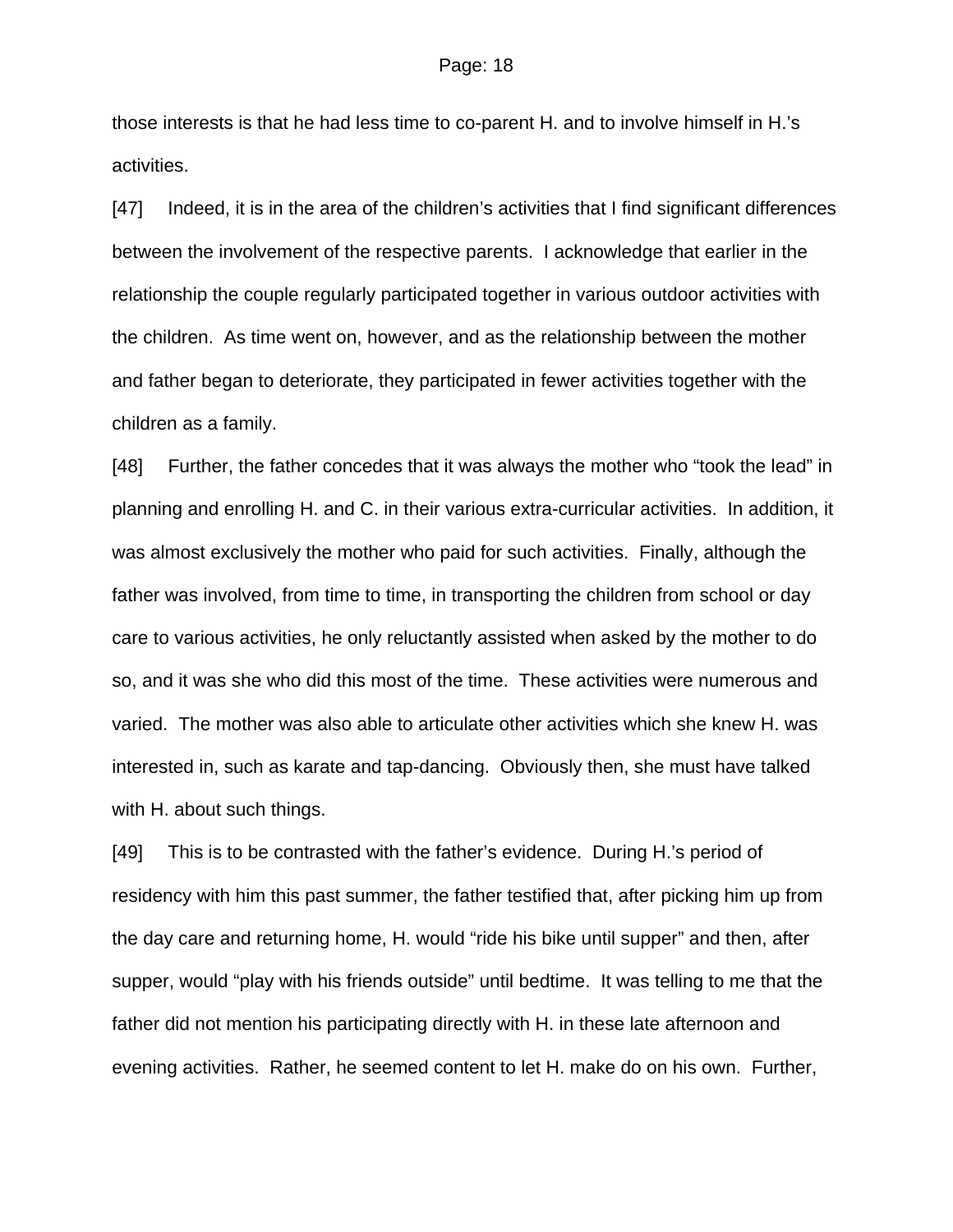when asked about H.'s impact on his life, the father said "We still boat" and that "I can get neighbours to look after H. if I golf once a week". When asked what H. does when he's not at home, the father mentioned H. attending school, as well as skating and swimming lessons, and "whatever his interests are". Once again, I found this telling. The father was not able to specifically articulate H.'s other interests, besides those he mentioned. I infer that the reason for this is that he has not talked very much with H. about what his interests are.

[50] In particular, when asked about what he wanted for H. when he grows up, the father specifically said "What father does not want his son to be on the PGA tour?". While not to make too fine a point of this, the father's comment, at the very least, indicates that he had hoped his son would take up the father's interest in golf. Notwithstanding that fact, the father surprisingly has never taken H. golfing. Even more surprising was the father's admission that he was unaware of whether H. had been golfing with his mother. I say this is surprising because, if the father was as genuinely interested in H.'s activities as he would lead me to believe, then I would expect that he would have discussed with H. whether he was interested in playing golf, in which case he would likely have discovered that H. has been golfing with his mother. The fact that this has not happened indicates to me that the father is not particularly engaged with his son on that level.

[51] I drew a similar inference from the fact that the father has never taken H. to, or facilitated H.'s participation in, basketball or hockey. When asked why, he said that "Nobody signed him up". When pressed on this further, he acknowledged that he did not think it was an issue for H. because he has "never talked to H. about this".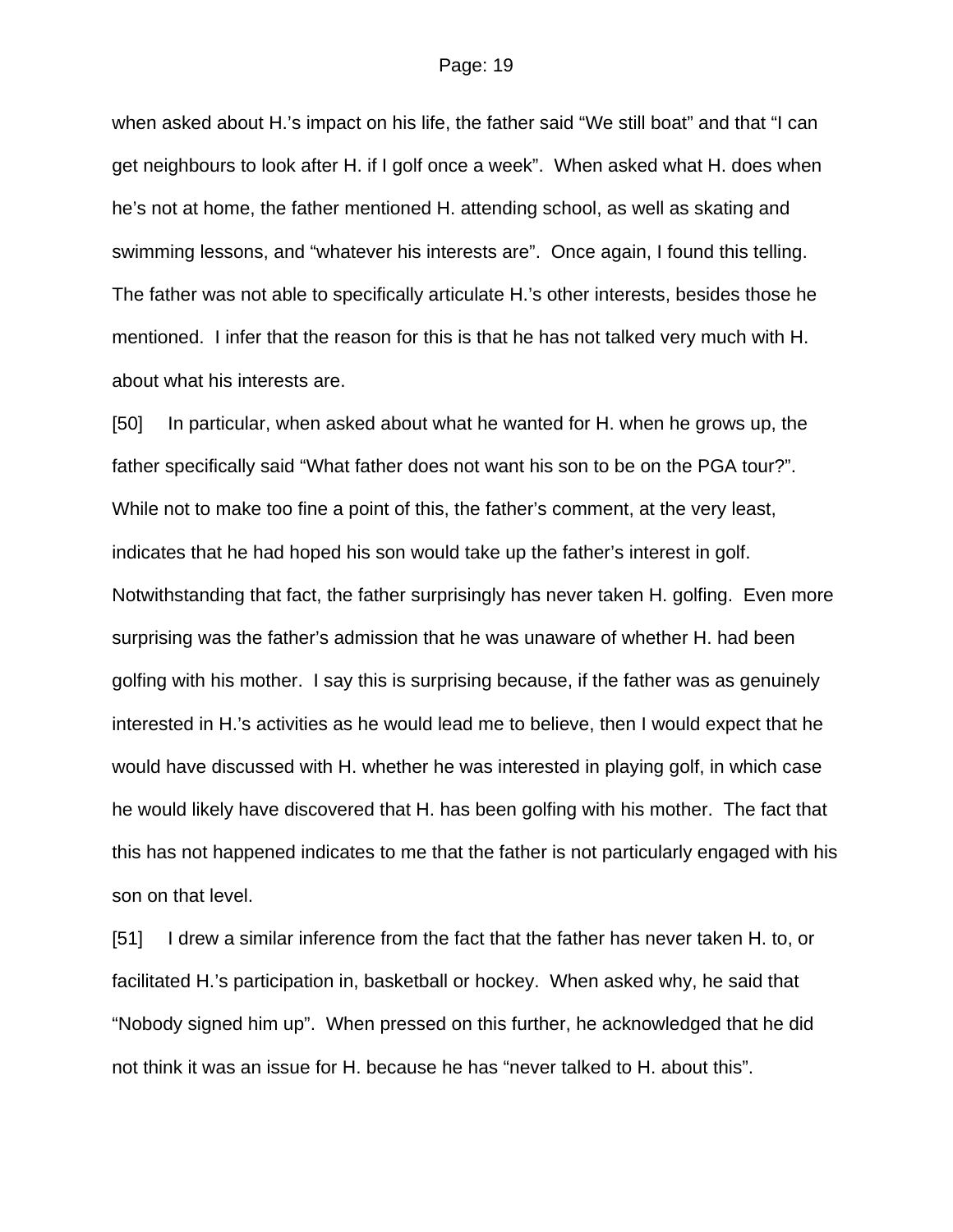[52] In the same vein, the father conceded that he may have made statements in the past to the mother about his involvement in the children's activities, such as "I'm not going to let children change my life" and "You signed them up, you take them". While he specifically denied making statements such as "That's not my shtick" and "It is not my job to entertain the children", given that the "shtick" comment was specifically referenced by the mother in an email at that time, and given that these comments are consistent with the others which the father concedes he may have made, I am satisfied that the father probably did make the disputed comments. All those comments together indicate to me that the father was not particularly interested in the activities of the children in general and more particularly, that he was not inclined to participate with the children in them.

[53] Also probative in this area was the father's answer to the question about what would likely happen (in terms of lifestyle) if H. stays in Whitehorse. He said "I don't know if this will change his life very much, he's only six years old". With respect, this seemed a naïve response and one which failed to appreciate the potential disruption to the child if he is largely deprived of his relationship with his mother and sister. On the other hand, I found that the mother was very thoughtful and fair in her testimony about what she thought would be best for H. She was careful to say that she did not think it would be "better" for H. to live with her, because that would imply she was a "better" parent than the father. However, she did not think it would be in H.'s best interests to remain with his father in Whitehorse, because it is she who attempts to meet H.'s daily needs. She said that, on a day-to-day basis, she is more directly involved with H. and C. She participates with them in their school activities, plans and arranges their social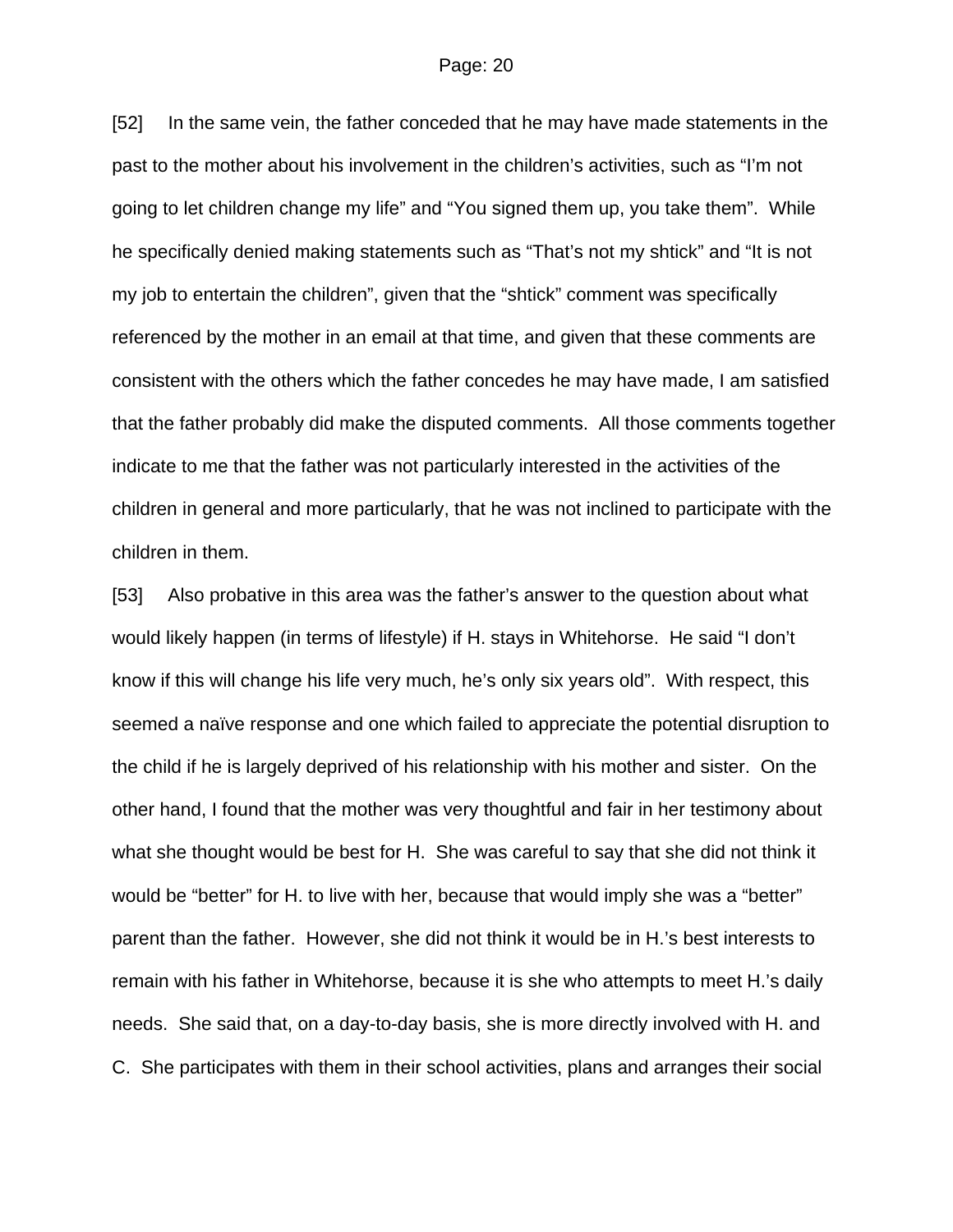and extra-curricular activities, and most of the time joins the children for outside play. In

short, she said "I'm present, he's not".

[54] While there is no legal presumption in favour of the custodial parent, or in this

case the parent who is the primary caregiver, as the parent who makes the day-to-day

decisions for H., I am entitled to give the mother's views "great respect" and "the most

serious consideration". At para. 48, of *Gordon*, cited above, McLachlin J., said:

"While a legal presumption in favour of the custodial parent must be rejected, the views of the custodial parent, who lives with the child and is charged with making decisions in its interest on a day-to-day basis, are entitled to great respect and the most serious consideration. The decision of the custodial parent to live and work where he or she chooses is likewise entitled to respect, barring an improper motive reflecting adversely on the custodial parent's parenting ability."

And earlier, at para. 36, McLachlin J. stated:

". . . The judge will normally place great weight on the views of the custodial parent, who may be expected to have the most intimate and perceptive knowledge of what is in the child's interest...." (my emphasis)

[55] Further, in *Murphy* v. *Murphy*, 2002 YKSC 6, this Court agreed with the British

Columbia Court of Appeal in *Levesque* v. *Lapointe*, [1993] B.C.J. No. 23 (C.A.) that "the

interests of the children are best served by being with the parent who has been primarily

responsible for their care."

[56] In *Singer* v. *Davila-Singer*, [2002] O.J. No. 5445 (Sup. Ct.), the court recognized,

at para. 52, that the mother was the individual in charge of "making the day to day

decisions" regarding the children and that "the loss of their primary caretaker would be

most detrimental" to the children if the mother was denied permission to relocate with

them from Ontario to Germany. At para. 54, the court also said that while granting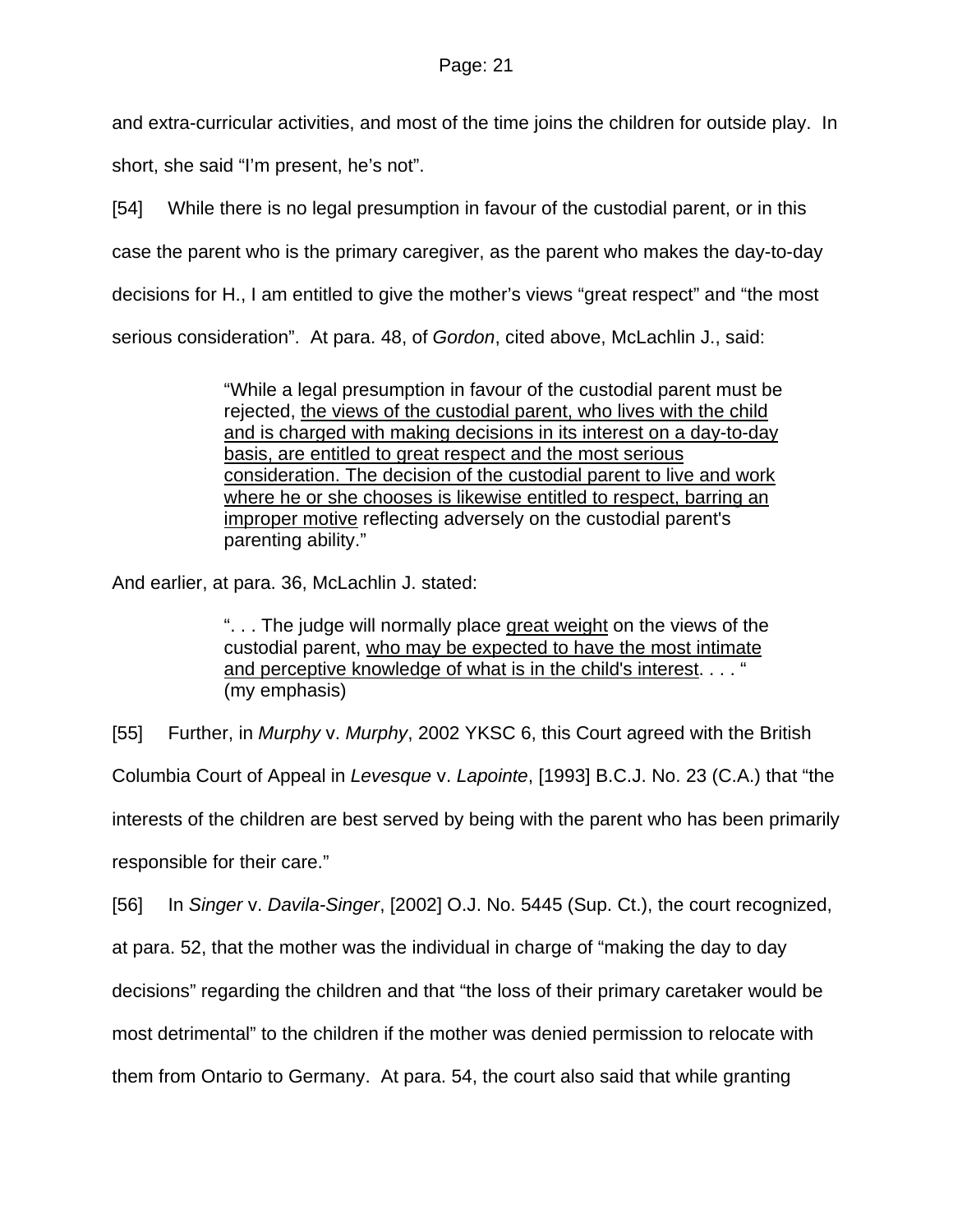custody to the father would allow the children to remain in their familiar surroundings, it would be at the expense of losing their primary caregiver.

### *(iv) Mother's Motive to Move*

[57] I do not find that the mother's motive in moving to Calgary with the children is improper or in any way an attempt to restrict the father's contact with H. See also *Singer*, at para. 51, and *Murphy*, at para. 52, both cited above. Rather, the mother's motive is primarily to return to the community she grew up in and is familiar with, where she feels loved by friends and family and where she can also earn a substantially greater salary. The father himself conceded that the mother has had a "long standing desire" to return to Calgary. She said that she wants to be near people who share her values and to whom she feels connected. She apparently feels the move will be good for her emotionally, psychologically, socially and financially. I find these reasons, taken together, are relevant to the mother's ability to meet H.'s needs: *Gordon*, para. 49. [58] In *Bjornson* v. *Creighton*, [2002] O.J. No. 4364 (C.A.), the Ontario Court of Appeal, at paras. 21 and 22, held that the trial judge had overlooked or disregarded the "social, psychological and emotional aspects of the mother's desire to return to Alberta with the child". In particular, the court noted the mother's wish to return to Alberta "to regain the general stability, control and independence that she enjoyed in her emotional, professional, psychological and social life there". Further, the court stated that serious regard had to be paid to the mother's views, including those concerning her family, her friends and her job. The mother's parents lived in Red Deer, Alberta, which was about 85 miles away from Calgary, where the mother intended to reside. Also, the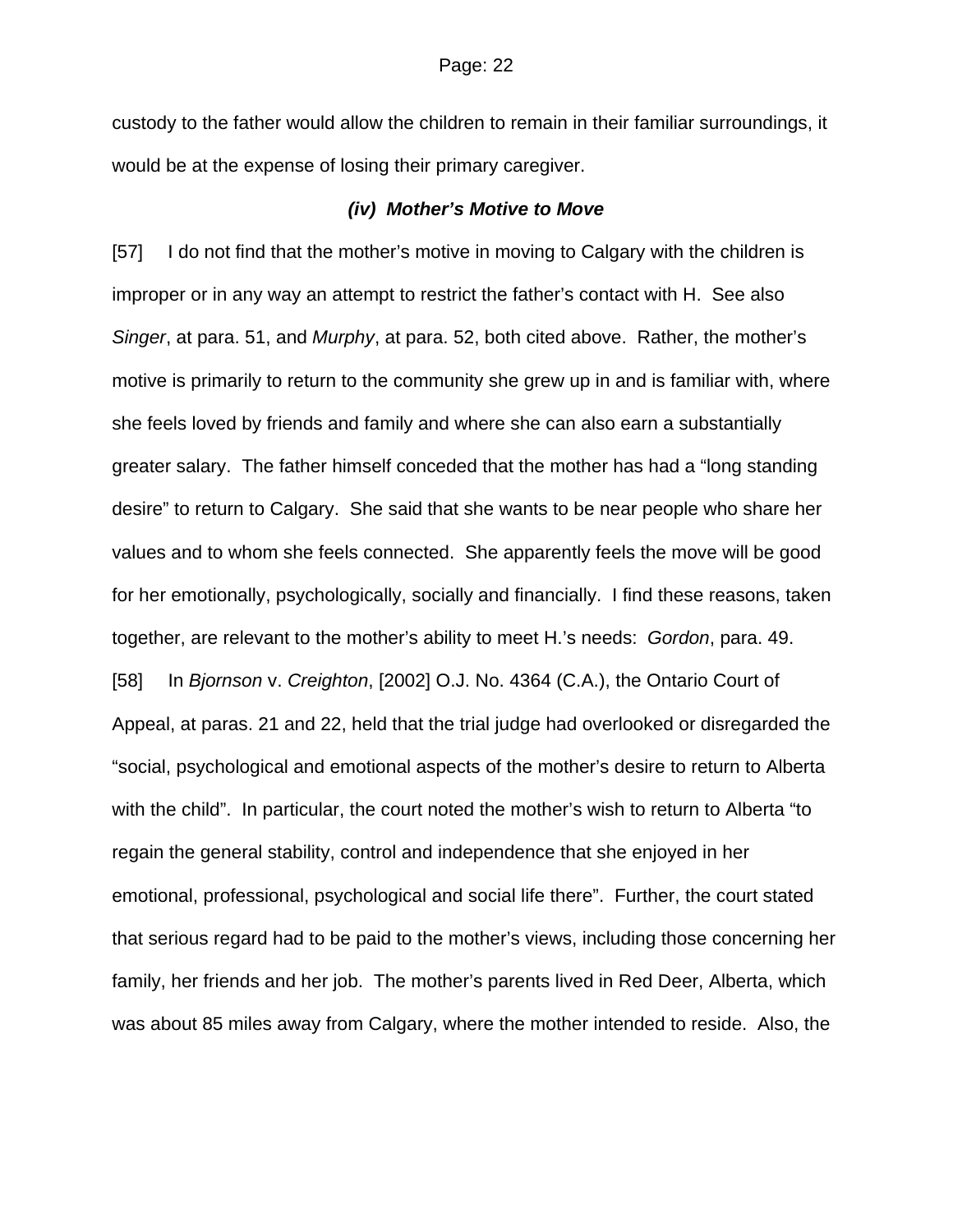mother's sister, brother-in-law and two children lived just outside of Calgary. Later, at paras. 28 and 30, the Court of Appeal recognized that the mother's plans:

> ". . . to resume a well-adjusted and independent life . . . [would] in all the circumstances of [that] case, enhance the best interests of the child.

. . . . . . The learned trial judge failed to appreciate the multifaceted nature of the mother's desire to return to Alberta with the child and the concomitant positive effects on the child's best interests in being cared for by a well-functioning and happy custodial parent."

These comments are directly applicable to the case at bar.

[59] I further find that the mother is likely to obtain lucrative employment in Calgary, which should significantly increase her gross annual income. Her formal education is limited to grade 12 and an honour's certificate in office administration in 1996. Nevertheless, having reviewed her résumé and the letter of reference from her old law firm, having observed her testify in this trial, having noted the expression of interest by Western Oil Sands Inc., and taking judicial notice of the current economic boom in Alberta's oil industry, I am confident that she will have no difficulty in obtaining employment in Calgary at a more lucrative level than what she was earning in Whitehorse. Indeed, should she obtain employment earning in the range of \$60,000 annually, which seems likely, that would be an increase of about \$15,000 from her 2005 gross income, or thirty-three percent.

[60] An increase in the financial stability in the family unit is a legitimate reason for moving which is directly related to the best interests of the child: *Murphy*, cited above, at para. 52; *S.G.* v. *R.M.T.*, 2004 YKSC 44, at para. 28; *Karpodinis* v. *Kantas*, 2006 BCCA 272, at para. 27; and *Markin* v. *Gysel*, 2004 BCSC 364, at para. 31. In *Bjornson*,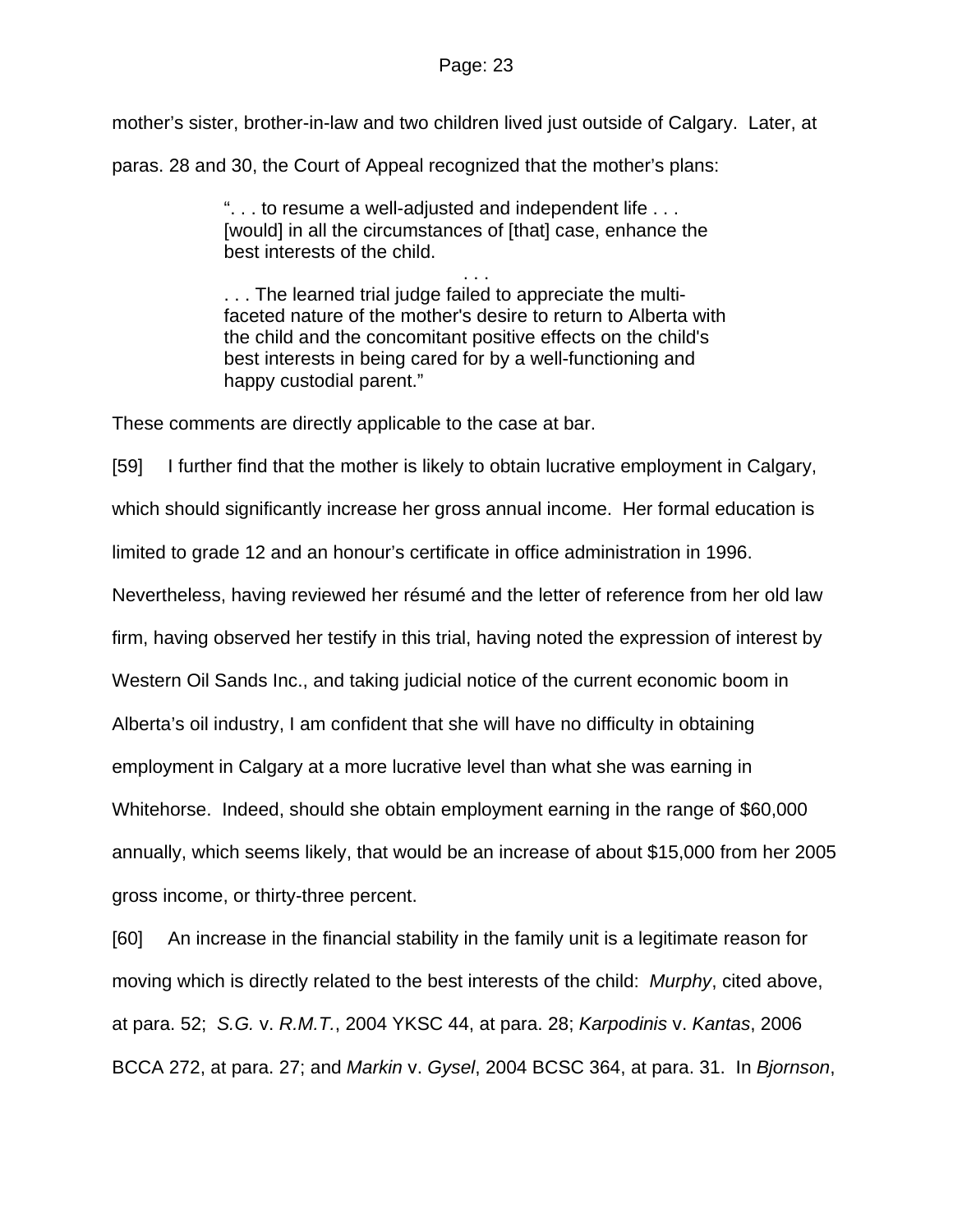cited above, at para. 23, it was also recognized that the mother's prospective increase in income, which was a factor in support of her move to Calgary was "not marginal" but "quite substantial". Further, in *Shimonko* v. *Henriques*, 2004 BCSC 1391, the court, at paras. 13 and 14, referred to the cases of *Gordon* and *Levesque*, both cited above, and said:

> " . . . it is inappropriate to force a divorced or separated parent to reside in one part of the country when the circumstances and opportunities for her are, on the evidence, better in another part of the country. Divorced or separated parents should not be forced to live in one particular area because they have custody of children."

## *(v) Disruption and Maximum Contact*

[61] While there will be disruption by granting primary residency to the mother, there would similarly be a disruption by granting such residency to the father, given that the mother has already relocated to Calgary and the father seems firm, for the present at least, to remain in Whitehorse. That was the situation in the cases of *Singer* and *Murphy*, both cited above, as well as in *Baxter* v. *Benoit*, 2004 YKSC 56. Yet each of those judgments allowed the children to move with the parent who was relocating, despite the disruption. In particular, this Court in *Murphy* took judicial notice of the ability of children to adapt to such changes.

[62] In any event, the parties have basically agreed that, regardless of where H. has his primary residence, the other parent will have generous access to H. during his school holidays for Christmas and Easter/spring break, as well as for half of the summer school holiday. They have also indicated a willingness for further additional access, subject to agreeing upon who will be responsible for the transportation costs. The mother, in particular, is prepared to allow H. to miss a day or two of school in order to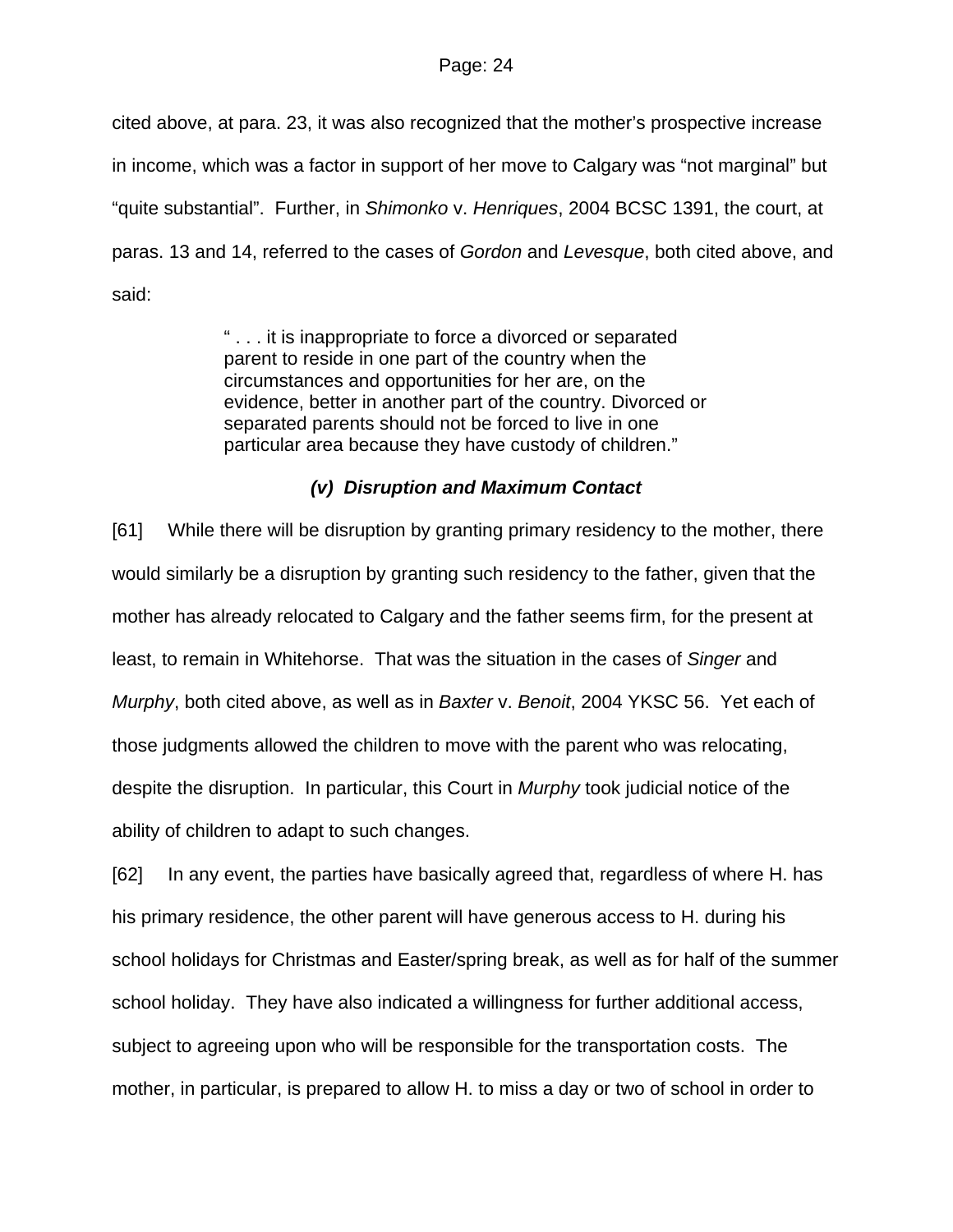allow the father occasional access over long weekends. In total, she estimates that there could be as many as eight to 12 trips per year by either H. or the father. Finally, the parties are agreed that the parent with secondary residency would have generous reasonable access to H. via telephone, mail, email and computer webcam. Thus, I find that granting the mother primary residency would not "disastrously" reduce the father's contact with the child: *Murphy*, cited above, at para. 50. While the move will clearly reduce the amount of time the father and son can spend together, it does not necessarily follow it would not be in the best interests of the child: *Bjornson*, cited above, at para. 51.

[63] While the maximum contact principle is an important consideration, it is not paramount. Rather, the only consideration, at the end of the day, is what is in H.'s best interests. In *Gordon*, the issue was expressed in these terms, at paras. 24 and 25:

 $^{\prime}$ 

The "maximum contact" principle, as it has been called, is mandatory, but not absolute. The [Divorce] Act only obliges the judge to respect it to the extent that such contact is consistent with the child's best interests; if other factors show that it would not be in the child's best interests, the court can and should restrict contact: Young v. Young, [1993] 4 S.C.R. 3, at pp. 117-18, per McLachlin J.

. . .

The reduction of beneficial contact between the child and the access parent does not always dictate a change of custody or an order which restricts moving the child. If the child's needs are likely to be best served by remaining with the custodial parent, and this consideration offsets the loss or reduction in contact with the access parent, then the judge should not vary custody and permit the move. . . ." (my emphasis)

See also *S.G.* v. *R.M.T.*, cited above, at para. 33.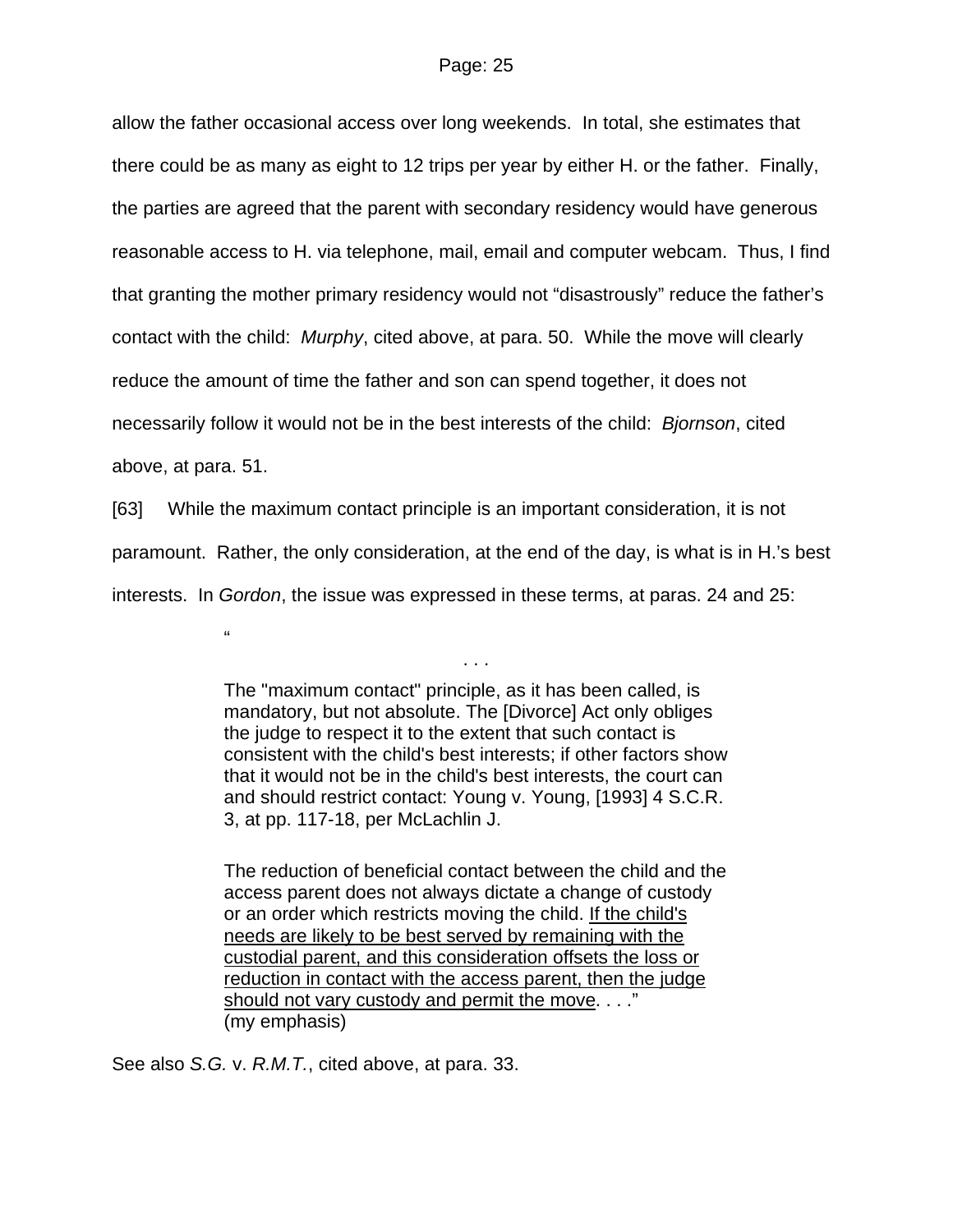## *(vi) H.'s Relationship with C. and Others*

[64] Further, I agree with the mother's counsel that the father has notably failed to respond to two key points raised by the mother. The first is that an order which grants primary residency to the father will result in H. being separated for most of the year from his sister, C. H. and C. are relatively close in age (six and nine years old, respectively) and they are clearly bonded to one another. The mother says that C. and H. "get along great", although they fight from time to time, like a normal brother and sister. She said that C. likes to teach H. things and that the two have a "good solid relationship". The several photographs of H. and C. interacting filed in evidence appear to confirm this. It was also telling to me that when the mother was talking about her return to Whitehorse to testify in the trial and her initial reunion with H. (who had been with his father for the previous six weeks), she stated that H. immediately ran up to her and gave her a big hug, but expressed his disappointment that C. had not also come to Whitehorse. Similarly, the mother also said that C. had been asking about H. while H. was in Whitehorse.

[65] I conclude that it would be in H.'s best interests to reside together with C., if at all possible.

[66] The second point unresponded to by the father is the extent to which H. has available to him significant and close extended family in Calgary, in the surrounding area, and within a day's driving distance. First, the defendant's mother, with whom H. has a good relationship, as well as the defendant's father and brother, all reside in Calgary. In addition, that city is home to the father's brother and sister-in-law, who are both very fond of H. (the father himself conceded that they "really love H."). Their four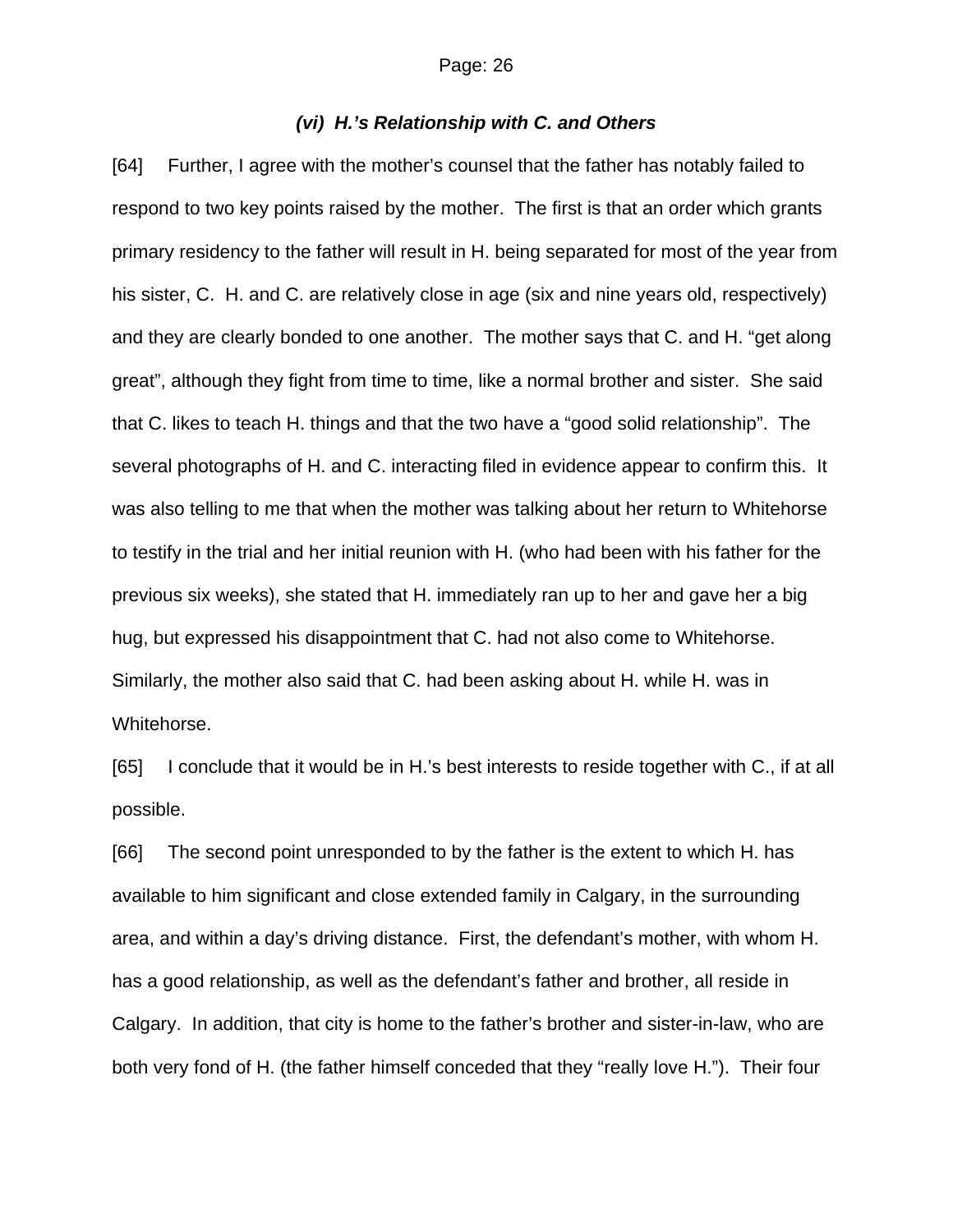children (H.'s cousins), although generally older than H., also have a good relationship with him. Also, an aunt of the mother lives on a farm near Langdon, Alberta, about a 35 minute drive east of Calgary. Slightly further away, in St. Albert, Alberta, reside the mother's cousin, her husband and their two children. I believe the mother also testified about relatives in Wetaskawin, Alberta. Another aunt and uncle of the mother reside in La Ronge, Saskatchewan.

[67] In contrast, the father's parents have both passed away and he has no siblings or other extended family residing in Whitehorse.

[68] In my view, it would be in H.'s best interests to maintain the close and loving relationship that he has with the various members of his extended family in Alberta and Saskatchewan and that he is more likely to do that if he resides with his mother in Calgary.

## *(vii) Father's Revocation of Consent*

[69] I am also concerned about the failure of the father to advise the mother, after having verbally consented to her moving to Calgary with the children, that he had changed his mind. In the meantime, the mother had already discussed with the children that they were moving to Calgary, and those discussions included the prospect of future access visits by the father. To use the mother's words, the children were both "happy and sad" about this. Obviously, the decision to move caused mixed feelings for the children. The father himself acknowledged that the initial conversation with the mother in which he gave his consent was "very emotional" and that his decision in that regard had been "excruciating". Therefore, he ought to have known how important it was to inform the mother promptly after changing his mind. Nevertheless, the father only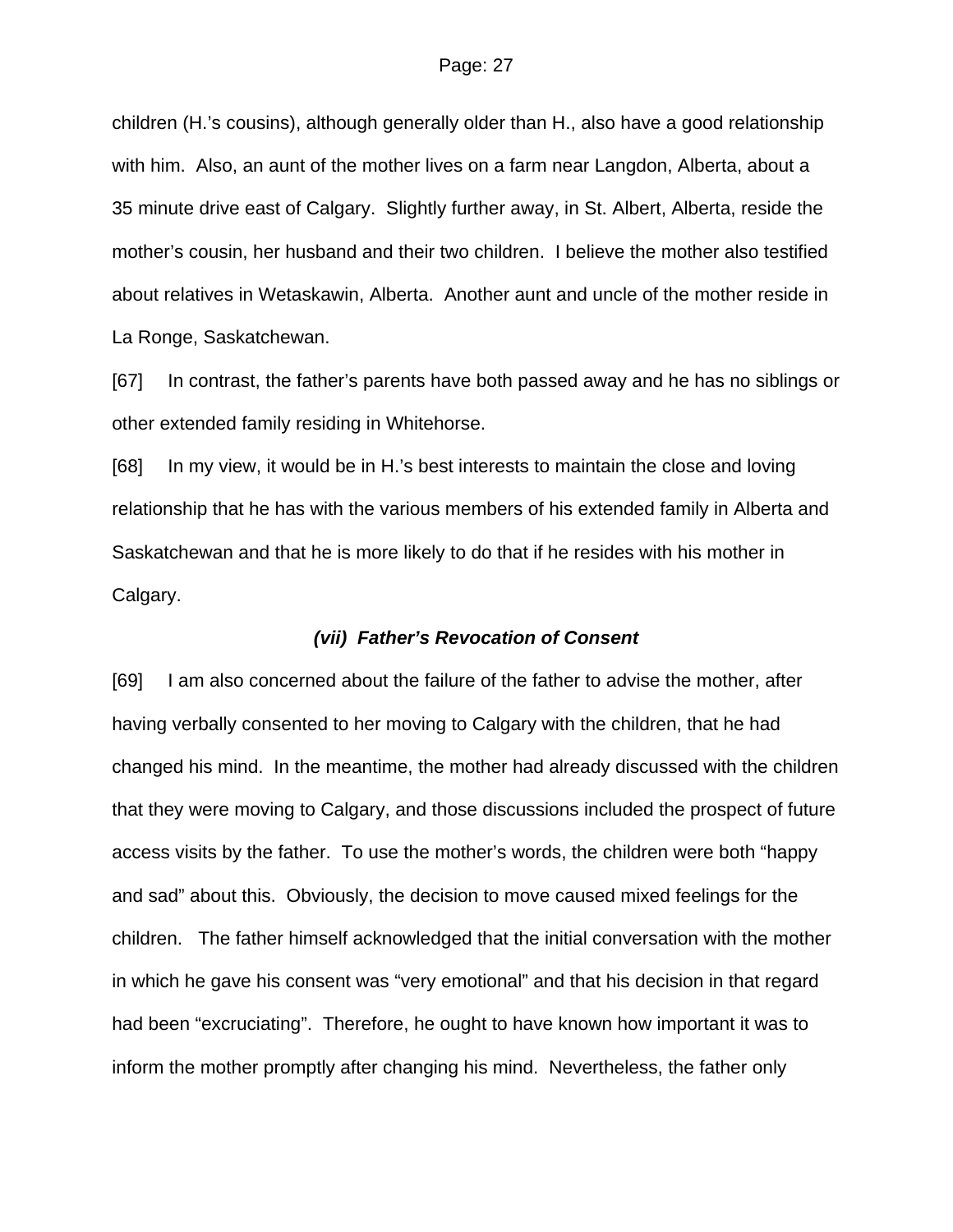informed the mother that he had done so when she approached him to sign a document indicating his consent in writing, which he had previously promised to provide. Had the mother not approached him for his written consent, the father likely would have delayed communicating the withdrawal of his consent even longer. Further, when he did so, he did not provide the mother with any particular reasons, other than saying "Why should you get your own way?", or words to that effect. The mother was unable to extract a more adequate explanation for the reversal and consequently felt that the father had not given her plan to move "fair treatment or regard". She understandably said she was "devastated" by the news. Most importantly, when the father was cross-examined on the point, he was specifically asked "When were you going to tell her?", to which I heard him answer "Maybe when she was packing up the kids and getting ready to go down the road". Such an answer was flippant and irresponsible and symptomatic of the father's anger toward the mother. I find that the father was not acting in H.'s best interests here. It was clearly incumbent upon him to communicate with the mother as soon as possible after he had revoked his consent. By failing to do so, he allowed expectations to grow not only in the mother's mind, but, more importantly, also in the minds of both H. and C.

#### *(viii) Father's Aversion to Confrontation*

[70] This last point is a good example of the problem I see with the father's aversion to confrontation, which I mentioned earlier. While a certain level of discomfort in that regard is only natural and to be expected, in the father's case, I find that his avoidance behaviour was verging on the dysfunctional. First of all, he said that he began to refrain from attending public functions where the mother was also expected to be present,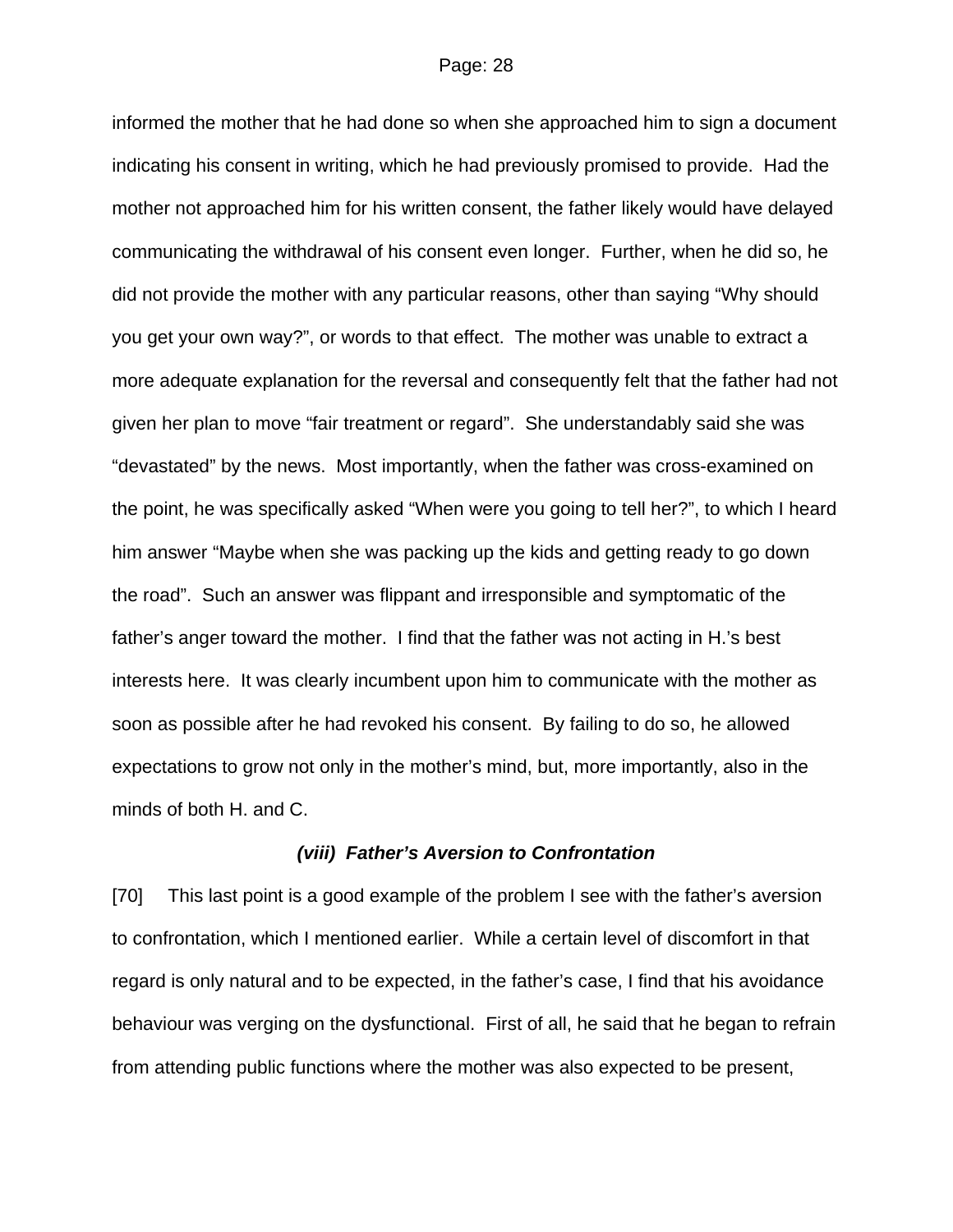because he did not want to be confronted by her about various issues of conflict between them. That is understandable to a point, however, it became problematic when the father began failing to attend functions involving H., where H. would likely have appreciated and benefited by his father's attendance. Secondly, when the mother initially separated from the father in late summer of 2005, and moved out of the family home with the children, the father said nothing in objection. The implication in his evidence was not so much that he agreed with the mother in that regard, but that he did not wish to get into an argument with her over the interim care and residency of the children during the separation. Again, his failure to be honest and communicate with the mother about the issue at the time led the mother to certain expectations about his attitude. Consistent with those expectations, the mother then began making plans to possibly move to Calgary with the children. At one point, the father himself expressed a potential interest in moving there so that he could be near the children and his other extended family. That too would have served to encourage the mother in her planning. Then the father expressly consented to the move and offered to provide that consent in writing. The mother's plans proceeded accordingly. Indeed, the couple were getting along so well that on or about March 6, 2006, the mother and the children moved back into the family home. It was not until about a month later, when the mother pressed him, that the father indicated he had changed his mind. The father's conduct in this regard was neither constructive nor fair to H., let alone the mother and C.

[71] Let me also say clearly here that I in no way condone or excuse the mother's apparent plan to move with both children in the absence of either the father's consent or a court order. Having failed to obtain the former, she should have applied for the latter.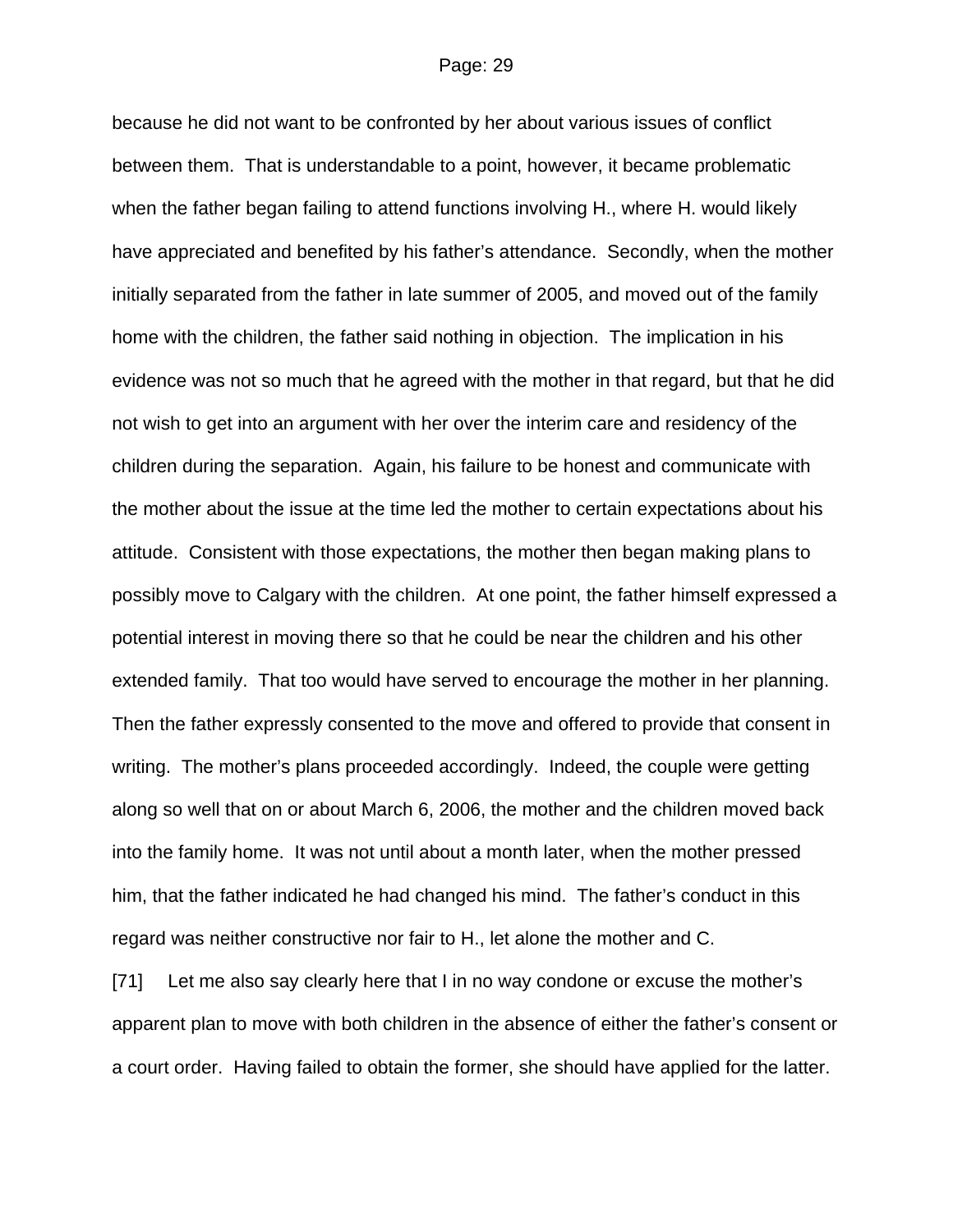Why she did not do so is puzzling, given that she was represented by counsel at the material time, in her divorce action with C.'s father, K.U. It should not have been necessary for the father to bring his application, only days before the mother's scheduled departure date, to stop her from moving with H. Having said that, the father's conduct in the preceding weeks and months, which I have just outlined, nevertheless helps to explain, if not excuse, the mother's intentions.

## *(ix) H.'s Right of Access*

[72] Another point of concern for me is the father's apparent lack of understanding that access is the right of the child and not that of the parent. It is not to be exercised only when the parent chooses. Yet, there were periods of time during the conflict in the relationship where the father simply failed to make any effort to contact H. or to express a desire to have access with him. For example, when the couple separated in the late summer of 2005, the mother attempted to arrange a specified access schedule, but the father declined. Rather, he said that he wanted to see the kids whenever he phoned, i.e., presumably whenever he was interested and available. He also explained that he was unsure of his rights at that time, but he did not get any legal advice either. In any event, sometimes the father would phone twice in one week, but other times he would not phone for two to three weeks at a time. Later, after the mother's one week trip to Calgary for the funeral in 2006, the father again made no effort to contact H. It was only as a result of the mother calling the father about 12 days later, asking if he wanted to see the children that the father made access arrangements. The father's behaviour in this regard suggests to me a certain level of immaturity and petulance over the mother's behaviour. While he may well have had reason to be upset with the mother, that did not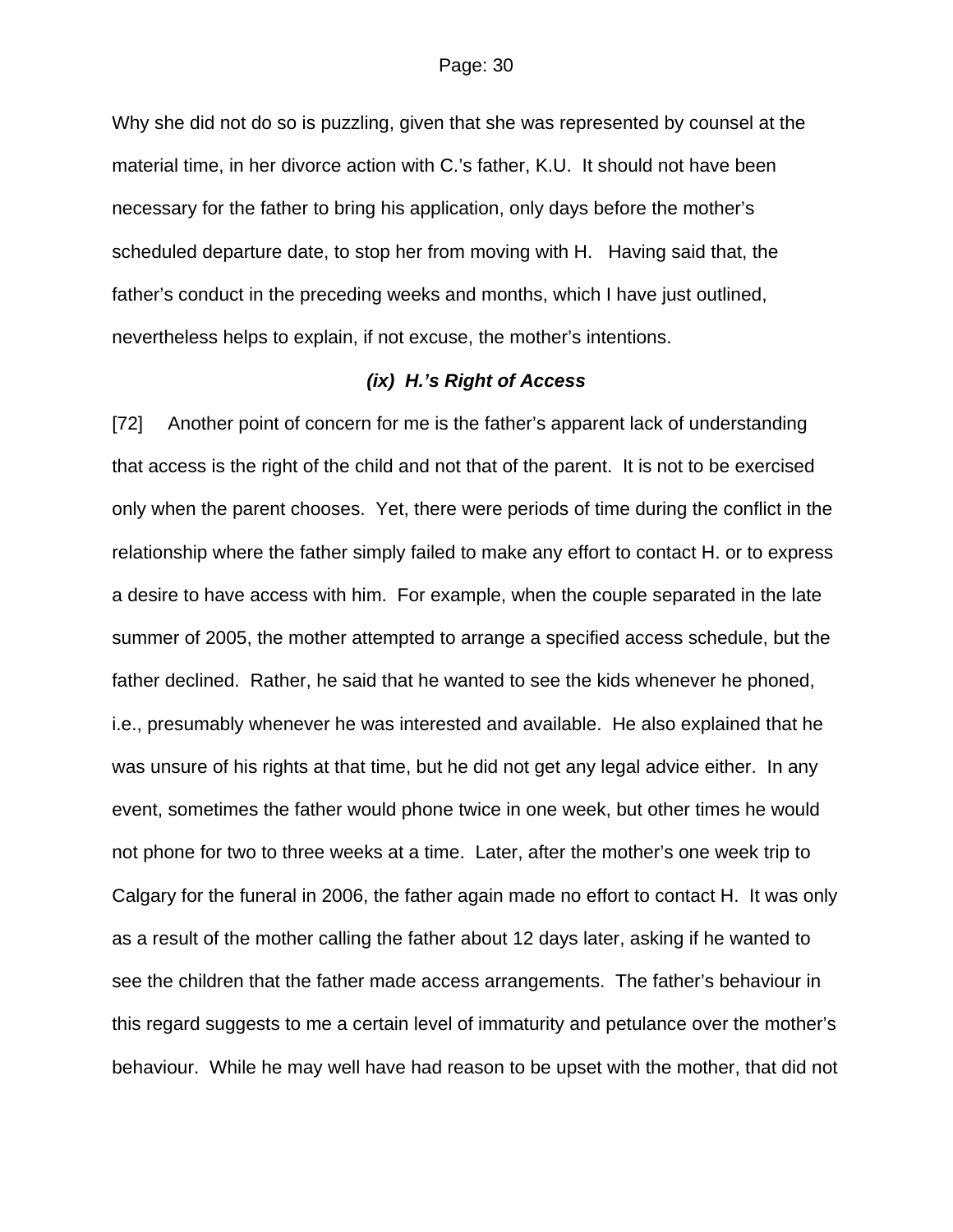justify withdrawing from H. as well. In doing so, once again I find that the father was not acting in H.'s best interests.

## *(x) The Father's Case Law*

[73] The father's counsel relied on a number of cases which I find to be distinguishable for various reasons:

- 1) *D.B.J.* v. *L.A.J.*, 2005 YKSC 65 was a case where the mother wanted to move from Whitehorse to Vancouver, British Columbia, with her 21 month old daughter. Thus, the case is immediately distinguishable because of the young age of the child and the likely adverse effect that permitting the move would have had on the father's ability to bond with his daughter. Secondly, the mother in that case had no roots in Vancouver. Rather, she originated from the province of Quebec and her sole reason for moving to Vancouver was to obtain employment. In the case at bar, the mother's reasons for moving are multi-faceted and much more compelling, as I have previously noted.
- 2) *Karpodinis* v. *Kantas*, cited above, involved a three-year-old child, again much younger than H. Thus, the court initially recognized that because of the child's young age, there were significant bonding issues with his father and his paternal grandparents, and that the child was "at a critical age" in the forging of those relationships. There is no such evidence in the case before me. Secondly, the contemplated move in that case was from Vancouver to Houston, Texas. The trial court recognized that the distance between those two cities was such that the travel time and costs would be significantly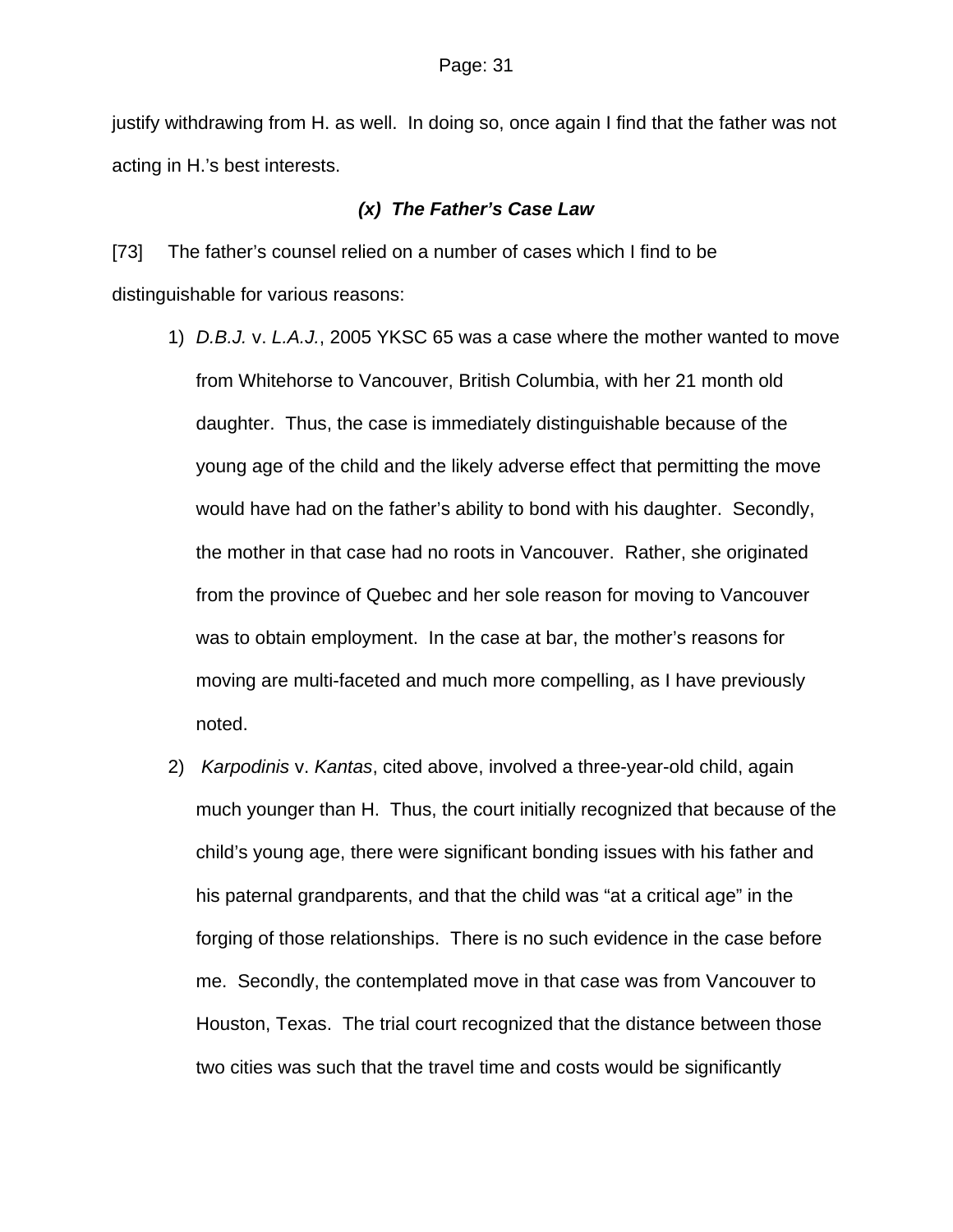inhibiting factors in exercising access and that the child was too young to travel alone for many years. That is not the case with H., who can travel as an unaccompanied minor between Calgary and Whitehorse on about a two hour direct flight, which is relatively affordable. Thirdly, the sole reason for the mother's move in *Karpodinis* was her employment. In the case at bar, the mother's reasons are multi-faceted, as I have already noted. Lastly, the Court of Appeal noted, at para. 22, that virtually all the familial connections of both parties were resident in the child's home area of Vancouver. In the case at bar, virtually all of the child's extended family reside in Calgary or within a day's drive from that city.

3) In *Markin*, cited above, the mother had indicated that she would not move unless the child was permitted to move with her. Therefore, a continuation of the existing state of affairs would not have been disruptive to the child. In the case before me, the mother has already moved to Calgary and the father has indicated his desire to remain in Whitehorse. Therefore, regardless of where the child primarily resides, he will experience disruption by spending less time with the other parent. Secondly, in *Markin*, the mother had no concrete plan or proposal to facilitate access by the father. In the case before me, the mother has clearly given a great deal of thought to maximizing the amount of access the father can have with H. She has offered to forgo child support for the time being, recognizing that the father can make better use of such funds in exercising and facilitating access. The mother has also investigated the cost of airline connections between Calgary and Whitehorse which,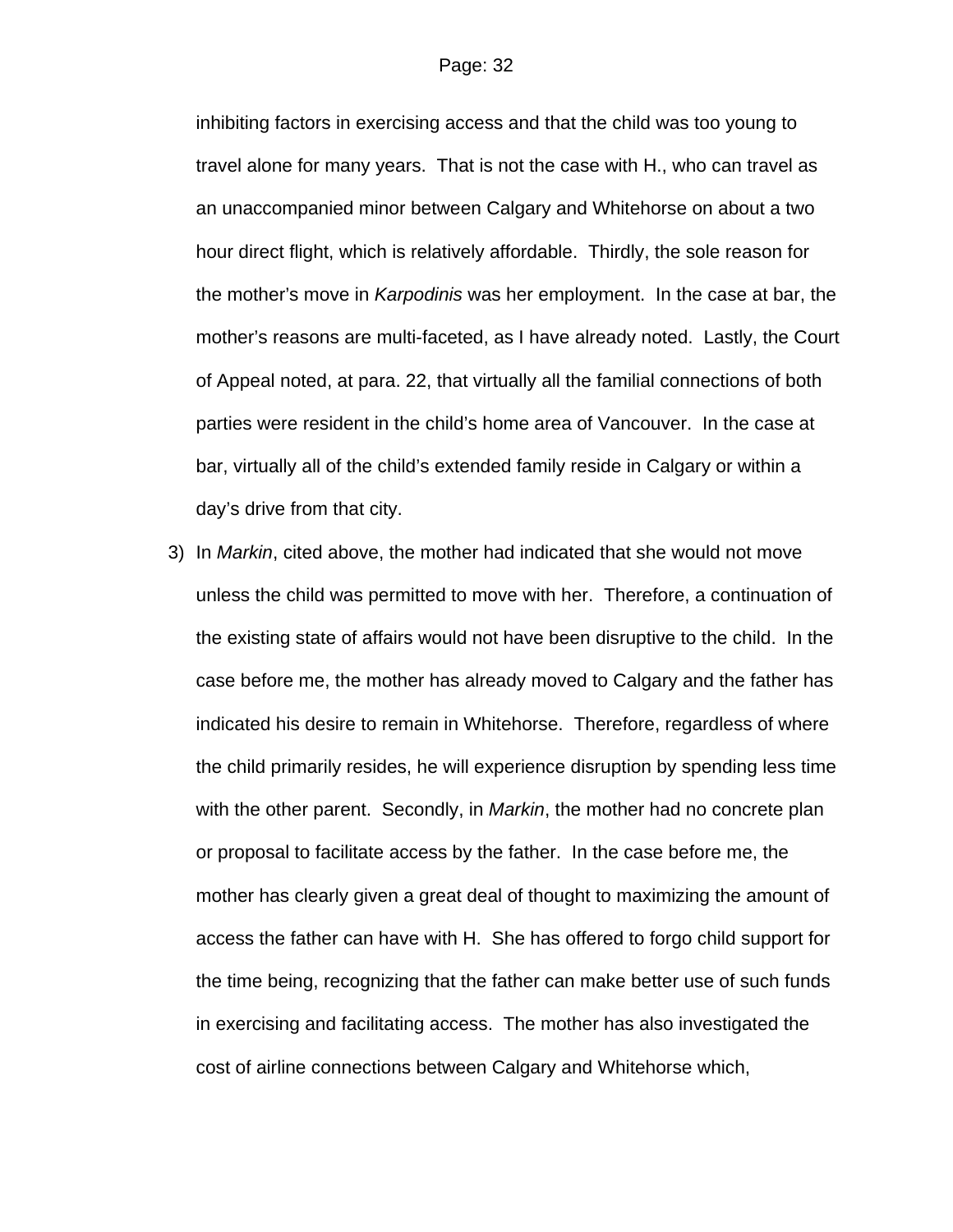theoretically, could allow the father to exercise access on occasional weekends between the scheduled periods of access for major school holidays. In that regard, the mother is willing to allow the child to periodically miss school in order to create a longer weekend to facilitate such additional access.

4) *Slade* v. *Slade*, 2002 YKSC 40 was an application to vary a custody and access order. Therefore, a material change in circumstances had to be established. Veale J. of this Court accepted that a deterioration of the mother's financial situation met that threshold. He also seemingly recognized that such a change would affect the best interests of the child. However, he curiously gave no weight to the expected improvement in the mother's financial situation resulting from the proposed move. In the case before me, I have already determined that it is appropriate to consider the expected improvement in the mother's finances as a factor relevant to her ability to meet the needs of the child. Secondly, in *Slade*, the mother was planning to move as a single parent with her only daughter. In the case before me, the mother plans to establish a new family unit, including both H. and C., as well as the maternal grandmother.

## *(xi) Views of the Child*

[74] Finally, although H. is still relatively young, he has indicated to his mother that he favours the move to Calgary. Indeed, both H. and C. have expressed this view. The father himself corroborated this. When he discussed with the children the idea of them moving to Calgary with the mother, they both said they wanted to.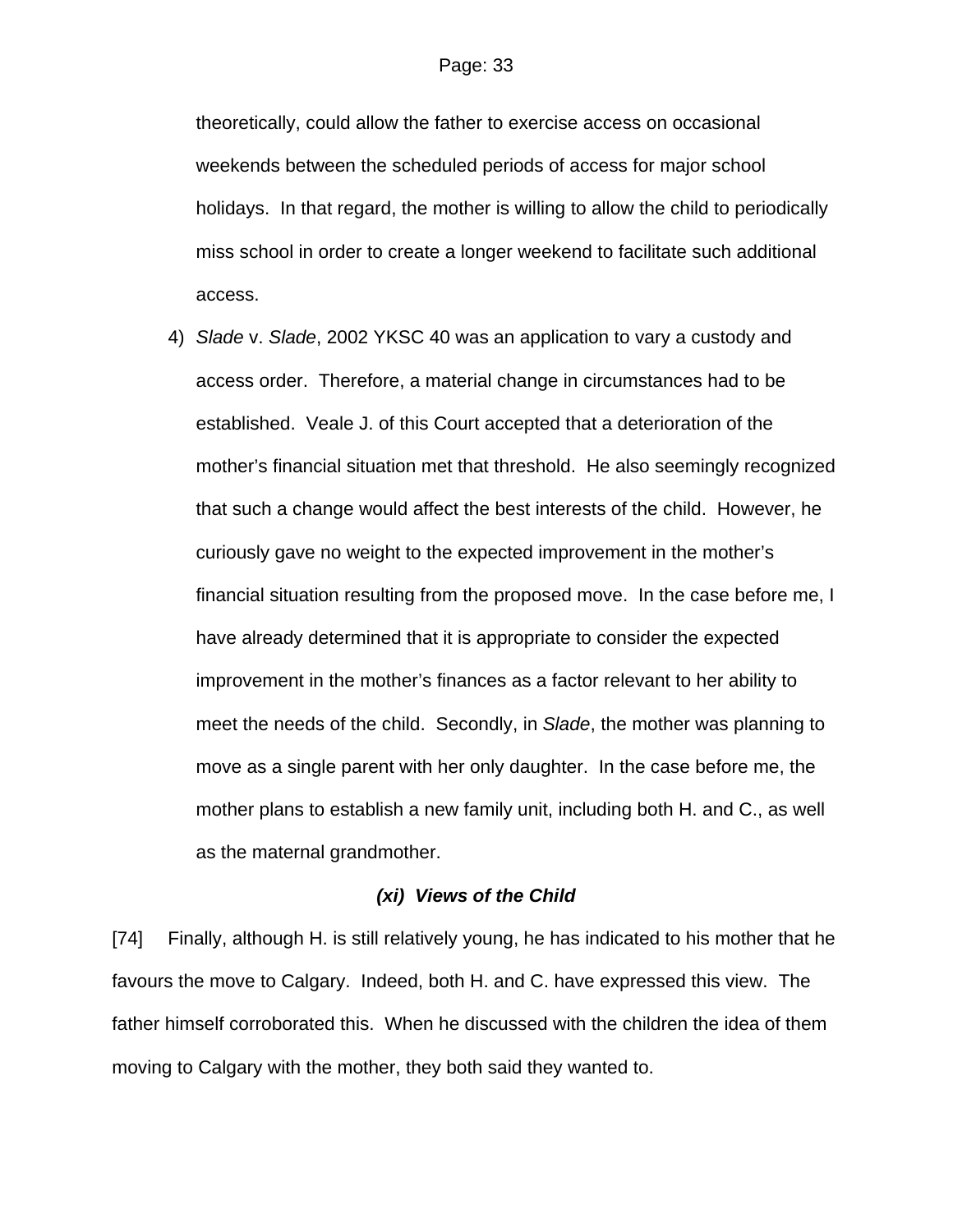## **C) Conclusion on Mobility Issue**

[75] Having considered all of the needs and circumstances of the child, I am satisfied that it would be in his best interests to reside primarily with his mother in Calgary. In summary, my reasons for this conclusion are as follows:

- 1) The mother has been and continues to be more involved in the day-to-day decision making and activities of H. and is more likely to be intimately aware of the child's needs;
- 2) The mother has no ulterior motive in asking that H. reside primarily with her. She does not seek to interfere with the father's time with the child and recognizes that he is a capable and caring parent. Rather, the mother's motive for the move is to reconnect to the city in which she was largely raised and to enhance her emotional, psychological, social and professional life. I find that by doing so, the mother is likely to be a more well-functioning and happy parent, which will have a concomitant positive effect on H.'s best interests;
- 3) It will be beneficial for H. to reside with his sister and maternal grandmother, both of whom he is bonded and closely attached to;
- 4) It will be beneficial to H. to be cared for by his maternal grandmother after school hours, as opposed to having to attend a day care;
- 5) It will be beneficial for H. to be in close proximity to his other extended family members in the province of Alberta, and also in Saskatchewan;
- 6) Although the father has demonstrated that he is a competent and loving parent, he has also, from time to time, regrettably failed to act in the child's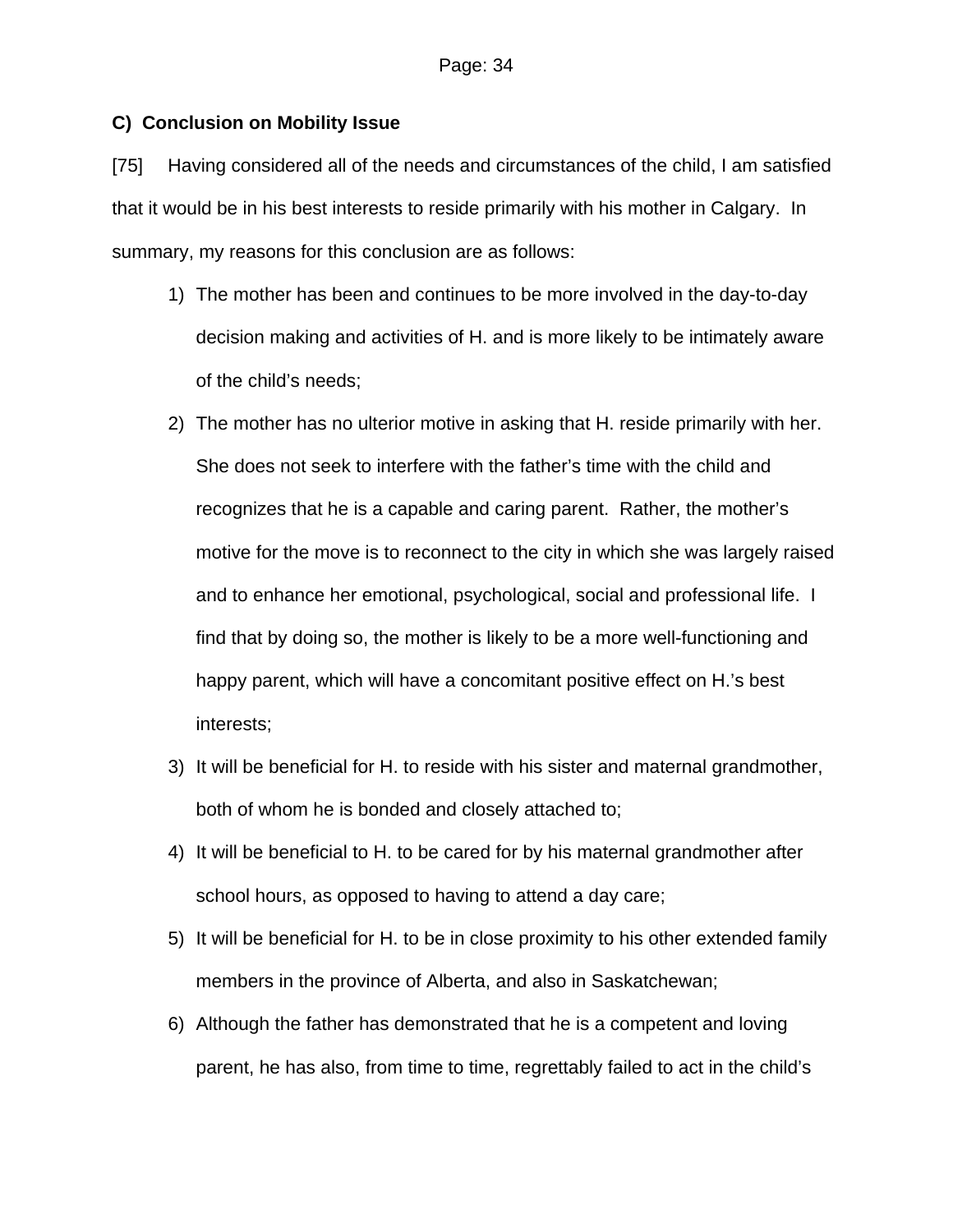best interests by failing to communicate functionally with the mother, by failing to exercise access and by exhibiting a somewhat disinterested attitude towards H.'s extra-curricular and school activities; and

7) H. himself has indicated his willingness to move to Calgary with his mother.

[76] In the result, I order that:

- 1) The parties shall have joint custody of H.;
- 2) H. shall reside with the mother;
- 3) H. shall reside with the father during H.'s school holidays for Christmas and Easter/Spring Break in alternate years, as well as for one-half of H.'s summer school holidays, with the summertime periods alternating each year from the first half to the second half of the school holiday. The commencement of these periods of residency with the father will be subject to the agreement of the parties. H. may further reside with the father at any other times that the parties may agree upon. The costs of transporting H. from Calgary to Whitehorse and return, in order that he may reside with the father during these and any other periods agreed to by the parties, shall be split equally between the parties, unless they agree otherwise;
- 4) While H. is residing with the mother, the father shall have generous reasonable access to H., including access in person upon reasonable notice to the mother and at the father's expense, and also access by telephone, mail, email, and computer webcam, with all such access to be subject to such other arrangements as the parties may agree upon.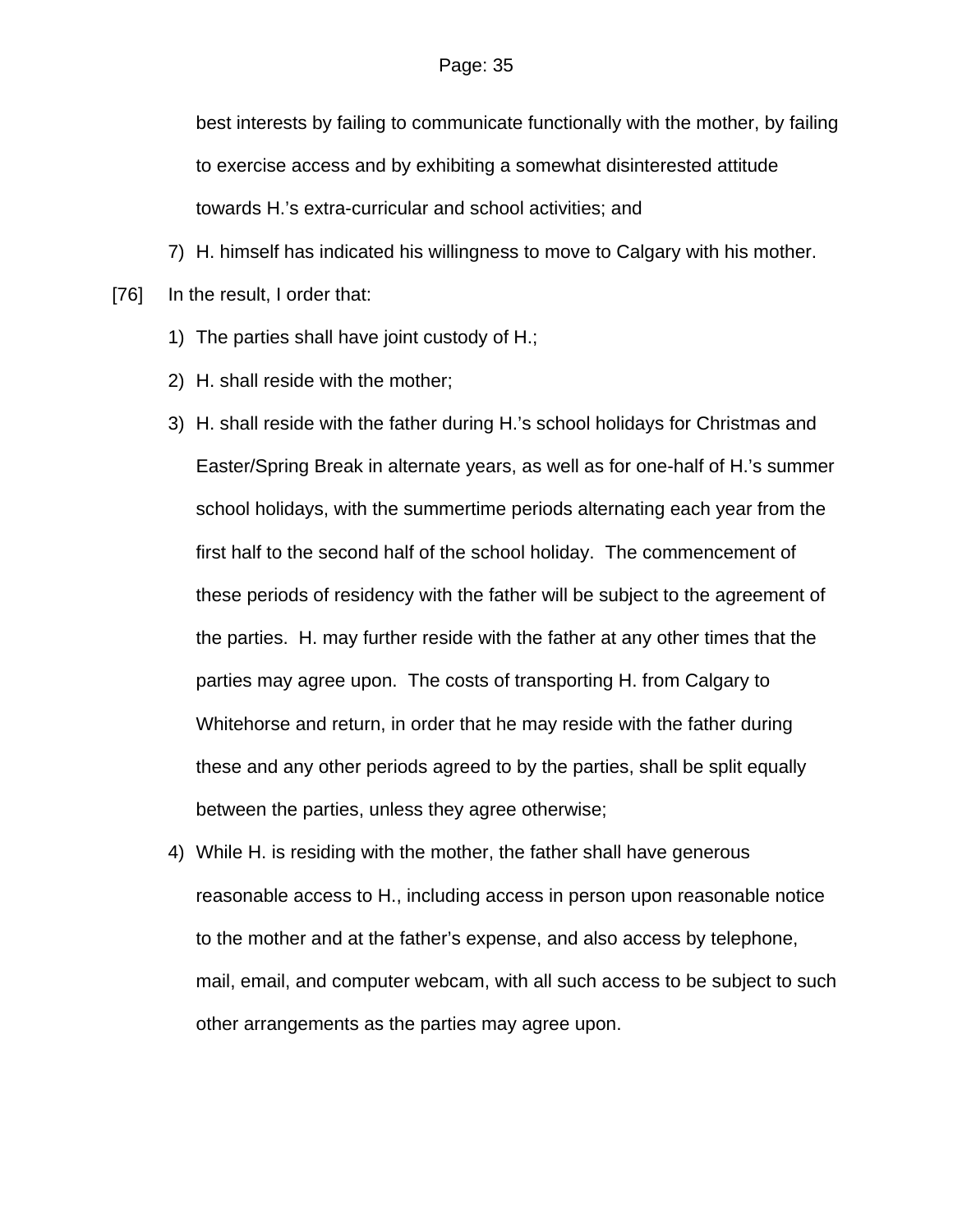## **III. THE COMMUNAL PROPERTY ISSUE**

## **A) Nature of the Issue**

[77] The global issue here is whether there should be an equal or unequal division of the communal property. However, this larger question is further particularized as follows:

- 1) The father seeks an unequal division of the communal property on the basis that 25 Balsam Crescent and a 1979 motor home were inheritances from his deceased mother and therefore should not form part of the couple's communal property. On the basis of the principles of unjust enrichment and constructive trust, the father seeks a declaration that the defendant mother's half-interest in 25 Balsam, arising from her joint tenancy with the father on title, is held by her in trust for him. In the alternative, the father claims that there was either an express or resulting trust in his favour regarding the mother's half-interest in 25 Balsam. Although not explicitly pled, he also seeks to be credited with the full value of the motor home.
- 2) The mother has counter-claimed, seeking an equal division of the assets and debts acquired during the relationship. In particular, she seeks a declaration that she holds a one-half interest in 25 Balsam by virtue of her legal ownership as a joint tenant of the property. Alternatively, she similarly submits that her one-half interest in 25 Balsam arises from either an express trust, a resulting trust or a constructive trust.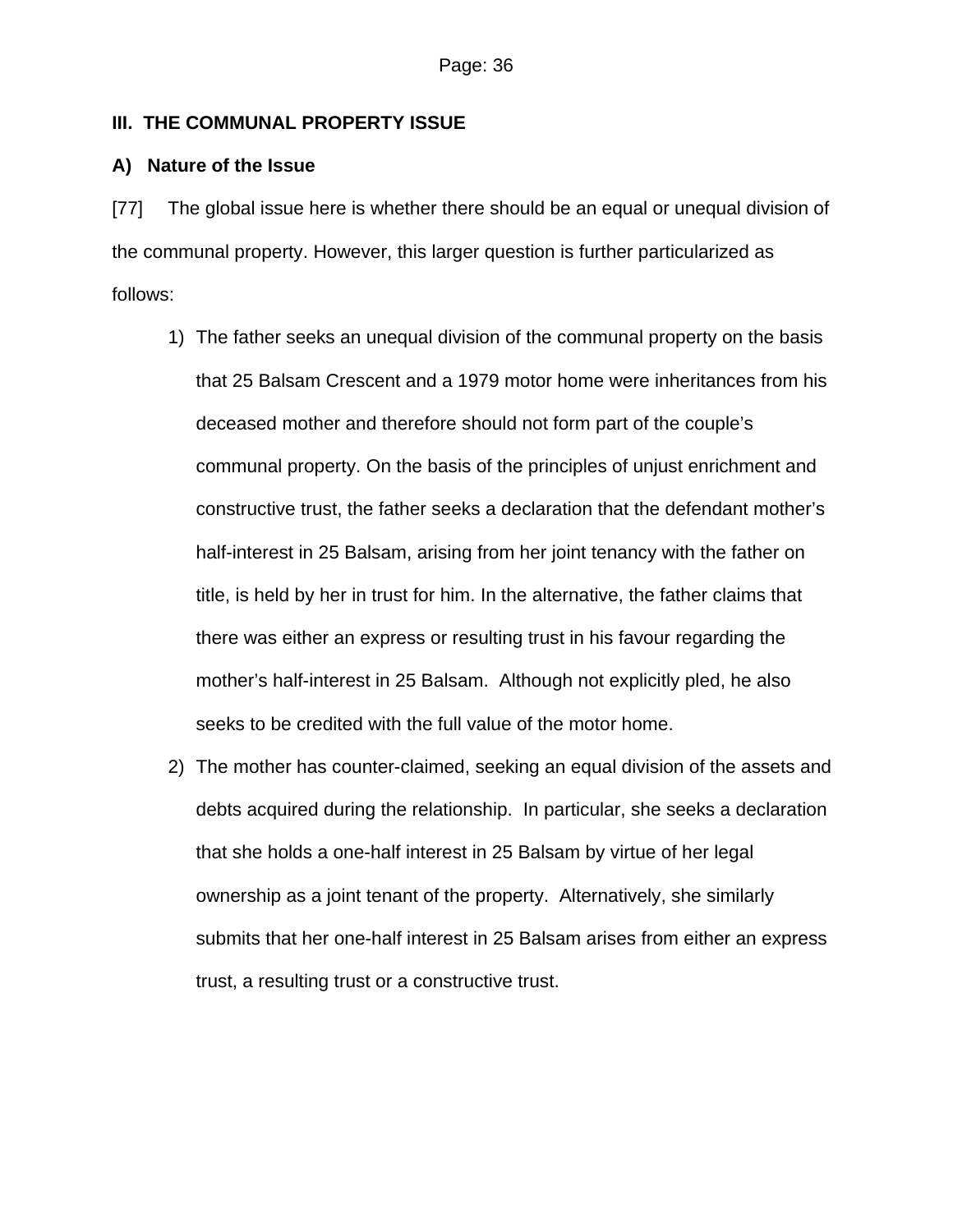## **B) Findings of Fact**

[78] The mother and C. moved into the father's residence in the Arkell subdivision of Whitehorse in June 1999. At that time, he was living in a mobile home and working at Primerica. The mother was then, or shortly thereafter, working with the Whitehorse law firm. The couple discussed splitting the household expenses equally and did so for the first couple of months. However, the father's income was lower than the mother's and she was soon paying the entire mortgage, half the groceries, and the majority of the house insurance, the phone bill, the utilities payment, the electrical bill, the property taxes, and the satellite TV bill. The father contributed whatever he could towards these various latter bills, but to a lesser degree.

[79] The father's mother became very ill in the winter of 1999 – 2000. In about February 2000, she had apparently been moved from her home, at 25 Balsam Crescent, to a medical care facility. The father's mother suggested to the father that she would not be likely to return and that he should either sell 25 Balsam on her behalf or move in to the home with his new family. At that time, the defendant mother had become pregnant with H. and the mobile home in Arkell was becoming too crowded for the couple and their, soon to be, two children.

[80] The defendant mother had reservations about moving into 25 Balsam, as it had been the home in which the father was raised for a significant portion of his life as a teenager and young adult. She also knew that the father was very attached to his mother and that 25 Balsam would likely be of strong emotional significance to him. She discussed this issue with the father and, in particular, her fear that she would not feel like it was truly her home. She suggested they consider buying a different home.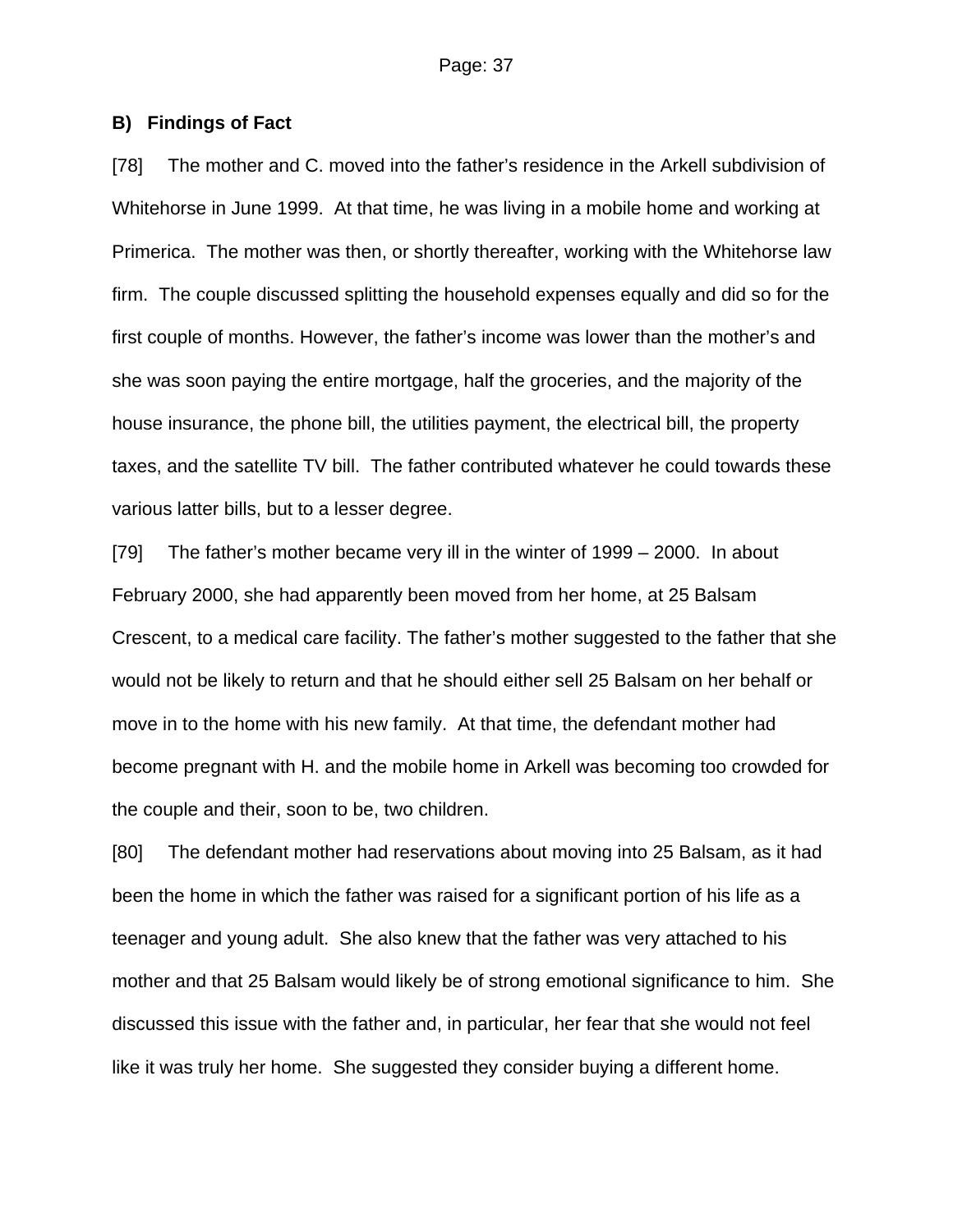However, the father clearly wanted to move back there and he assured the mother by words to the effect that it would be "her home too".

[81] The father initially denied having any such conversation with the mother, but when pressed on cross-examination, he conceded that he simply didn't recall the defendant mother having such reservations about the move. I prefer the evidence of the mother on this point. Having witnessed the father testify in a tearful fashion about the illness and subsequent death of his mother, it is clear to me that 25 Balsam would have had particular emotional significance for him and that this would very likely have been an issue of concern for the mother. As the house was free and clear of any mortgage, it would have been relatively easy for the couple to sell the property and obtain interim financing to purchase another home. Therefore, the decision to move into 25 Balsam was probably only made after some deliberation. Ultimately, they did so in February 2000.

[82] The couple rented the Arkell residence for a few months and then sold it for a nominal profit of approximately \$1,750. The father did not share this equity with the mother.

[83] The father's mother died on March 3, 2000 and the plaintiff father, acting as executor, began the administration of her estate. The father, his brother and sister were to share equally in their mother's estate.

[84] Unfortunately, the father's evidence was unclear as to the precise value of the estate. At one point, he said that the net value, after taxes, was about \$360,000. At another point in his evidence, the father estimated that the gross value of the estate was \$574,000, comprised of the following assets: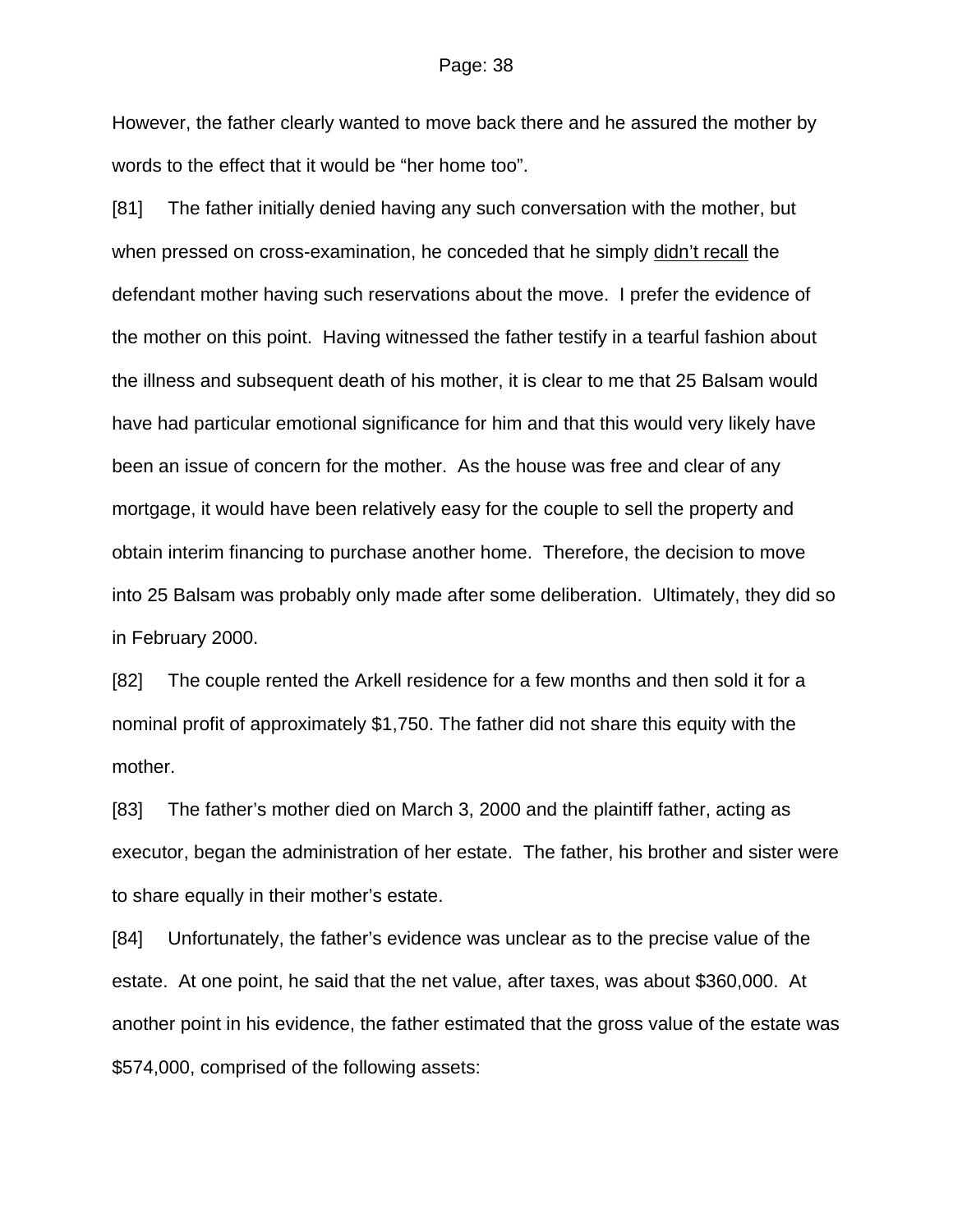25 Balsam \$154,000 Open investment account \$ 80,000 Retirement income fund ("RIF") \$340,000 (before taxes) Total gross value \$574,000.

If the father was correct about the latter, then the difference between the gross value of the estate (\$574,000) and the net value (\$360,000), would have been approximately \$214,000 or 37 percent. While it is possible that such an amount may have been paid directly to Revenue Canada as estate taxes when the investment account and RIF were collapsed and liquidated, there is no record of the father having accounted for such taxes. Although, the father prepared a tax return for the estate in 2000, it showed approximately \$250,000 of total income and only \$1,100 in total tax deducted. Thus, the return calculated that the estate then owed just over \$100,000 in income tax. Unfortunately, the father never filed this return with Revenue Canada; nor has he made any inquiries to determine what potential interest or penalties may be owing on the outstanding taxes. Finally, he was unable to clarify at trial why the tax return shows total income of about \$250,000, when the net value of the estate was estimated by him to be \$360,000.

[85] It is conceivable that the cash portion of the estate (\$80,000 and \$340,000) after deducting taxes of about 40% (\$170,000) could have resulted in net income to the estate of about \$250,000. However, if that was the case, then the taxes paid should have been accounted for on the tax return, which they were not. Also, this does not explain why the estate's bank account shows a deposit of just under \$320,000 on June 30, 2000 and no withdrawal clearly identified as being in payment of taxes.

[86] In any event, neither of the siblings were interested in 25 Balsam, whereas the father wanted to retain that property for himself. Therefore, on the assumption the net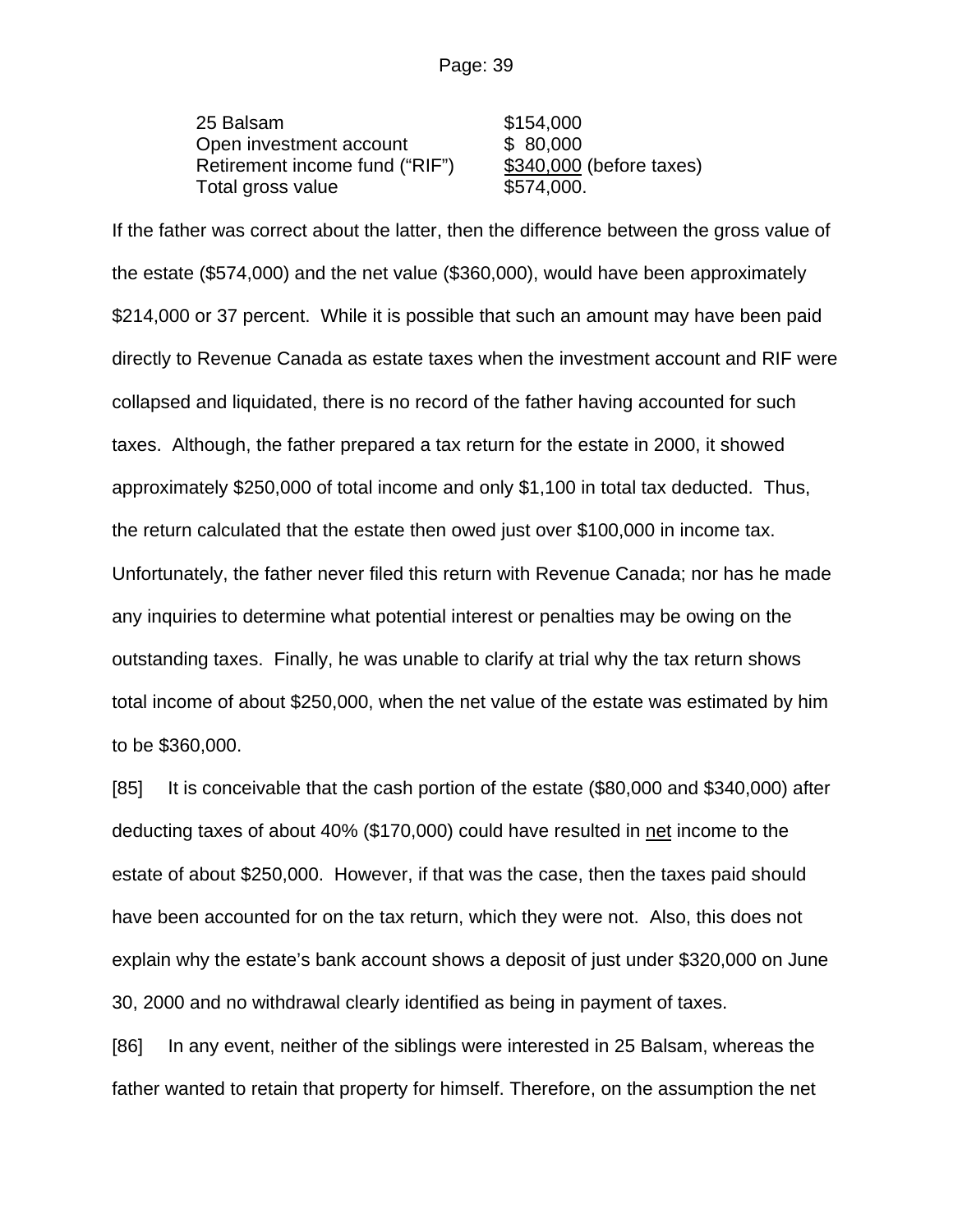value of the estate was \$360,000, he paid each of his brother and sister \$120,000 and transferred the title to 25 Balsam, valued at \$154,000, from the estate into his name alone, intending to subsequently account to the estate for having received more than a one-third share.

[87] After distributing the estate proceeds, the father said he knew he had to pay the taxes to Revenue Canada. He apparently intended to do so by using the remaining cash in the estate account and by obtaining a loan for the balance, secured by a mortgage on 25 Balsam. However, the father's income was very low about that time and he gradually began dipping into the estate account to pay various and sundry household expenses. As of December 2002, by which time the siblings had been paid the final instalments of their respective shares in the estate, the account had a balance of just under \$17,000, but by January 2006, the account had been reduced to a nominal sum of about \$25.00. And, because the estate's tax return has never been filed, the correct amount of the tax payable remains unknown.

[88] Following the move to 25 Balsam, the mother continued to pay the majority of the household bills. Although the property was mortgage-free, the couple incurred the other usual types of expenses such as utilities, electricity, heating, insurance, taxes, television, groceries, and general maintenance. The mother estimates that she paid a minimum of two-thirds of these household expenses from the time the couple moved in, until they initially separated in the summer of 2005. I find the mother's estimate here is reasonable and perhaps even an understatement. I say that because the comparative incomes of the parties over the years, from the time they first began living together, were as follows: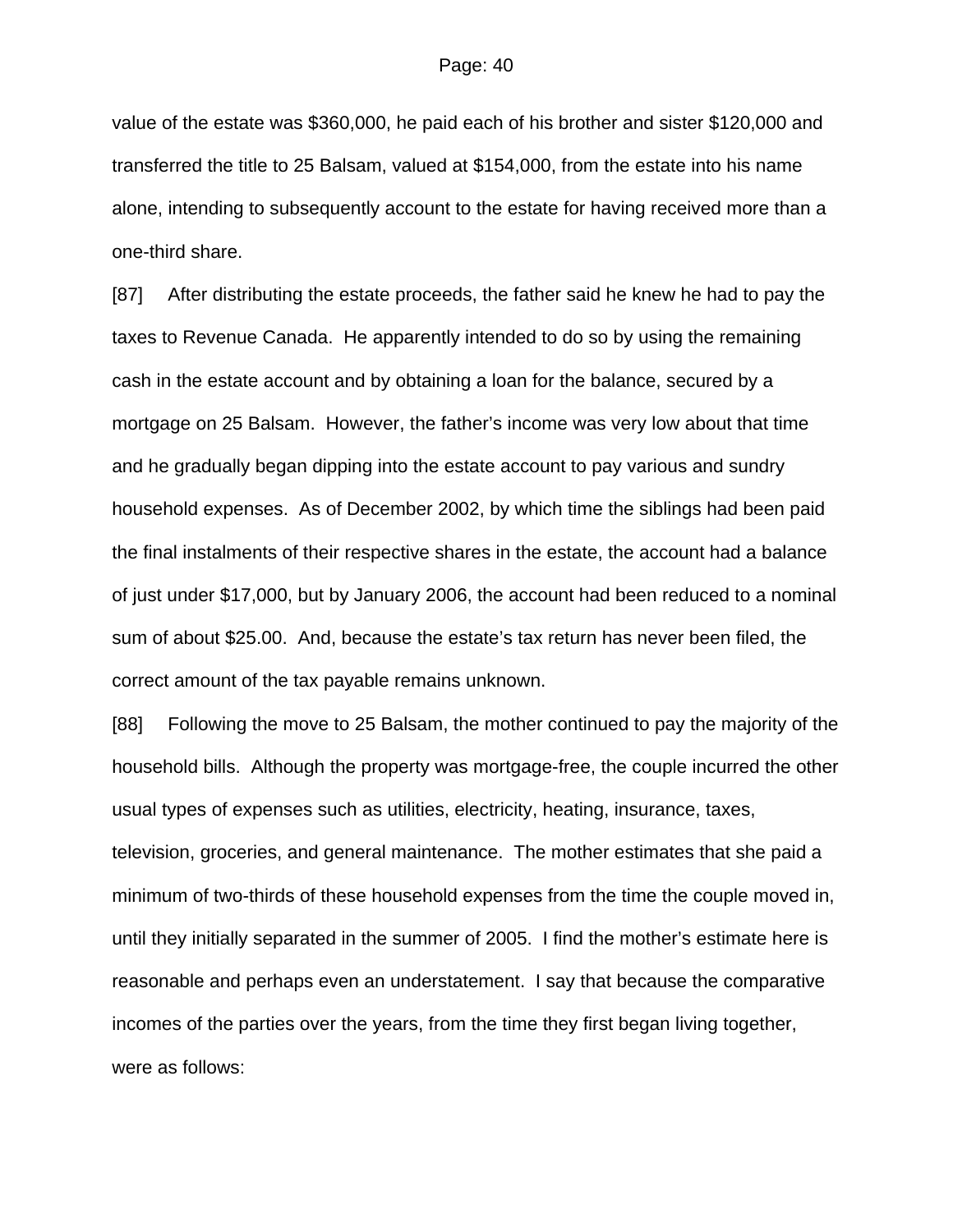| Year | <b>Father's Income</b> | <b>Mother's Income</b> |
|------|------------------------|------------------------|
| 1999 | \$9,962.00             | \$22,666.00            |
| 2000 | \$6,935.00             | \$25,447.00            |
| 2001 | \$8,275.00             | \$32,630.00            |
| 2002 | \$5,528.00             | \$37,524.00            |
| 2003 | \$7,170.85             | \$40,123.00            |
| 2004 | \$21,296.00            | \$41,599.00            |
| 2005 | \$33,993.00            | \$45,071.01            |

It can readily be seen that, in the years prior to their initial separation, the mother's income ranged from being about double that of the father to as much as five or six times his annual income.

[89] Notwithstanding that the couple took possession of 25 Balsam free and clear, they continued to experience financial problems. They carried various credit card debts in addition to a line of credit and a loan. There is no question that these were joint debts accumulated by the parties through the course of their relationship. Their total liabilities at that time were over \$48,000 and they had to do something to manage their several interest-laden payments. In 2004, they jointly decided to get a large line of credit to pay off this debt. The father did not think that he could do so by himself, because his income at that time was too low, however, he made no inquiries in that regard nor did he investigate other possibilities, such as the mother acting as a guarantor of a loan to the father alone. Therefore, there is no objective evidence that he could not have obtained the financing on his own. In any event, he and the mother proceeded with the refinancing together. The father did not disclose the estate's tax debt to the bank and there was no evidence the mother was aware of the amount that debt at that time.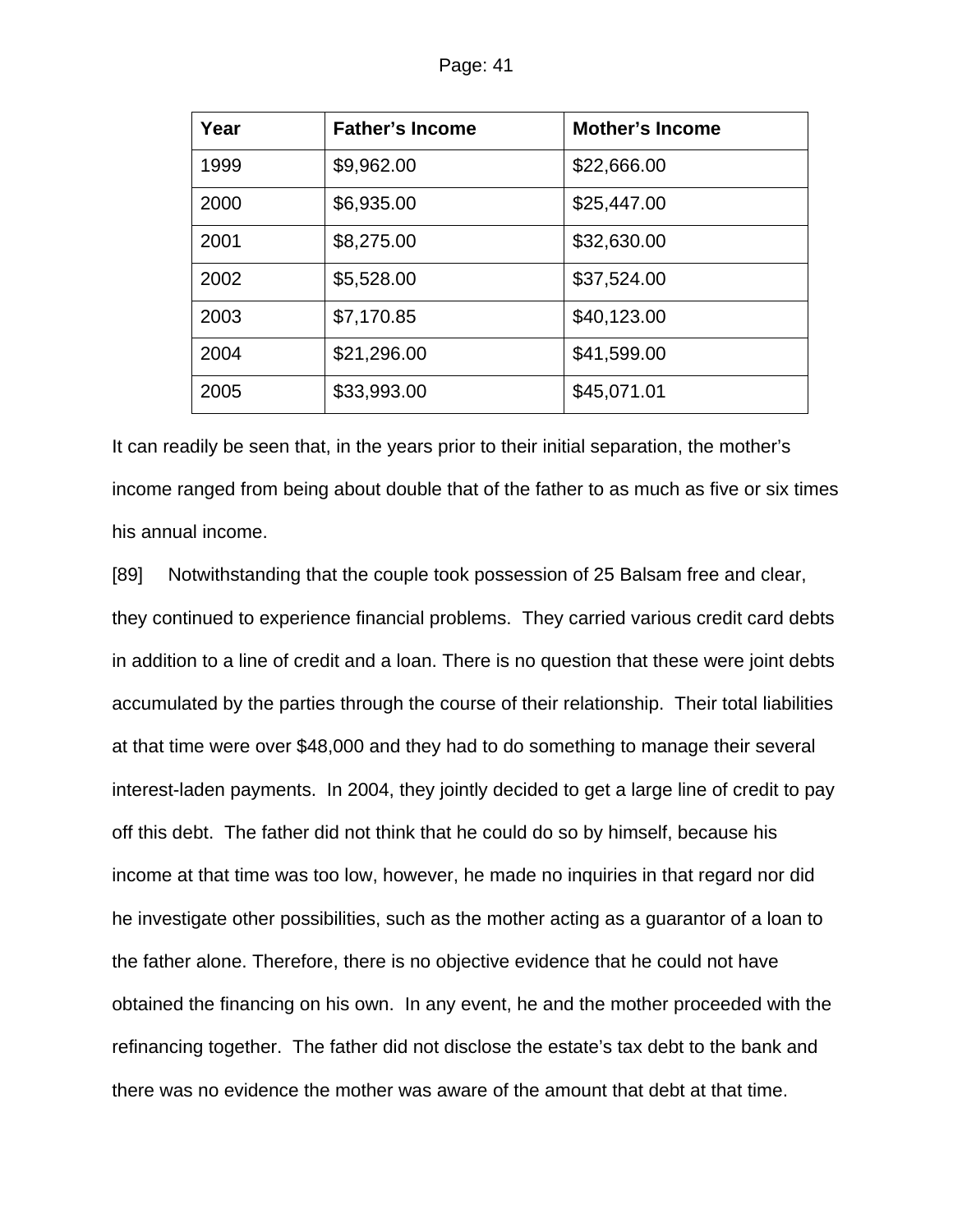[90] The couple obtained the line of credit in late March 2004. It was for a maximum of \$100,000 and was, as required by the bank, secured by a collateral mortgage, with both the mother and father as co-mortgagors. Concurrently, title to 25 Balsam was transferred from the father alone to the father and mother jointly. At that time, the property was valued at \$163,000.

[91] There was some discussion between the parties about the mother becoming a joint tenant of 25 Balsam, although it was not very extensive. The father had then commented to the mother that he thought she "wanted half", which I understood to mean a half-interest in 25 Balsam. However, the mother responded to the father that she "did not want half", but rather, as they were "in a relationship together and [had] common goals", her motivation was that the two of them would be able to pay their combined debts. To use her words, "we decided to go into joint tenancy to repay this debt".

[92] The couple used the line of credit to pay off all their various loans and debts. Subsequently, they also used it to purchase a personal vehicle for the mother, a boat, trailer and an ATV for the family, as well as to pay for some renovations to 25 Balsam. The parties agreed that the mother would make the principal payments toward the line of credit, presumably to reflect the fact that it had been used to purchase her personal vehicle at a cost of \$12,000. She testified that the father agreed to pay the interest payments, which were automatically withdrawn from his personal chequing account, and "whatever he could" towards the principal. The mother did in fact make a number of principal payments towards the line of credit from June 2004 to January 2005, totalling \$5,150.00. However, it appears the only payments made by the father were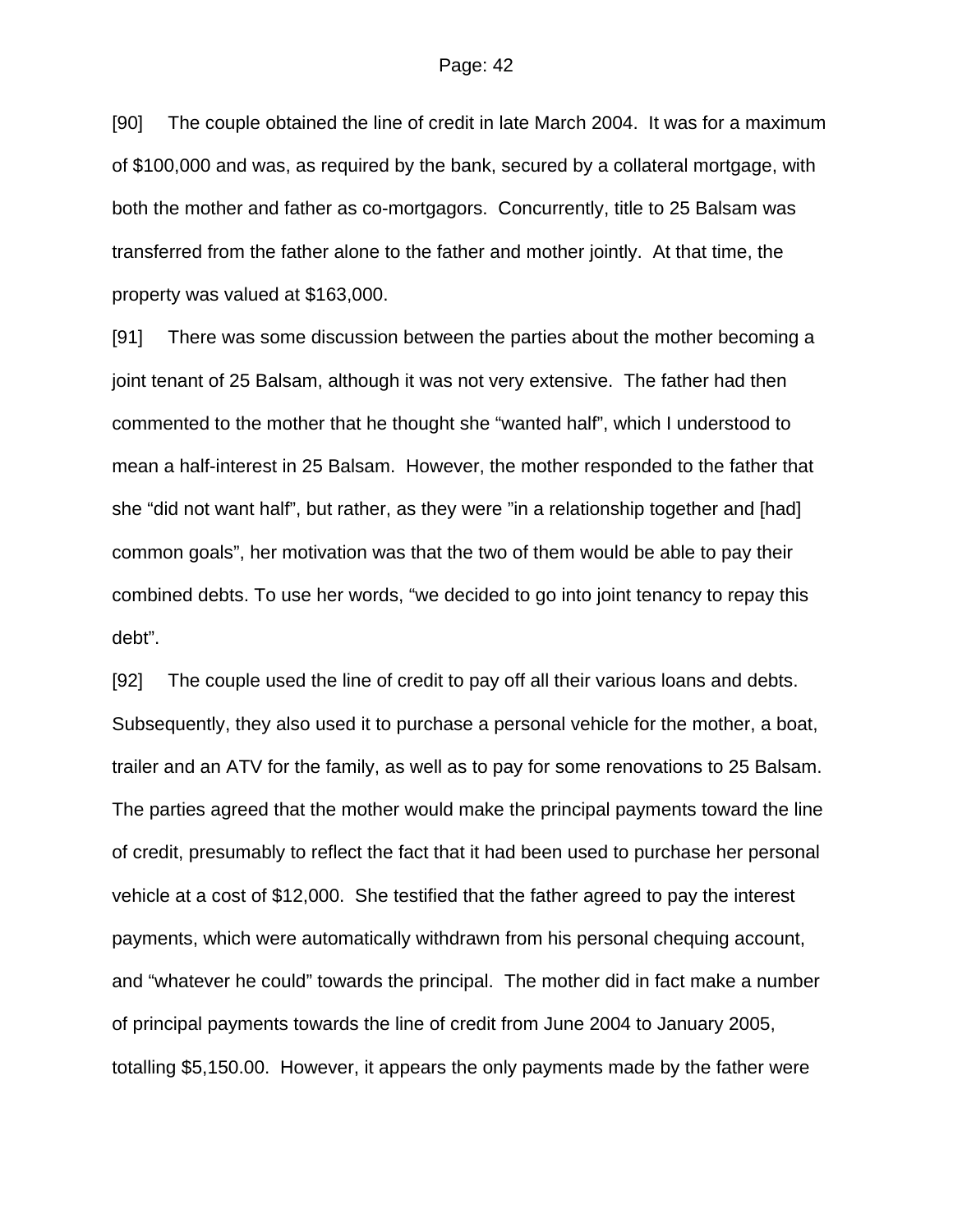interest payments. He also used the line of credit on one occasion to withdraw \$500 in cash for personal use. As of February 2006, the line of credit had a balance owing of just under \$66,000.

[93] The mother stopped making her principal payments because the father was not making his. The father said in cross-examination that he didn't know what his contribution towards paying down the line of credit was to be, presumably in an attempt to explain why he was not making payments, other than interest payments by default. I find the father's explanation lacks credibility. It is difficult to believe that the couple would obtain a credit line to a maximum of \$100,000 and actually incur \$66,000 in debt under the line, without having had some discussion about how they would repay such a substantial debt. Further, the mother's evidence that the father agreed to pay whatever he could is consistent with the type of arrangement that the couple had earlier in their relationship in paying the household bills.

[94] The couple separated for the first time in August 2005.

[95] In or about early 2006, they began discussing the division of their mutual assets and liabilities. The mother prepared a list of those communal assets and liabilities, which included 25 Balsam and the motor home. The father reviewed this list at an initial meeting between the couple in January 2006 and then, or shortly after, drafted his own list of joint assets and liabilities, which again included 25 Balsam and the motor home, along with the estate's tax debt. They had a discussion about this list lasting an hour to an hour and a half. This is significant because the father now claims that both 25 Balsam and the motor home were gifts to him from his own mother by inheritance, and therefore should be excluded from the couple's communal assets. He tried to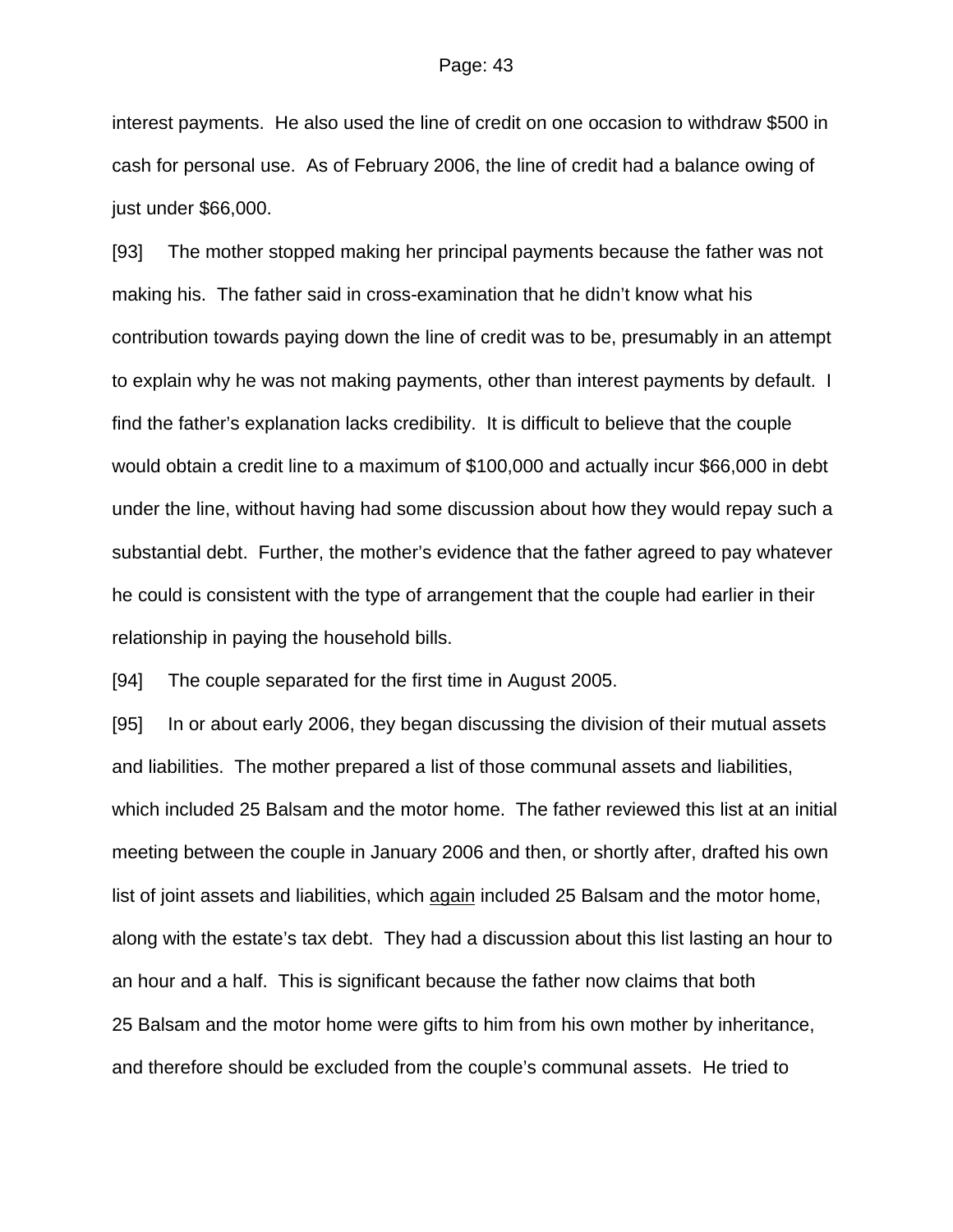explain that he originally included these items to "avoid confrontation" over the issue. Nevertheless, I infer that the father's actions in this regard are evidence of his intention, at that time, to treat 25 Balsam and the motor home as part of the couple's communal property. I also infer that it was about this time that the mother was first informed of the exact amount of the estate's tax liability, as estimated by the father. The mother had previously been aware that the father had prepared a tax return for the estate and that there were taxes due, but there was no evidence that, prior to this point, she had been told of the actual amount owing.

[96] Following this initial meeting, the mother obtained a blank separation agreement template and prepared a series of drafts dealing exclusively with the couple's financial issues. These drafts detailed the assets to be retained by each of the mother and the father as well as the debts that each would be responsible for. Every draft contained a schedule which specifically listed the total communal assets and liabilities. Ultimately, three successive versions of a separation agreement were prepared by the mother and were discussed between the parties at various meetings in or about January 2006. These discussions were obviously extensive, as they took place over a total time of six to eight hours. In each of the three drafts, 25 Balsam and the motor home were listed among the couple's communal assets. The tax debt to Revenue Canada from the estate of the father's deceased mother was also listed among the couple's communal liabilities, notwithstanding that it was technically the father's responsibility as the executor of the estate. By the third draft, 25 Balsam was assigned a value of \$222,000, the motor home was valued at \$6,000 and the estate tax debt continued to be estimated at \$100,000. The total assets were valued at \$320,000 and the total liabilities at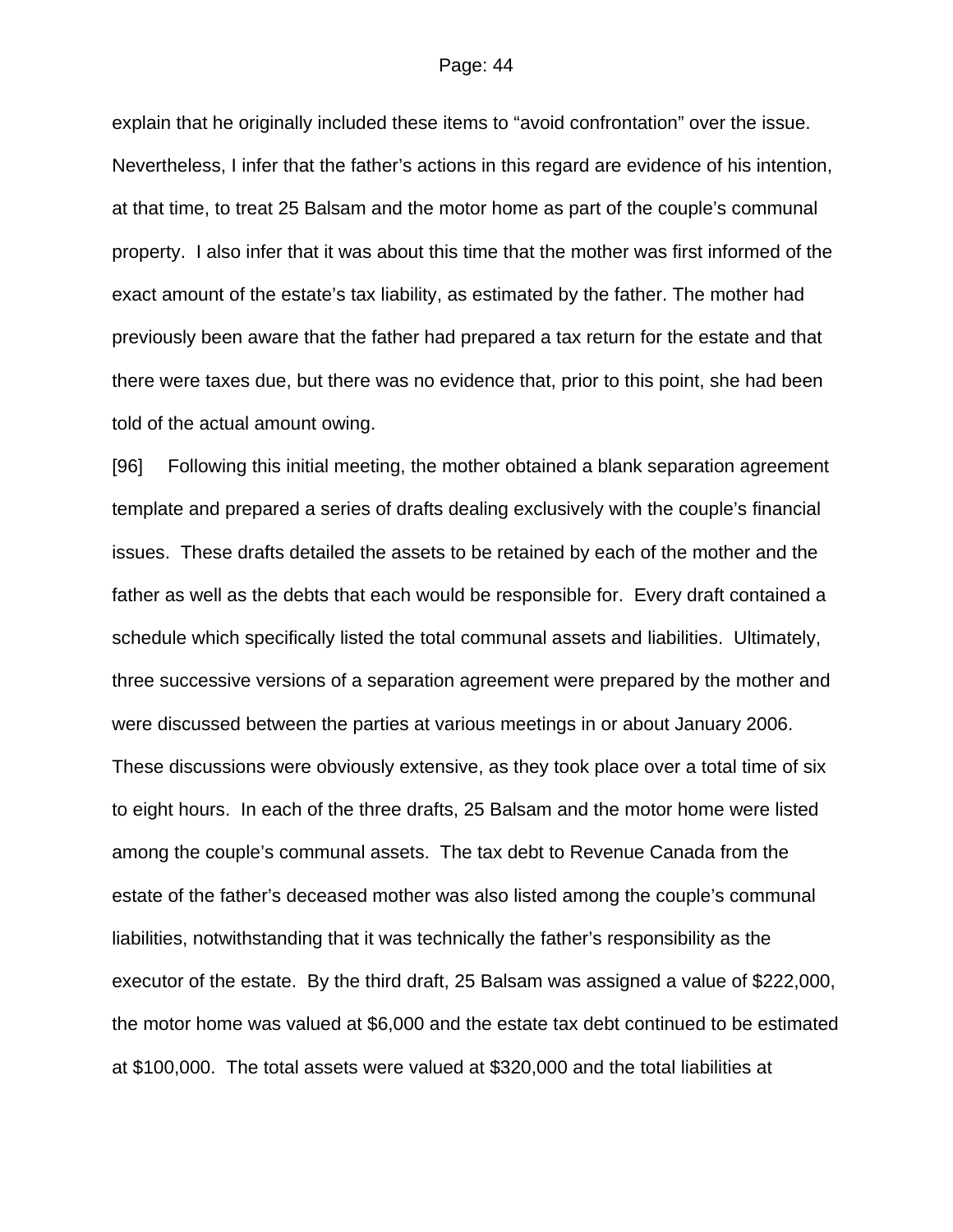\$192,000 resulting in a net worth (equity) of \$128,000. That was to be divided equally between the parties and, after an accounting for the various assets and debts retained by each, the father was to pay the mother an equalization payment of \$41,000.

[97] Despite these extensive negotiations, a separation agreement was never signed by the parties. Up to the discussion of the third draft, it appears as if neither had sought legal advice. However, the father then decided to call the "Law Line", a legal information service provided by the Yukon Public Legal Education Association, and claimed to have received advice that the property he inherited from his mother could "probably" be excluded from the couple's communal property. Accordingly, he prepared a new list of communal assets and liabilities which expressly excluded 25 Balsam and the motor home, as well as the estate's tax debt to Revenue Canada. Coincidentally, the father's revised numbers resulted in the value of total assets equalling the value of total liabilities, such that there would be no equity to divide between them.

**C) Analysis**

#### *(i) The Alternative Claims*

[98] To begin with, as there was no trust agreement signed by the parties, there was clearly no express trust in favour of either. There was also no implied common intention between the parties to create a resulting trust for the benefit of either the father or the mother. I recognize that in cases of common-law relationships (as distinct from marriages), where one spouse transfers property to the other there may be a presumption of resulting trust, such that the burden falls on the title-holder to establish that he or she has taken the property as a gift and is not holding it as trustee for the other common-law spouse: See *Fumich* v. *Babi*c, 2005 BCCA 552. In this case, that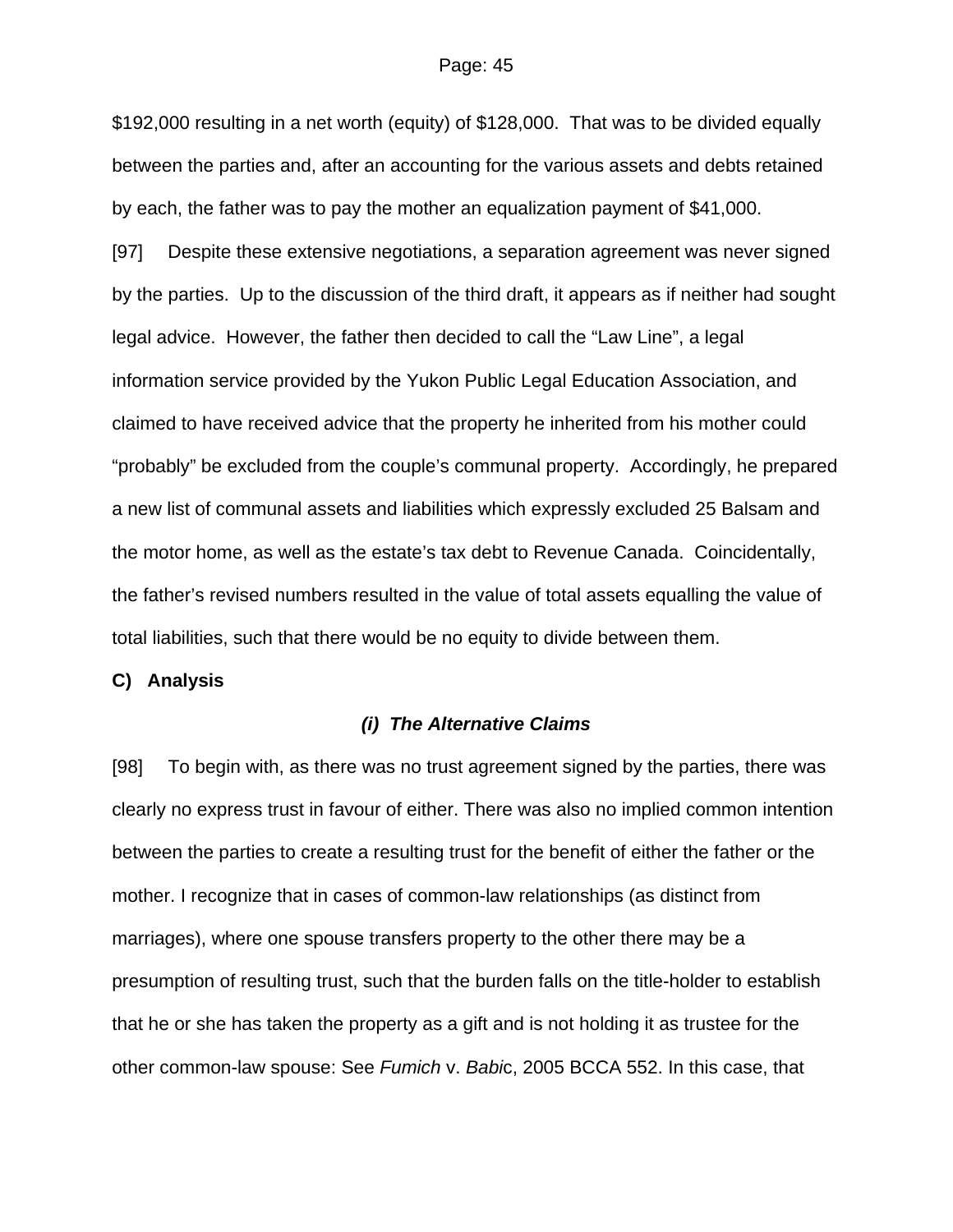presumption would put an onus on the mother, as joint tenant and half-owner of 25 Balsam, to prove on a balance of probabilities that she did not receive her title as trustee for the father. However, even if the presumption of resulting trust applies, and there is some doubt about whether it does (see *Huscroft* v. *Bodor*, 2004 BCSC 249), I am satisfied, based on the following reasons, that the mother has met her burden and that there is no further basis to consider the father's claim on this ground. The corollary, as will be seen, is that there is also no need to consider the mother's own claim of resulting trust. Therefore, the alternative claims of both parties on the grounds of express or resulting trust must fail.

## *(ii) The Father's Constructive Trust Claim*

[99] As for the father's claim of constructive trust, he argues that he did not intend to share the equity in 25 Balsam when he transferred the title to himself and the mother as joint tenants and that he only did so to obtain the line of credit. He says there is no evidence that he intended to make a gift to the mother of 50 percent in the equity in the home, and accordingly it would be unjust for her to receive the benefit of that equity. Rather, the father submits that the mother's one-half legal interest in the property is being held by her in trust for him, as a remedy for her unjust enrichment.

[100] For me to find that there has been an unjust enrichment here, I must be satisfied that there has been:

- 1) An enrichment of the mother;
- 2) A corresponding deprivation of the father and;
- 3) An absence of any juristic reason for the enrichment.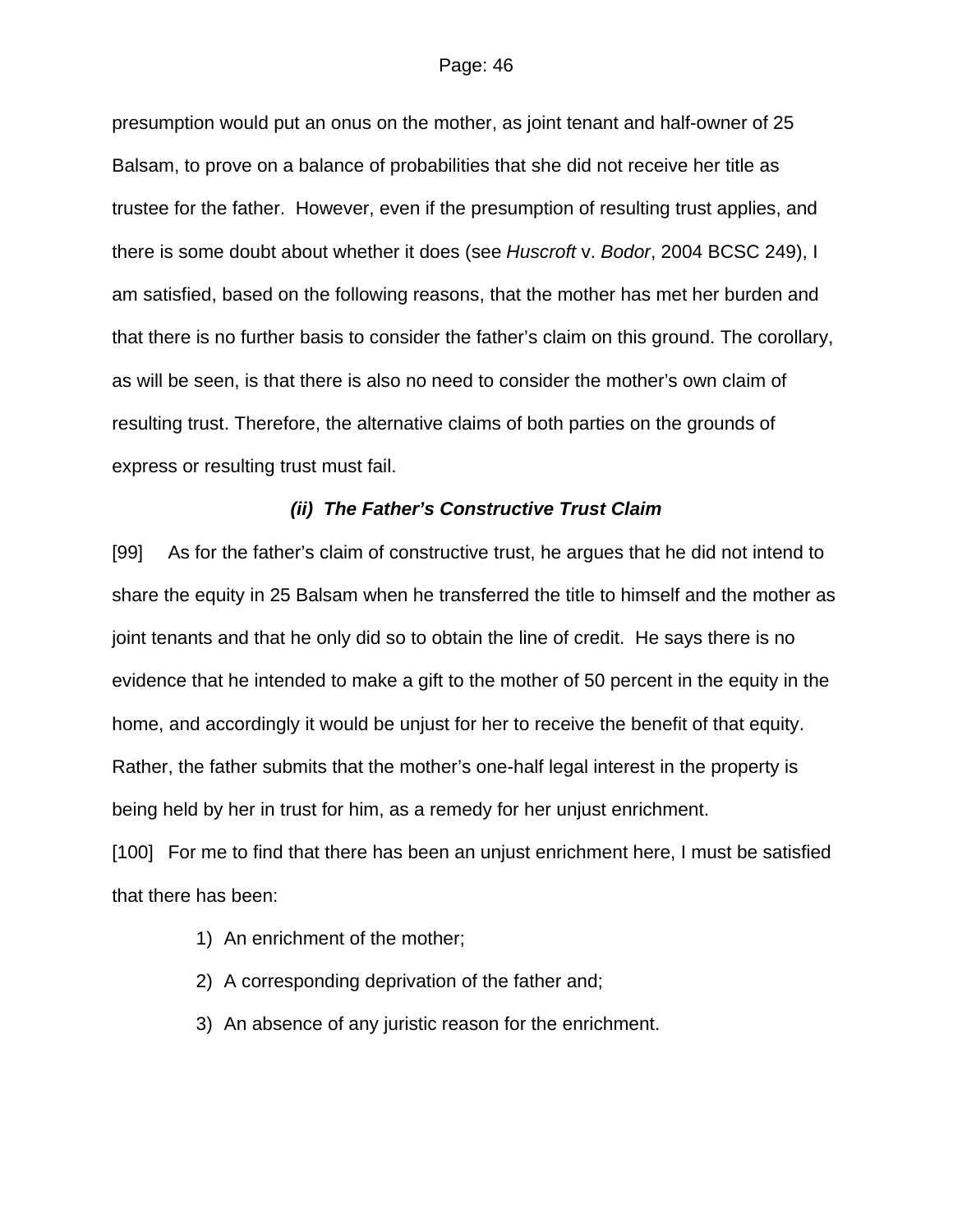[101] Clearly, the mother was enriched when the father transferred the one-half interest in 25 Balsam to her when the line of credit was obtained. It is that very enrichment which forms the basis of the mother's counterclaim for an equal division of the communal assets, which she says includes 25 Balsam and the motor home. [102] Conversely, there was a corresponding deprivation to the father by virtue of having transferred one-half of his interest in 25 Balsam to the mother at a time when the property was valued at \$163,000, free and clear of all encumbrances.

[103] The real question is whether there was any juristic reason for the enrichment. I am satisfied that there are several such reasons. First and foremost, the mother agreed to become bound as a co-mortgagor of the property pursuant to a collateral mortgage securing the \$100,000 line of credit. She thereby incurred a legal obligation and a consequent risk in the event of a default in repaying the line of credit. Second, it is clear that the line of credit was obtained to pay off debts which were jointly incurred by the couple as family expenses during the term of their relationship, as well as to pay for subsequent communal expenditures. Thus, the current credit line debt is a communal debt. Third, it is clear that the mother paid the lion's share of the household expenses incurred by the couple while they lived together at 25 Balsam and I find that, in doing so, she contributed to the preservation and maintenance of that property. Indeed, the father's own counsel submitted there was no question that the mother shouldered a larger part of the financial load in that regard. Finally, it was the mother alone who made the principal payments towards the line of credit and she only stopped because the father failed to make any such payments, as they had agreed.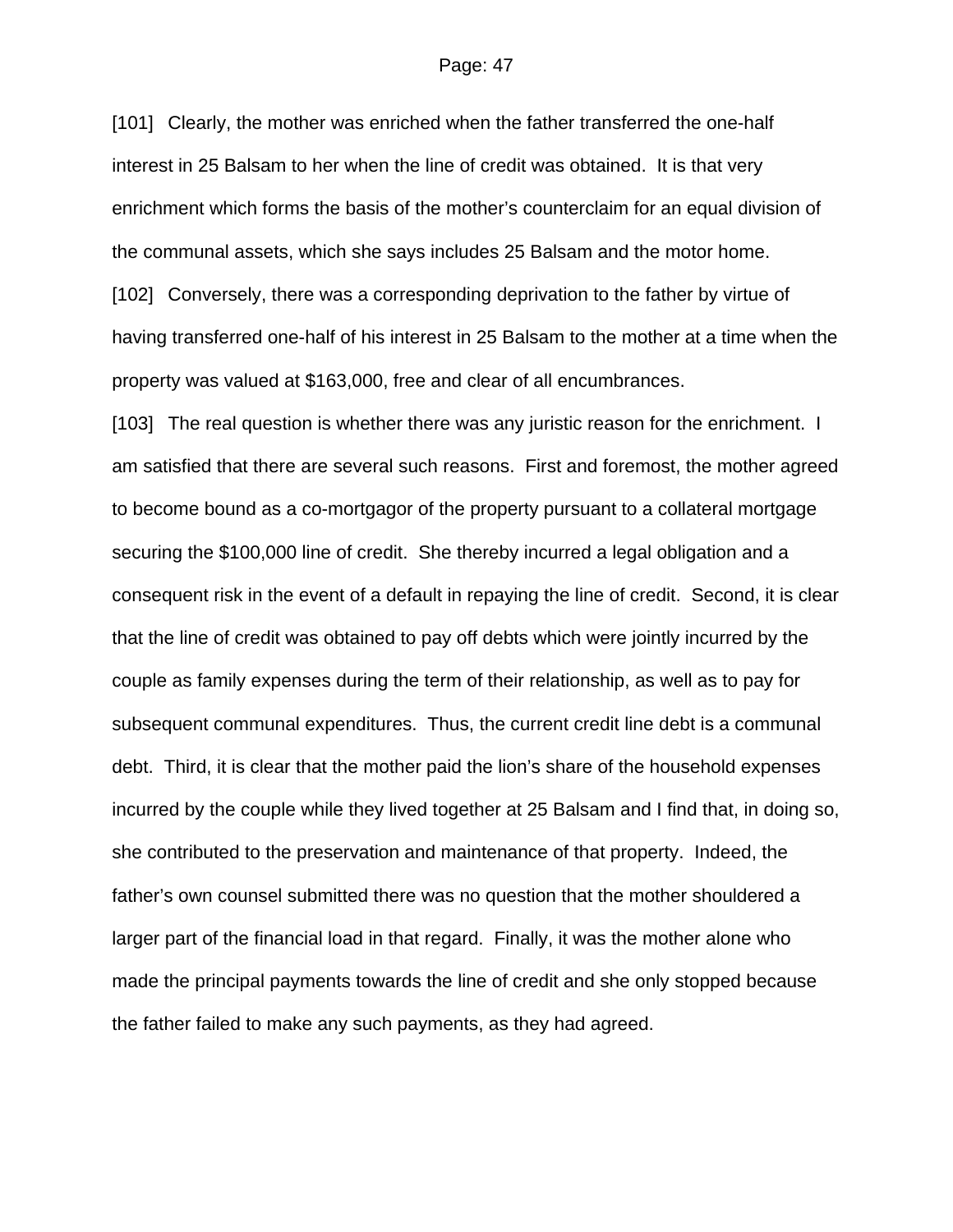[104] There was a dispute between the parties about the extent to which I can look to the evidence of the negotiations over the separation agreement to determine whether either or both of the parties intended to treat 25 Balsam and the motor home as communal assets. This issue arose when I questioned the father's counsel about her submission that there was "no evidence" that the father wanted to give the mother 50 percent of the equity in 25 Balsam at the time of the refinancing. I pointed to the following facts indicating otherwise: the father's own initial list of assets and liabilities, which included both 25 Balsam and the motor home; the several drafts of the separation agreement, each of which included 25 Balsam and the motor home on a schedule of communal assets; as well as the fact that there had been extensive discussion between the parties about the communal property on a number of occasions over several hours, during which the father never once asserted that 25 Balsam and the motor home should be removed from the list. Further, the mother referred to these settlement discussions in her statement of defence and counterclaim and the father did not file a statement of defence to the counterclaim or any reply to the statement of defence taking issue with the mother's pleadings in that regard. Therefore, I conclude that the settlement negotiations were not "without prejudice" and that it is open to me to consider their probative value in determining the intention of the parties. Having done so, it seems obvious that the father intended 25 Balsam and the motor home to be dealt with as communal assets subject to division. That, in turn, is evidence that, at the time of the refinancing, he intended to advance to the mother a 50 percent interest in the family home. In other words, there is evidence that he intended to share equally with the mother the beneficial ownership of the property. The father apparently only changed his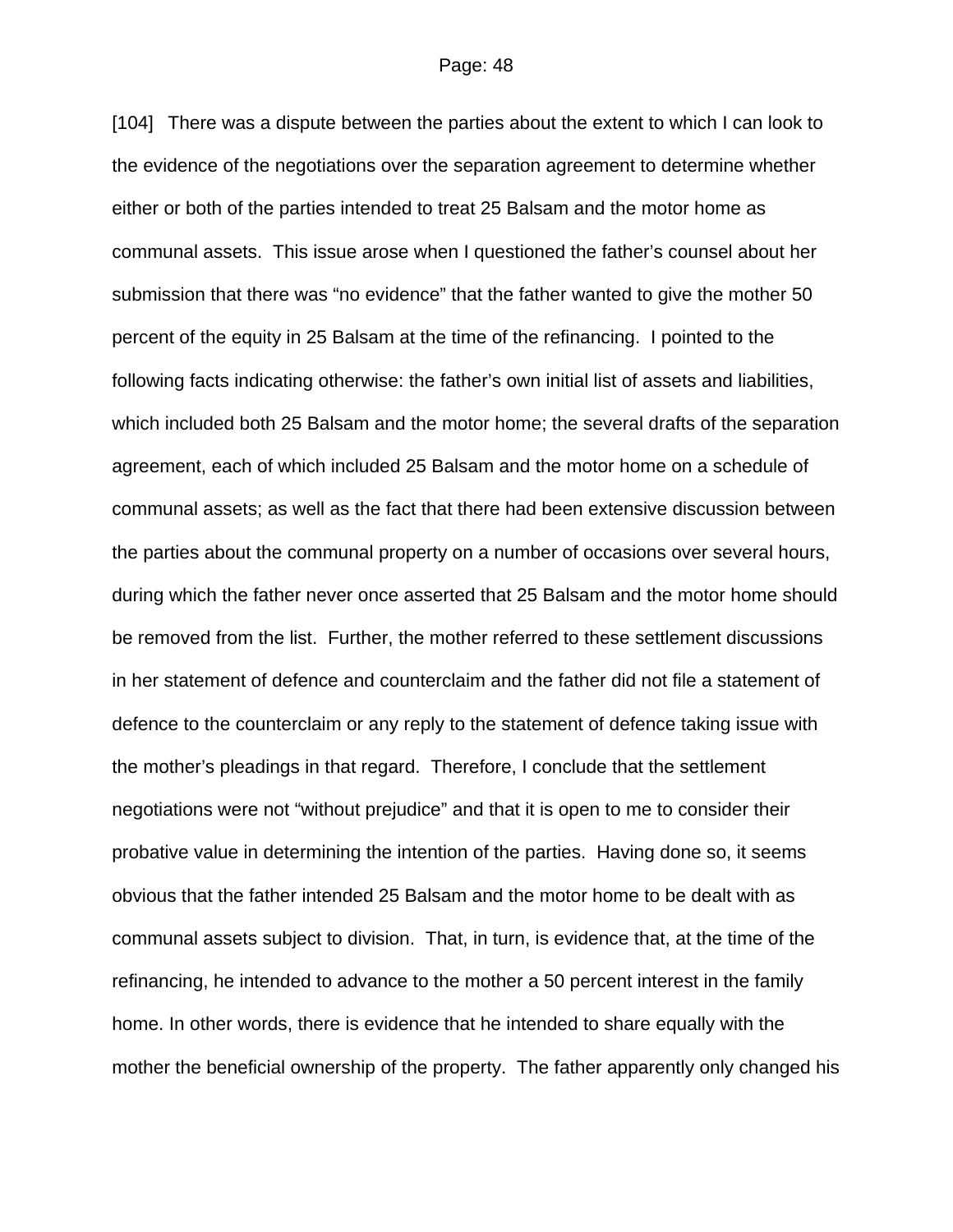mind about 25 Balsam relatively late in the separation agreement negotiations, when the third draft was ready to sign, after receiving advice or information that the property he inherited from his mother "probably" would not be considered communal property. [105] I also agree with what I took to be an equitable argument by the mother's counsel. He stated that, while the father brought to the relationship the mortgage-free home at 25 Balsam, the mother brought her consistently greater income, which allowed her to pay the majority of the household expenses over the six-year term of the relationship. Now, notwithstanding the transfer of 25 Balsam into the joint names of the parties, the father, in effect, "wants the house back". However, there is no legal justification for that, as I have already concluded. Further, doing so at this stage would be manifestly unfair to the mother. She cannot now be compensated for the cash contributions she made to the relationship and to the preservation and maintenance of the family home, since it would be virtually impossible to retroactively calculate the value of those contributions.

[106] I am similarly persuaded that the mother should be able to share equally in the \$59,000 increase in the probable value of the family home from 2004, when the title was transferred into the parties' joint names, to the date of the parties' final separation. Given that the mother took on the obligation and consequent risk of a co-mortgagor, and given that it was only she who made principal payments towards the related line of credit, coupled with the fact that she has consistently paid for the majority of the couple's household expenses over the entire period of their relationship, it seems to me that it would be unfair to accede to the father's constructive trust argument and thereby deny the mother the opportunity to share the benefit of the home's increase in value.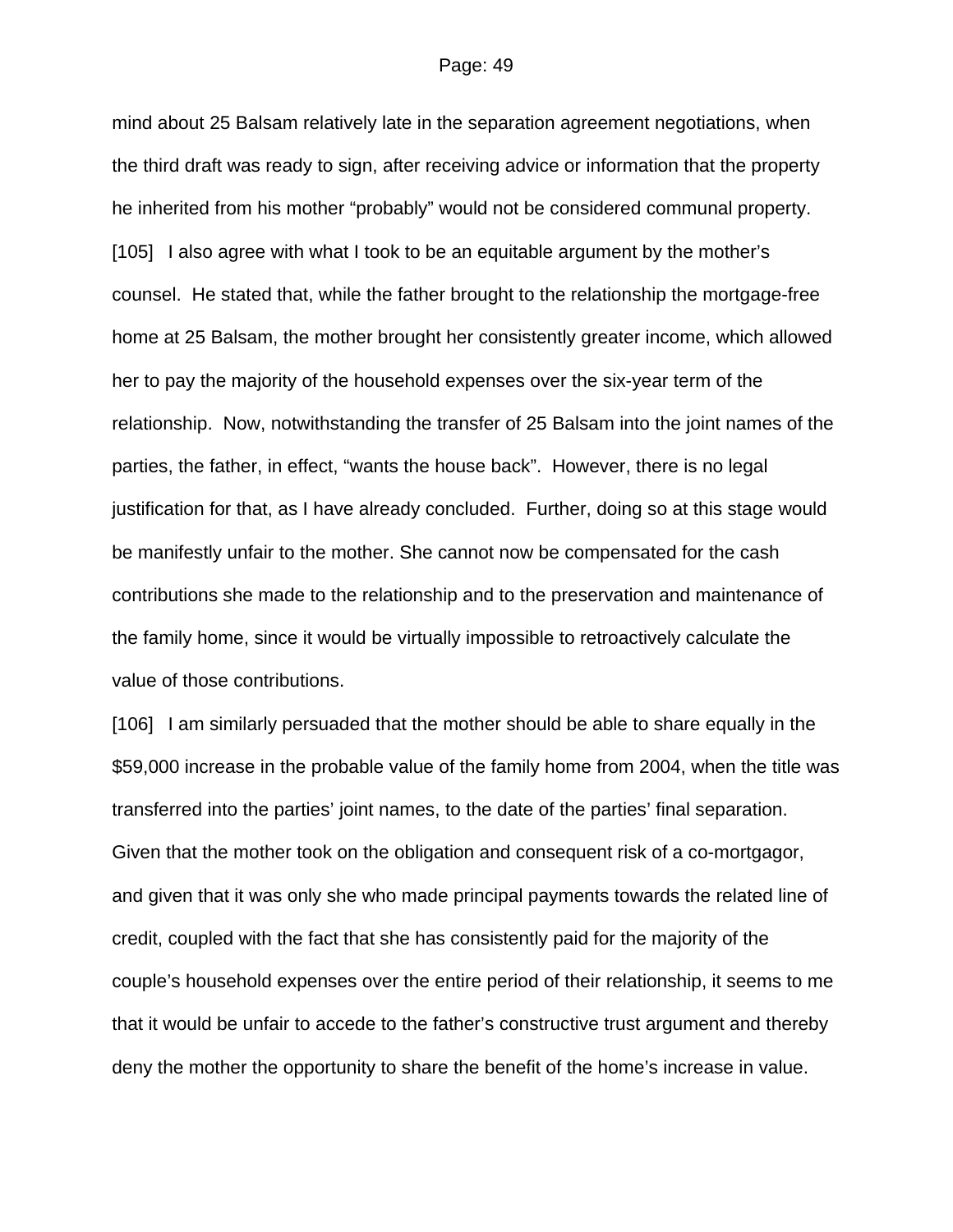[107] This case is similar to that of *Reich* v. *Sager*, [1995] B.C.J. No. 2620. There, the parties cohabited together over a four-year period. During the relationship, title to the house in which they resided, which was owned by the mother and her former spouse, was transferred to the mother and father as joint tenants. The father contributed to some extent to the mortgage payments and assumed obligations under the covenant to pay the mortgage debt. The mother sought a declaration that the father held his undivided half-interest in the property in trust for her. Drake J. of the British Columbia Supreme Court held that, although the father had been enriched by becoming entitled to an undivided half-interest in the family home, this enrichment could not be said to be unjust given the contributions he made towards preserving and maintaining the property, by virtue of the mortgage payments, as well as assuming obligations under the mortgage. In the result, there was a "sufficient juristic reason for his enrichment" and it could not be said to be unjust.

[108] *W.A.S.* v. *D.W.T.*, 2003 BCSC 865, is also instructive. Although that was a case involving an allegation of resulting trust, there are some similarities in the circumstances. The couple cohabited in a common-law relationship, which was onagain, off-again over a period of approximately 20 years. Their resources were largely pooled to pay for living expenses. By 1993, they ceased having sexual relations and by 1995, they no longer shared a room together. In 1996, the common-law husband transferred title in the family home, which was previously registered solely in his name, to himself and the common-law wife as joint tenants. In 2000, the common-law husband left the home. He maintained that legal title to the home was held in a resulting trust in his favour and that the common-law wife's share of the equity should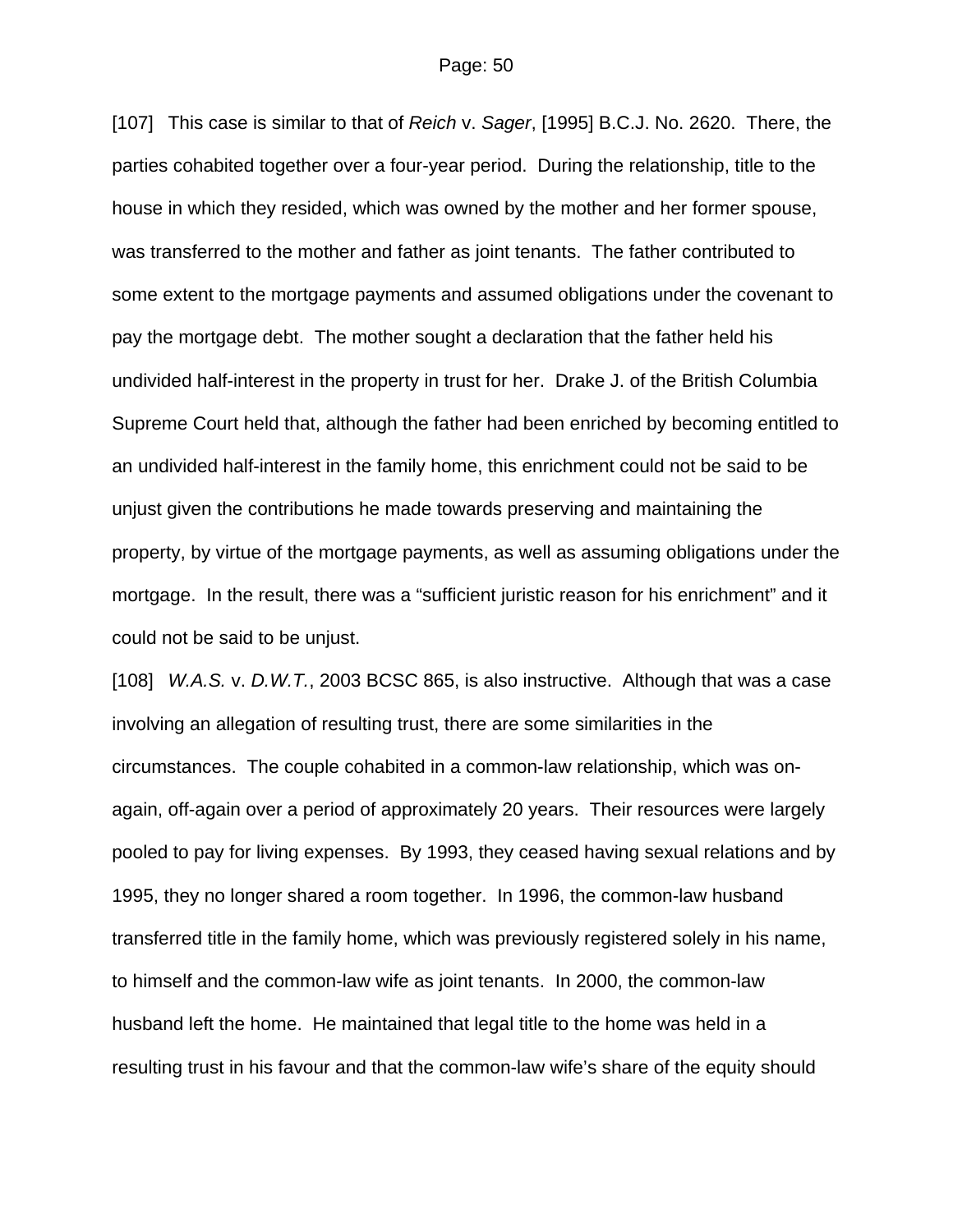be determined by way of her actual contributions to the purchase. The common-law wife, on the other hand, argued that she held an undivided one-half share of title and, accordingly, was entitled to one-half of the equity in the home. The husband proposed that there was a presumption of a resulting trust in his favour, because he conveyed the property to his common-law spouse without consideration. Groberman J. of the British Columbia Supreme Court, at para. 38, felt that it was unnecessary to deal with that proposition, because there was sufficient evidence to show that the common-law husband intended to advance the one-half share of the property to his common-law wife as a gift. He had deliberately taken steps, apparently with full legal advice, to put the title in joint tenancy. No trust agreement had been executed. The matter had been discussed between the couple and, although the common-law husband took that step with "some reluctance", there was no evidence of undue influence or any other factor which would vitiate his apparent intention to share the title equally with the common-law wife. Further, although neither party strongly argued the issue of constructive trust in the alternative, Groberman J. found that no such claim could be made in any case, as it was clear that the common-law husband intended to advance equity in the home to his spouse, which would negate any argument of unjust enrichment. "If there was any such enrichment", said Groberman J., at para. 48, "it clearly was not without juridical reason." I take this last statement to mean that the juristic reason for the enrichment was the deliberate and intentional transfer of one-half of the interest in the property by the common-law husband to the common-law wife.

[109] In the case before me, I similarly find that the father intended to share equally with the mother the legal and beneficial ownership of 25 Balsam. He had earlier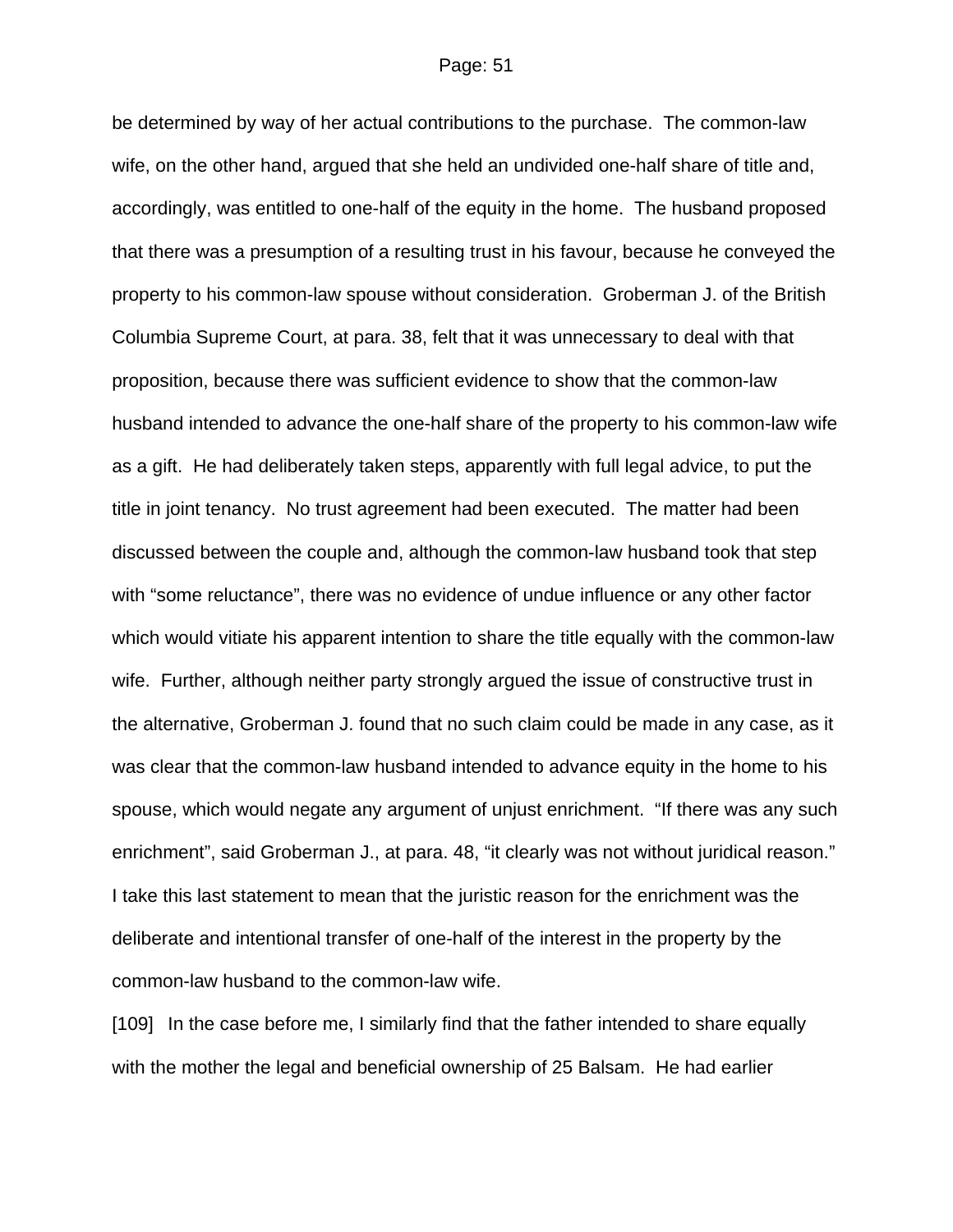promised the mother, when they moved in, that 25 Balsam would be "her home too". Further, as was the case in *W.A.S.*, at para. 41, the father's apparent reluctance at the time of the refinancing, because he thought the mother "wanted half" of the family home, and his albeit brief discussions with the mother, show that he considered the transfer to be something more that simply a "piece of paper". As Groberman J. put it, the father must have "clearly understood that he was giving up a beneficial interest". Finally, as with *W.A.S.*, there was nothing to vitiate his apparent consent to that transfer. Despite his subjective view that he had no choice but to add the mother to the title, there is no objective evidence that was the case.

[110] The father relied on the case of *Wundele* v. *Wundele*, [1994] B.C.J. No. 2514. That case involved a couple who had been married for approximately 17 years. Accordingly, the British Columbia *Family Relations Act* applied. Section 51 of that Act is roughly equivalent to s. 13 of the Yukon *Family and Property Support Act* and allows for an unequal division of family property in certain circumstances, including the extent to which property was acquired by one spouse through inheritance. In that case, the wife relied on the fact that she received two inheritances during the marriage totalling \$97,000 and applied most of that money to the family's first and second residences. The husband had been making the mortgage payments, as the wife did not work outside of the home for most of the marriage. The British Columbia Court of Appeal held that the husband largely acquired his interest in the family home because of the wife's generous use of her inheritances. On the facts of that particular case, the Court concluded that an equal division of the family assets would be "manifestly unfair". The wife had only the home "to fall back on" and her need for economic independence and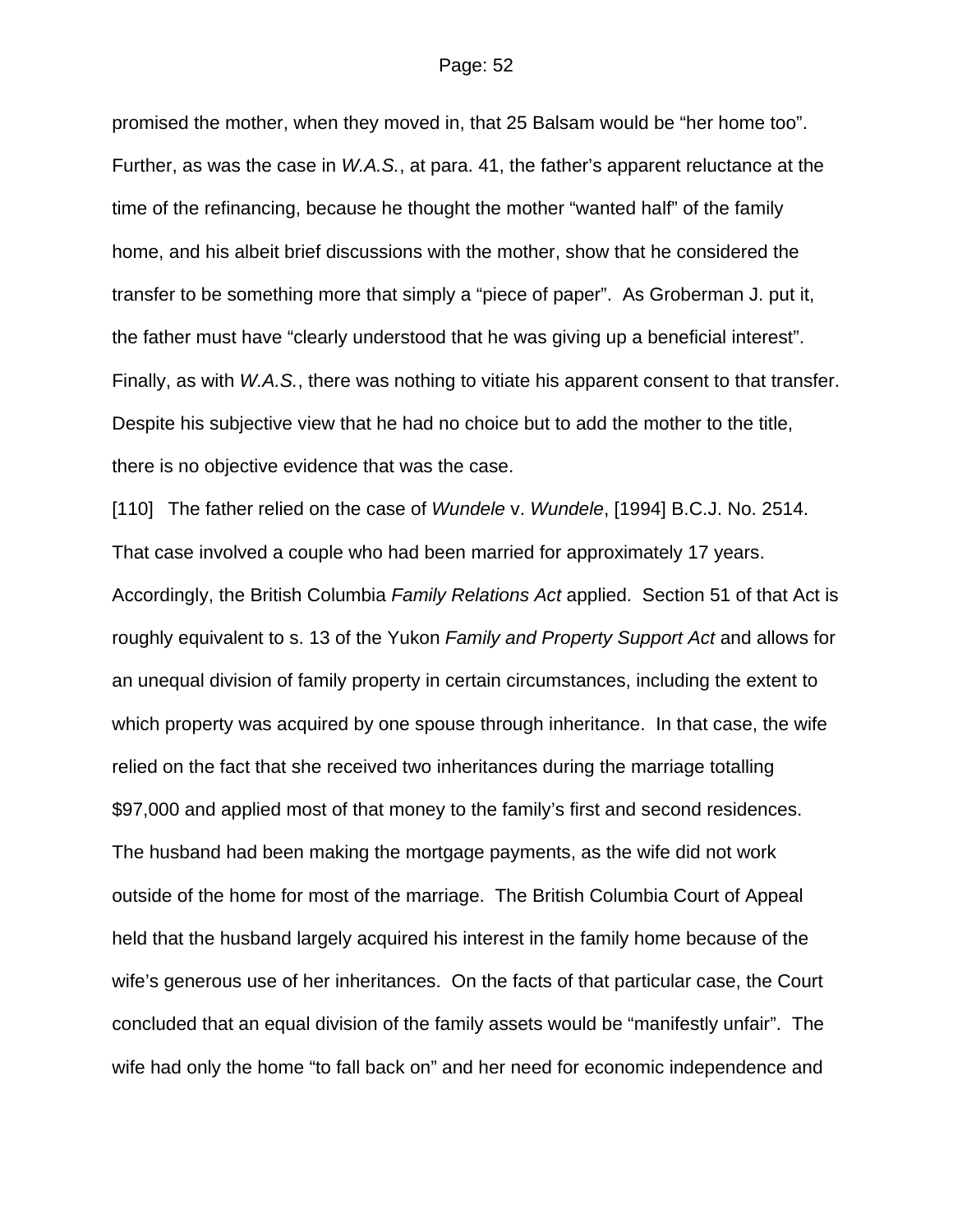self-sufficiency, also a consideration under the *Act*, together with the wife's custody of the couple's three children, compelled an unequal division (para. 14). In the result, the Court awarded 75 percent of the value of the family home and contents to the wife. [111] It is interesting to note that, at para. 14 of *Wundele*, the Court of Appeal also cited *Murchie* v. *Murchie* (1984), 39 R.F.L. (2d) 385 (B.C.C.A.) as authority for the proposition that "little weight may be given to the contribution of an inheritance where, in a long marriage, the other spouse made significant contributions as well". [112] In any event, *Wundele* is distinguishable for two reasons. First, in the case before me, the couple were never married. Thus, the Yukon *Family Property and Support Act*, in particular s. 13, has no application. Second, the father does not have primary residency of the child H. Third, the father is employed as an insurance adjuster earning approximately \$36,000 annually. Consequently, he is economically independent and self-sufficient, and does not rely upon 25 Balsam "to fall back on", as did the wife in *Wundele*.

[113] The father's counsel also relied on *Anderson* v. *Anderson*, 2004 BCSC 1434. That too was a case of a marriage which lasted for 27 years and, consequently, s. 65(1) of the British Columbia *Family Relations Act* was considered in determining whether to award an unequal division of the value of the family home. In particular, Truscott J., of the British Columbia Supreme Court, had regard to the extent to which the property was acquired through the wife's inheritance, as well as the need of the wife to become and remain economically independent and self-sufficient. The wife contributed approximately \$105,500 towards renovations to the family home as well as \$130,000 towards reducing the mortgage. The home was valued at \$750,000. The wife was 53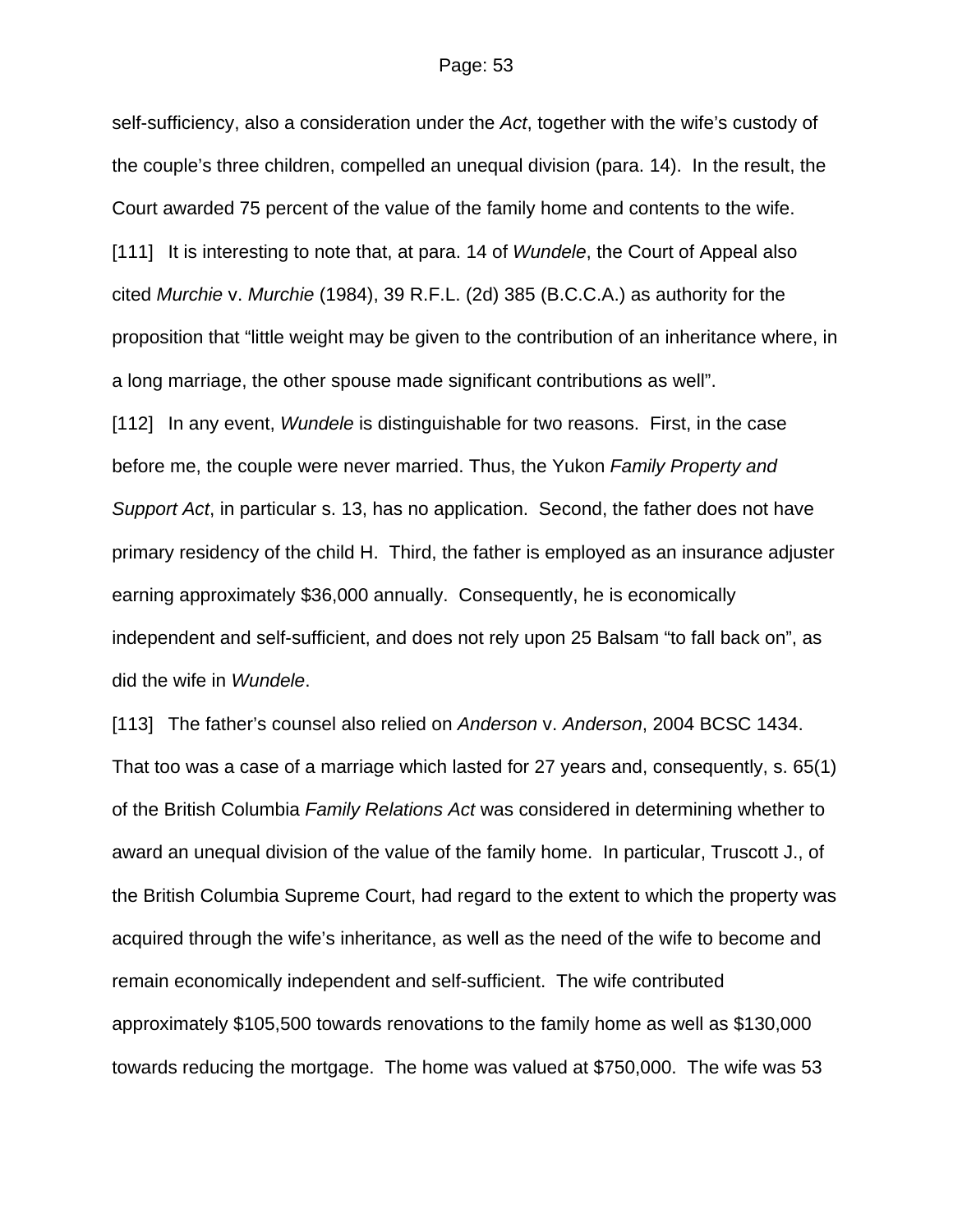years old and had sacrificed her earning capacity to raise the couple's three children. She also claimed that she needed to own a greater share of the interest in the family home to become economically self-sufficient. Truscott J. agreed and ordered the mother 70 percent of the value in the family home. However, as with *Wundele*, cited above, I would distinguish *Anderson* on the bases that, in the case before me, there is no comparable legislation applicable, as the couple were never married, and that the father has made no argument that he requires more than 50 percent of the family home in order to become more economically self-sufficient.

[114] In summary, while the mother was clearly enriched by the father's transfer to her of a one-half interest in 25 Balsam, I conclude that there was a juristic reason (or reasons) for the enrichment. Accordingly, his claim of constructive trust must fail and I declare that the mother retains her 50 percent legal interest in the property.

## *(iii) The Mother's Constructive Trust Claim*

[115] Since I have ruled that the mother is entitled to share equally in the value of 25 Balsam by virtue of her joint tenancy, there is no need to consider her alternative claim of constructive trust in relation to that property. However, there was no clear evidence as to the legal ownership of the motor home. If it is registered solely in the father's name, then it is appropriate for me to consider whether the mother's constructive trust claim entitles her to a one-half interest in that item as well.

[116] *Markin* v. *Gysel*, cited above, was submitted primarily in support of the father's argument on the mobility issue, however, it also involved the division of communal property and an issue of constructive trust. There, the mother moved to join the father in Williams Lake, British Columbia and they lived together in a common-law relationship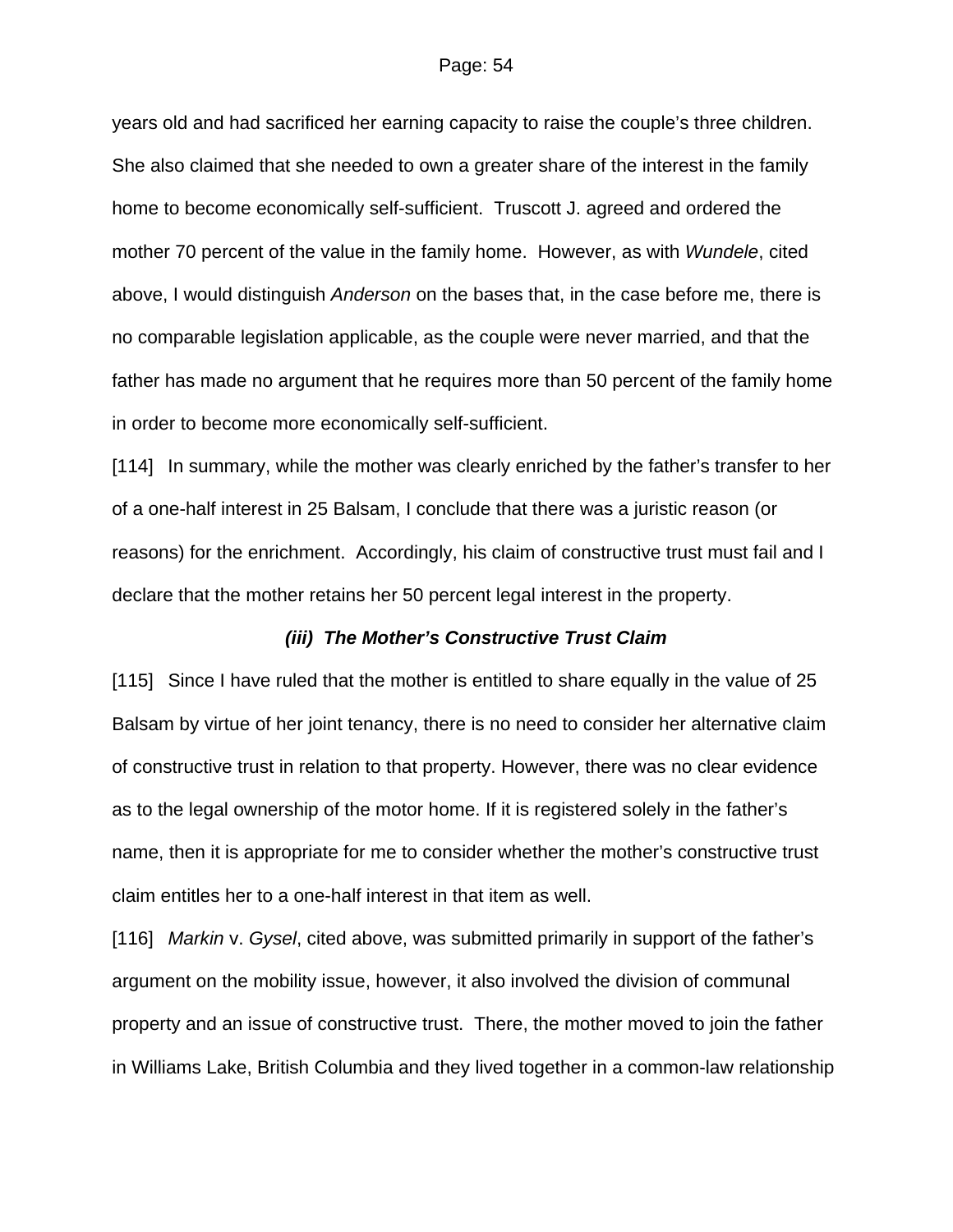for about four years. The parties resided in a house purchased by the father, operated a joint bank account, became formally engaged, and had a child together. Even after the father announced to the mother that he no longer wanted to continue the relationship, they continued sharing their residence for about five months before the father finally moved out. An issue arose as to whether the mother was entitled to an interest in the parties' residence in Williams Lake on the basis of resulting trust or unjust enrichment. When the house was purchased, the father contributed \$48,000 and the mother provided \$5,000. The father then believed that they were starting a life together, even though he put only his name on the title. In addition to her cash contribution, the mother executed the mortgage as a covenantor, although she did not make any of the mortgage payments. She also made an indirect contribution to the home through her efforts as a homemaker and mother, which enabled the father to devote his time and energies to his job with considerable success. Joyce J. of the British Columbia Supreme Court held, at para. 61, that it was well established that the provision of homemaking and childcare during a common-law relationship can constitute a benefit and form a foundation for a claim in unjust enrichment. The Court further concluded, at para. 59, that, by providing both direct and indirect contributions towards the acquisition and maintenance of the home, the mother had suffered a deprivation which enriched the father without juristic reason. At para. 70, Joyce J. concluded that the father not only expected that the mother would be a joint owner of the home, but that, although he caused title to be registered in his name alone, "he intended that in equity they were to be joint owners". In the result, the Court awarded the mother a one-half interest in the home.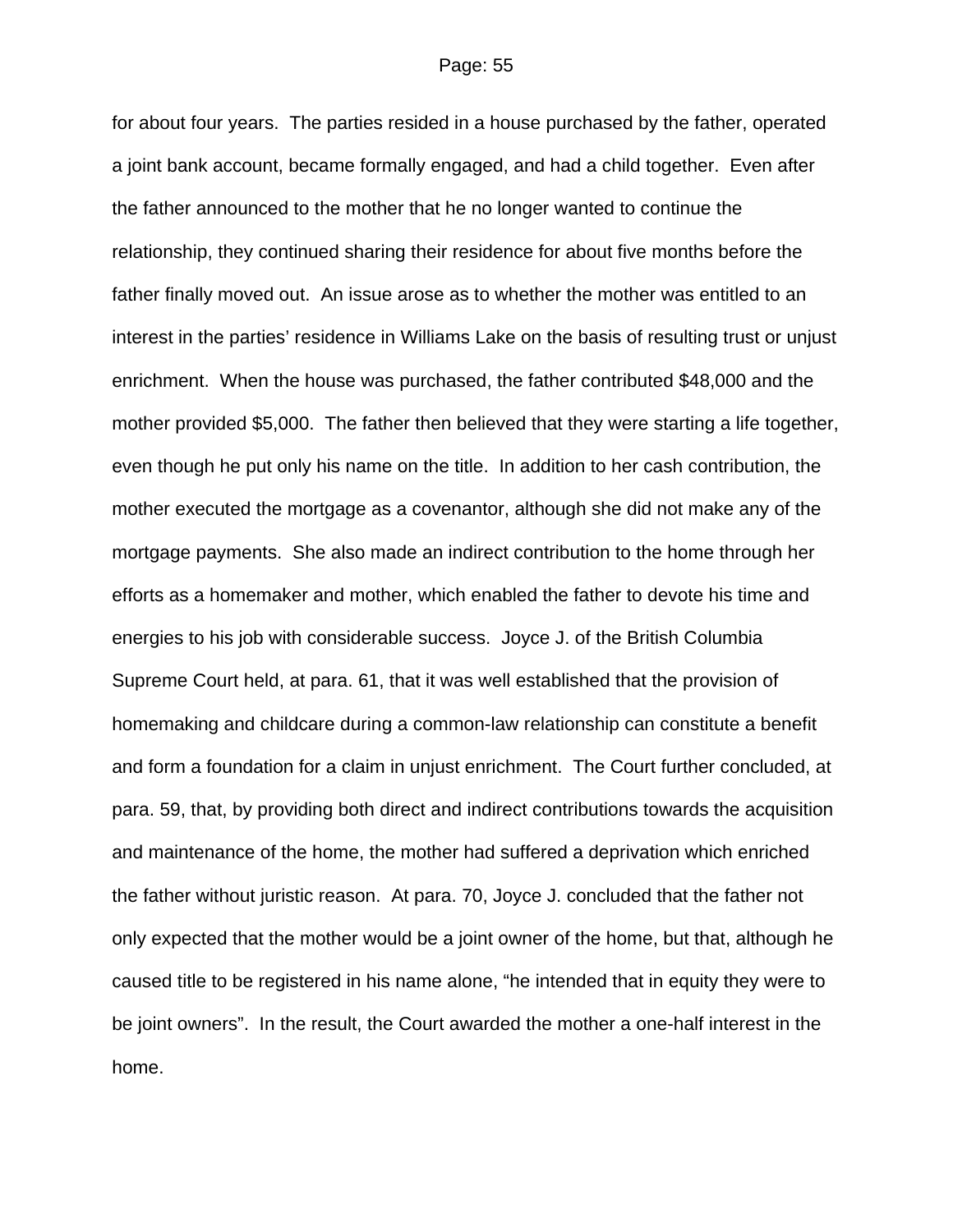[117] I am similarly persuaded that the mother should be entitled to share equally in the (relatively nominal) value of the motor home on this basis. Here, the father received a benefit in relation to the mobile home, as with all the other undisputed communal assets, by virtue of the mother's consistent payment of the majority of the household expenses over their six-year relationship. Some of those expenses likely included the costs of operating and maintaining the motor home, in which case the benefit to the father would have been direct. To the extent the mother's financial contributions to the household allowed the father to use his disposable income for the operation and maintenance of the motor home, the benefit to the father would have been indirect. [118] Conversely, the mother suffered a deprivation, in that she paid significantly more than half of the household expenses and therefore had less disposable income for her own personal needs.

[119] Finally, there is no juristic reason to support the father's enrichment in this regard. He originally intended the mobile home to be communal property. Further, the mother paid more than her share towards the household solely because the father consistently earned less than she did for the duration of the relationship. He could have earned more, as was evident from the increase in his income from construction work in 2004 and 2005, but was attempting for most of the relationship to build a career with Primerica, which he ultimately failed to do.

[120] Thus, by providing direct and indirect contributions toward the operation and maintenance of the mobile home, the mother was deprived and the father was enriched without juristic reason. Accordingly, if the vehicle is registered in the father's name alone, I declare that he holds a one-half interest in it in trust for the mother.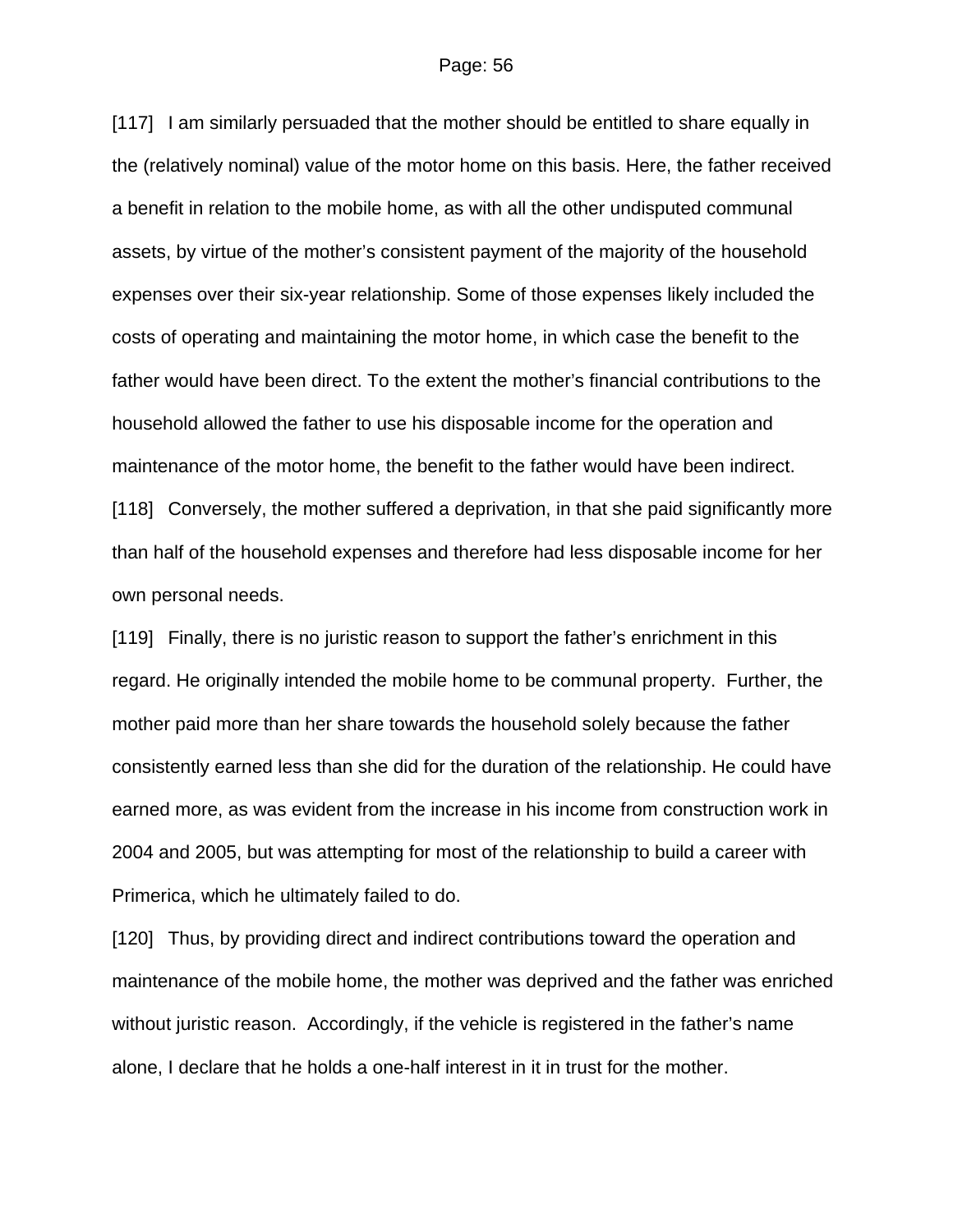## *(iv) The Estate's Tax Liability*

[121] In their closing submissions, subject to the father's qualification that 25 Balsam and the motor home should not be included with the couple's communal assets, both counsel seemed to agree that the estate's tax liability should be grouped together with the couple's other communal debts and subtracted from the couple's total assets in order to determine the equity to be divided between them.

[122] However, counsel for the mother further submitted that, following this approach, the final amount owing from the father to his client to equalize the division of communal property is \$41,000, which amount presumes that the estate's tax liability is in fact \$100,000. Given the problems with the father's evidence on this point, which I discussed earlier, I have no confidence that the father's estimate of \$100,000 is correct. Even if I assume it is, the additional interest and possible penalties which have accrued in the intervening six years following his mother's death in March 2000 have likely increased the total tax liability to significantly more than \$100,000. Further, if the principal amount of the taxes due ends up being significantly more or less than \$100,000, then conversely there will be proportionately either less or more equity to divide between the parties. Thus, in preparing these reasons, I did not feel I was able to order any specific amount as an equalization payment to the mother, since the correct amount due will vary with the amount of the estate's tax liability.

[123] I was further puzzled by the implicit agreement between the parties that the estate's tax debt should be grouped together with the couple's other communal debts, since that particular debt appeared to be solely the responsibility of the father. As the executor to his mother's estate, it was clearly the father's obligation to provide an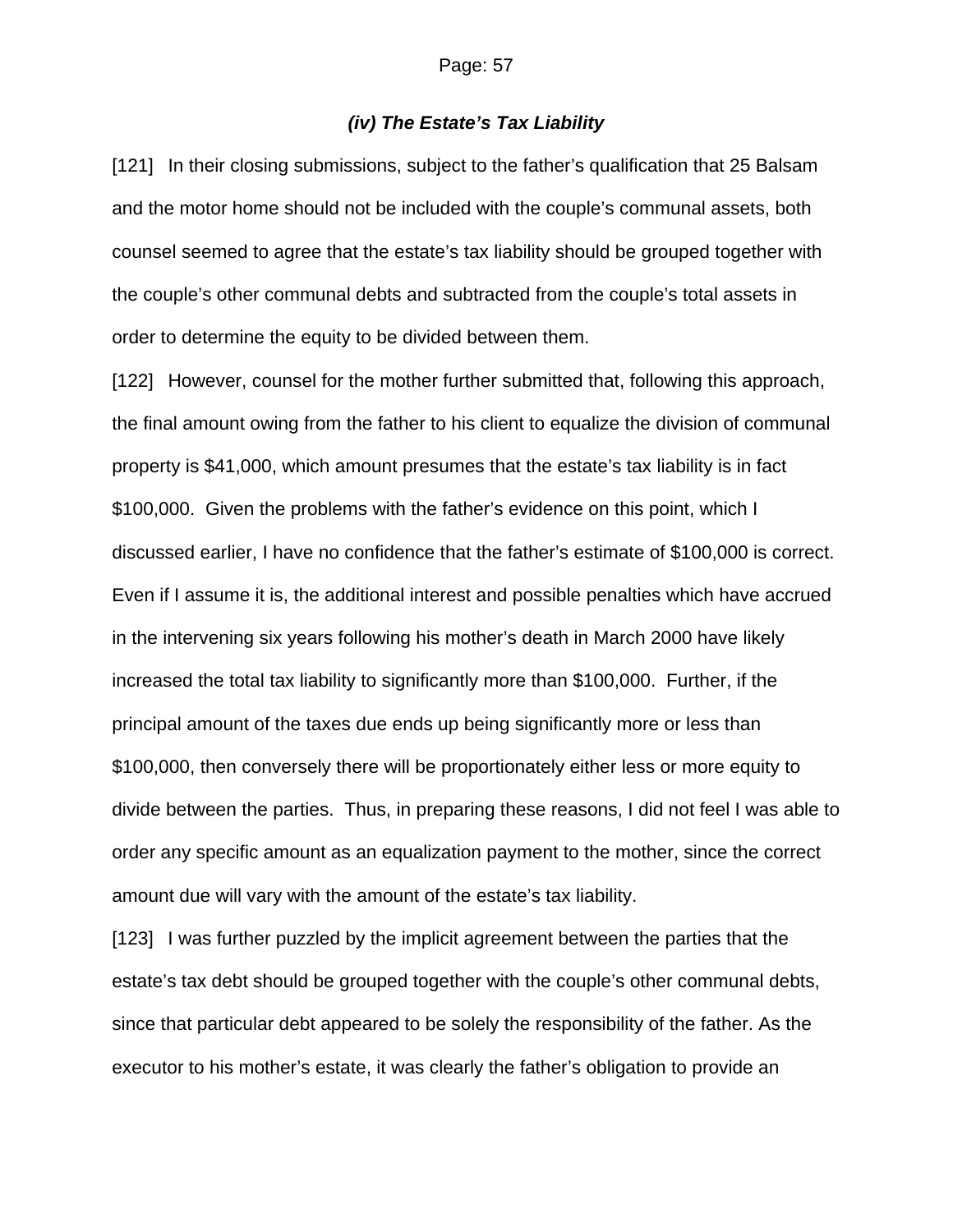accounting of the estate's assets and liabilities and this should have been done prior to the final distribution of proceeds to the beneficiaries. Unfortunately, because the father's evidence on this point was sadly and surprisingly lacking, I have no clear understanding of whether or how much of the estate's taxes were deducted at source, for example when the open investment account and RIF were collapsed and liquidated. Accordingly, in my deliberation prior to judgment, I questioned why I should not remove the estate's tax debt from the communal debts before subtracting the total debts from the couple's total liabilities, in order to determine the equity subject to division. I also asked myself why the father should not be responsible for the payment of the entire tax debt out of his share of that equity.

[124] Given these concerns, I requested that both counsel return before me to make further submissions on the tax issue. As I understood them, their respective positions are as follows.

[125] The father's counsel argued that the estate's tax liability is "fixed to the home" on 25 Balsam. The reason for this is that, when the father was distributing the estate to himself and his siblings, he implicitly agreed to personally take responsibility for paying the estate's taxes. He planned to do so by combining the cash balance remaining in the estate's bank account with a loan secured by a mortgage on 25 Balsam sufficient to top up the payment to \$100,000.

[126] It seemed to be the father's understanding that there was approximately \$30,000 in the estate's account after he paid his brother and sister their respective shares (\$120,000 each) and that he would therefore have to borrow an additional \$70,000 under a mortgage, which he would personally be responsible for repaying. However, as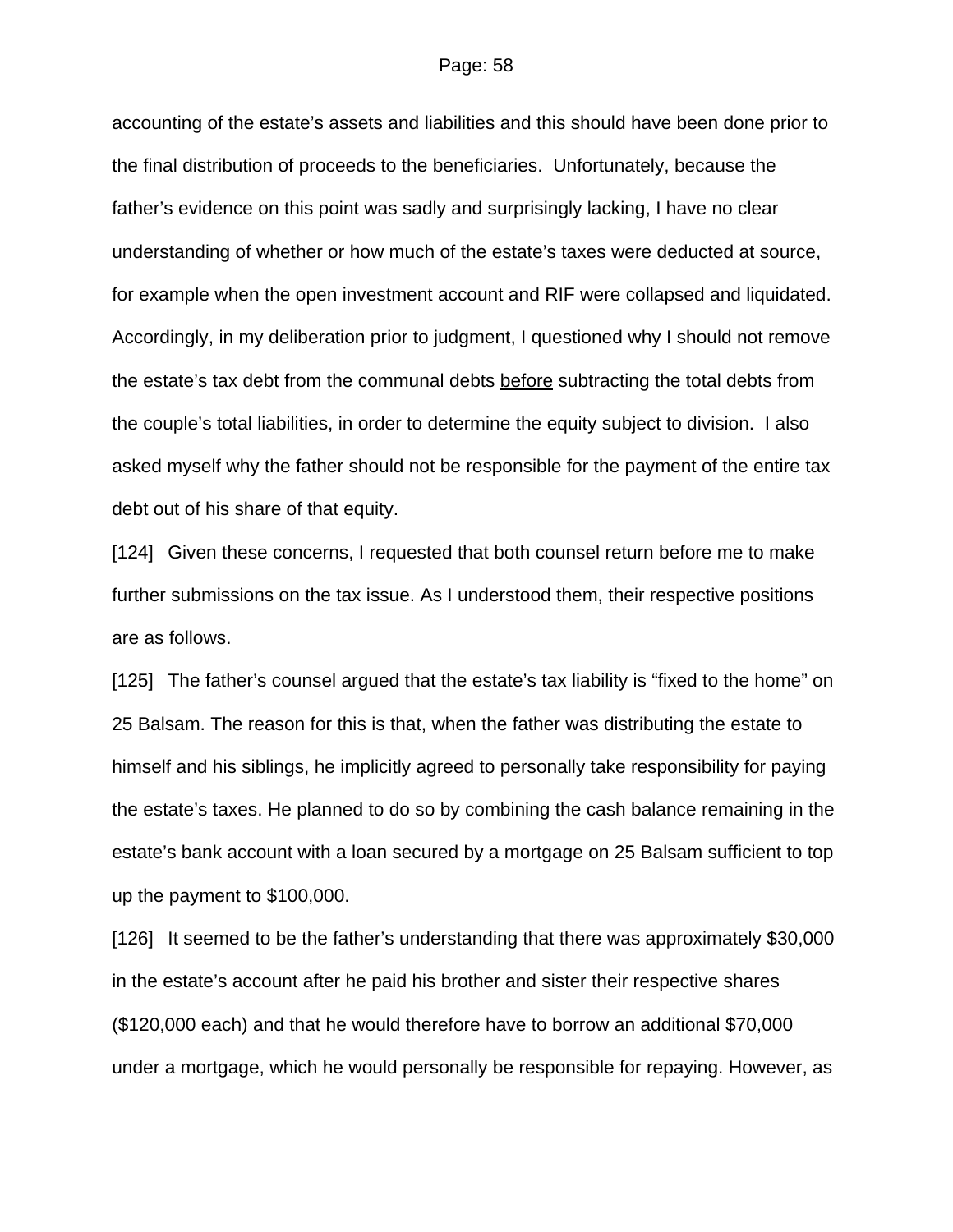it turns out, there was just under \$17,000 in the estate's bank account after the final instalment payments were made to the siblings and, as a result, the father would have had to borrow about \$83,000 in order to pay the total tax debt of \$100,000. The father would then have received a \$154,000 share of the estate (the value of 25 Balsam) which, after subtracting the face value of the additional mortgage required to pay the tax debt, would have been reduced to something in the neighbourhood of \$71,000. That amount would be reduced even further if one were to account for the interest on the mortgage over time. Thus, the father would be receiving far less than a one-third equal share of the \$360,000 estimated net value of the estate.

[127] Why the father would have offered or agreed to such an arrangement is difficult to understand. It is equally difficult to comprehend why he did not simply determine the taxes due by the estate and pay those taxes before making any distribution of the estate's proceeds.

[128] Be that as it may, the father's counsel now says that the tax liability is inextricably linked to the value of the home. Thus, if the home is to be included with the couple's other communal assets, then the tax debt must similarly be included with their other communal debts in order to determine the couple's overall equity. The father's counsel argued that it would be manifestly unfair to the father to take the estate's tax liability out of the equation when determining the couple's equity and then require the father to pay the total amount of those taxes out of his share of the equity. Her reasoning, as I understood it, was that, but for the father receiving 25 Balsam as an inheritance, the value of that property would likely never have potentially formed part of the couple's communal assets. Further, because the father agreed to pay the estate's taxes on the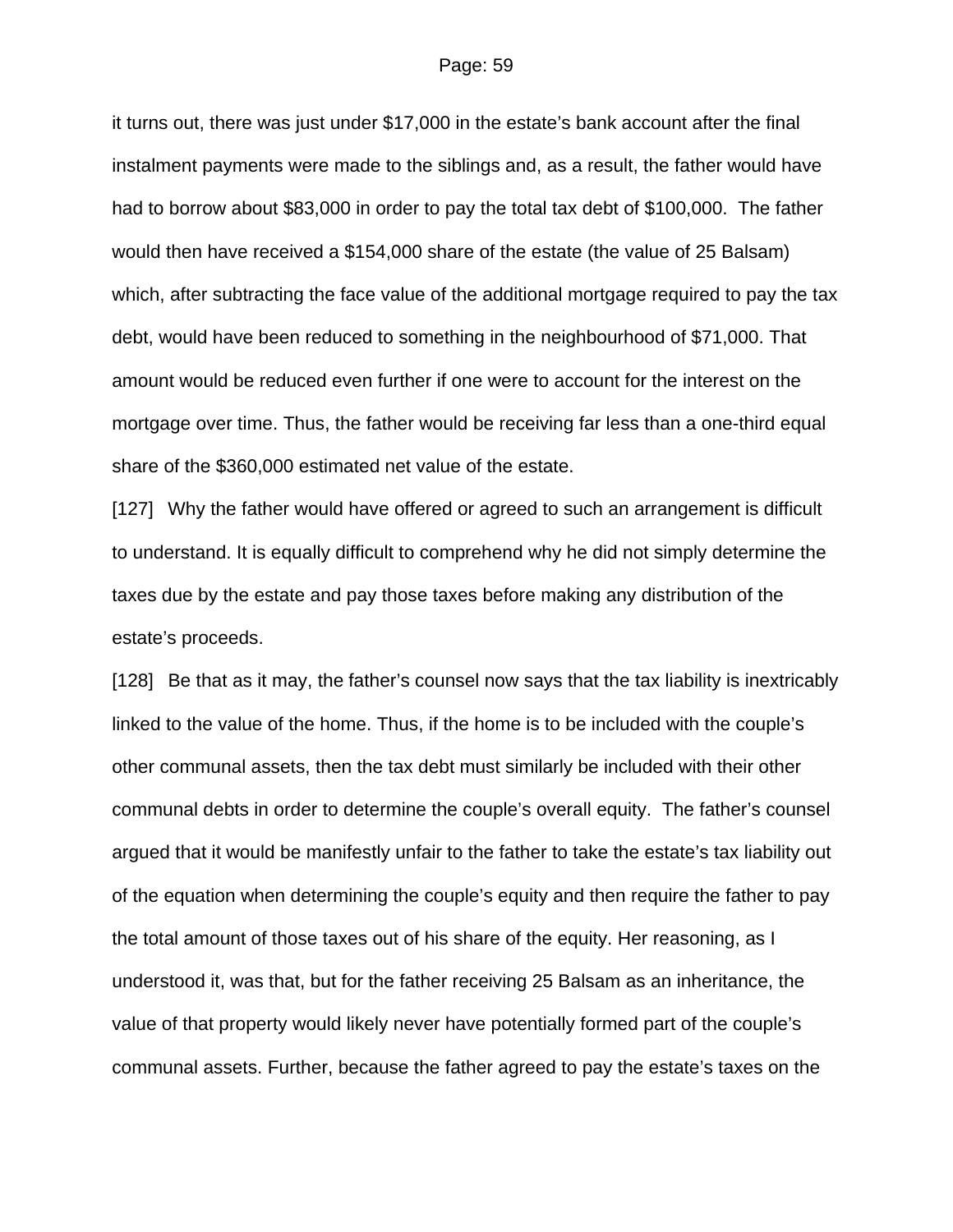strength of having inherited 25 Balsam, he should only be required to pay for those taxes from his share of the total equity resulting after the total communal debts, including the taxes, have been subtracted from the total communal assets. [129] With respect, not only does the logic of this argument seem somewhat circular, it also fails to address the father's apparent error in not determining and paying the estate's taxes before distributing the value of the estate. Nevertheless, I have some sympathy for the notion that the father probably would not have taken title to 25 Balsam, as his share of the estate, without relying upon the value of the property in order to eventually finance the payment of the estate's taxes. Further, if he had not accepted 25 Balsam as his share of the estate, then the couple would likely not be litigating whether that particular asset is subject to division, along with the other communal assets. [130] As for the undetermined amount of the tax liability, the father's counsel suggests that I proceed in one of two ways. The first would be to notionally award the mother whatever share of the equity I feel is appropriate, and then direct that, prior to payment, the amount of taxes due by the estate as of the date of separation be deducted. Obviously, in that scenario the amount of the taxes due would have to be determined after the delivery of my judgment on the issue, unless the parties agree otherwise. The second possible option would be to allow the father to reopen his case and to present fresh evidence on the amount of the estate's tax liability. The father was unable to give any kind of time estimate as to how long that might take. He said that he was immediately prepared to present all the necessary materials to a tax professional in order to prepare another tax return for submission to Revenue Canada. However, while that might present an initial figure for the estate's tax liability, it would not include the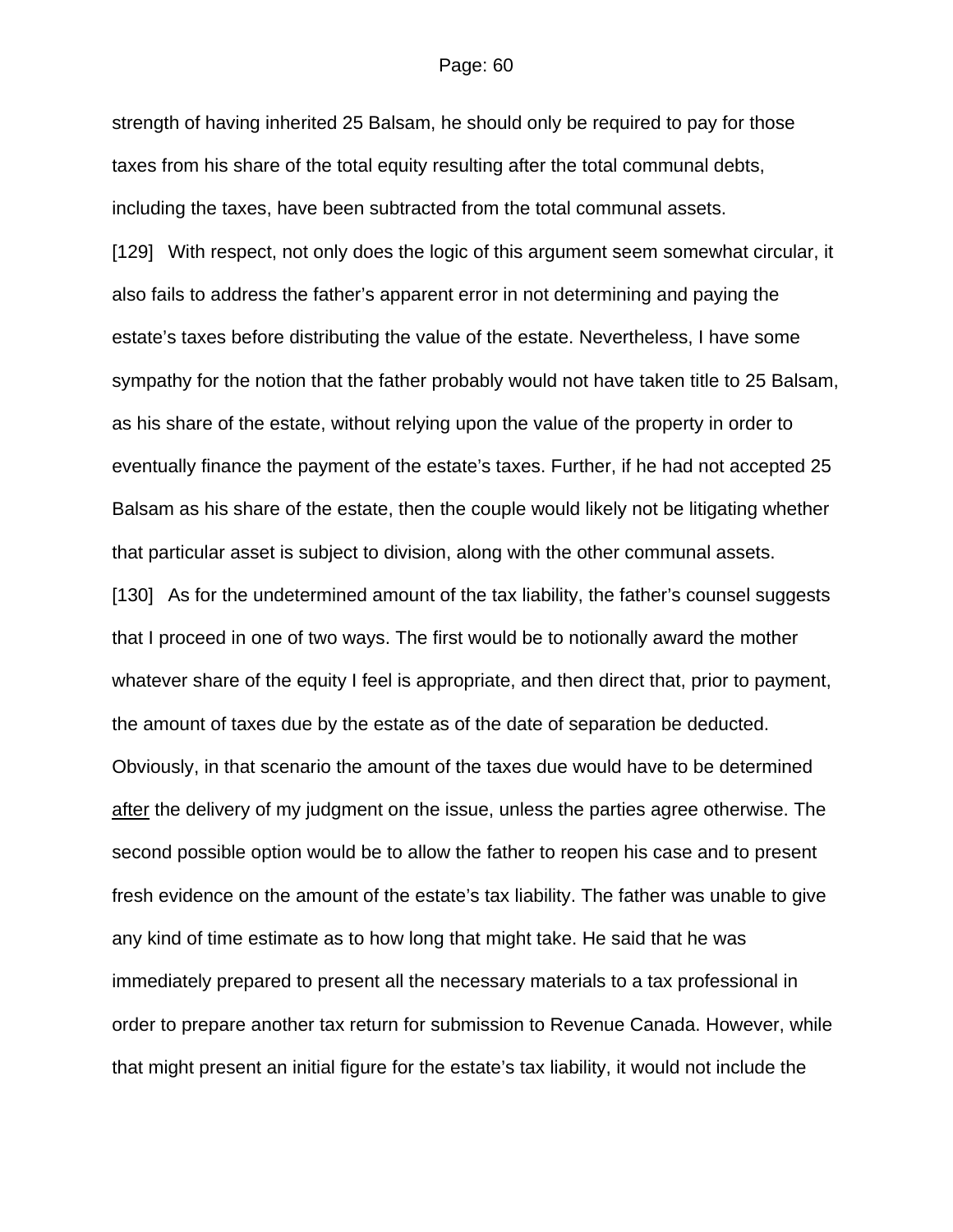amount of any accrued interest or penalties and would be subject to a subsequent review by Revenue Canada. Thus, it is conceivable that several weeks or months may be required in order for the father to obtain this information.

[131] In response, the mother's counsel repeated his original closing submission that it was the father's onus to provide evidence regarding the estate's tax liability and his relative failure to do so should not prejudice the interests of the mother. In particular, he is opposed to the father reopening his case and an adjournment of the trial in order for him to provide the missing information. In the alternative, the mother's counsel proposes two options if his own. First, that I continue to use the values of assets and liabilities negotiated by the parties, as referenced in the third draft of the separation agreement. He submits that would be a fair and reasonable approach, which is "attractive in its simplicity". He argues that the figures used by the parties during their negotiations were presumably thought to be reasonable values, including the estimated debt for the estate taxes. Further, some partial payments have already been made based on those values. Thus, by ordering that the mother be paid a specific equalization payment of \$41,000, the other outstanding matters between the parties can be resolved. For example, the father will then be required to obtain financing to pay out the joint line of credit, thereby removing the mother's name from that obligation. Also, the title to 25 Balsam could be transferred from the father and mother jointly to the father's name alone. Thus, proceeding in this fashion would put closure to the issues between the parties. [132] The second option proposed by the mother's counsel is that I simply make a determination on the general relief sought by the parties in their respective pleadings. For example, if I were to rule in the mother's favour and find that she has a one-half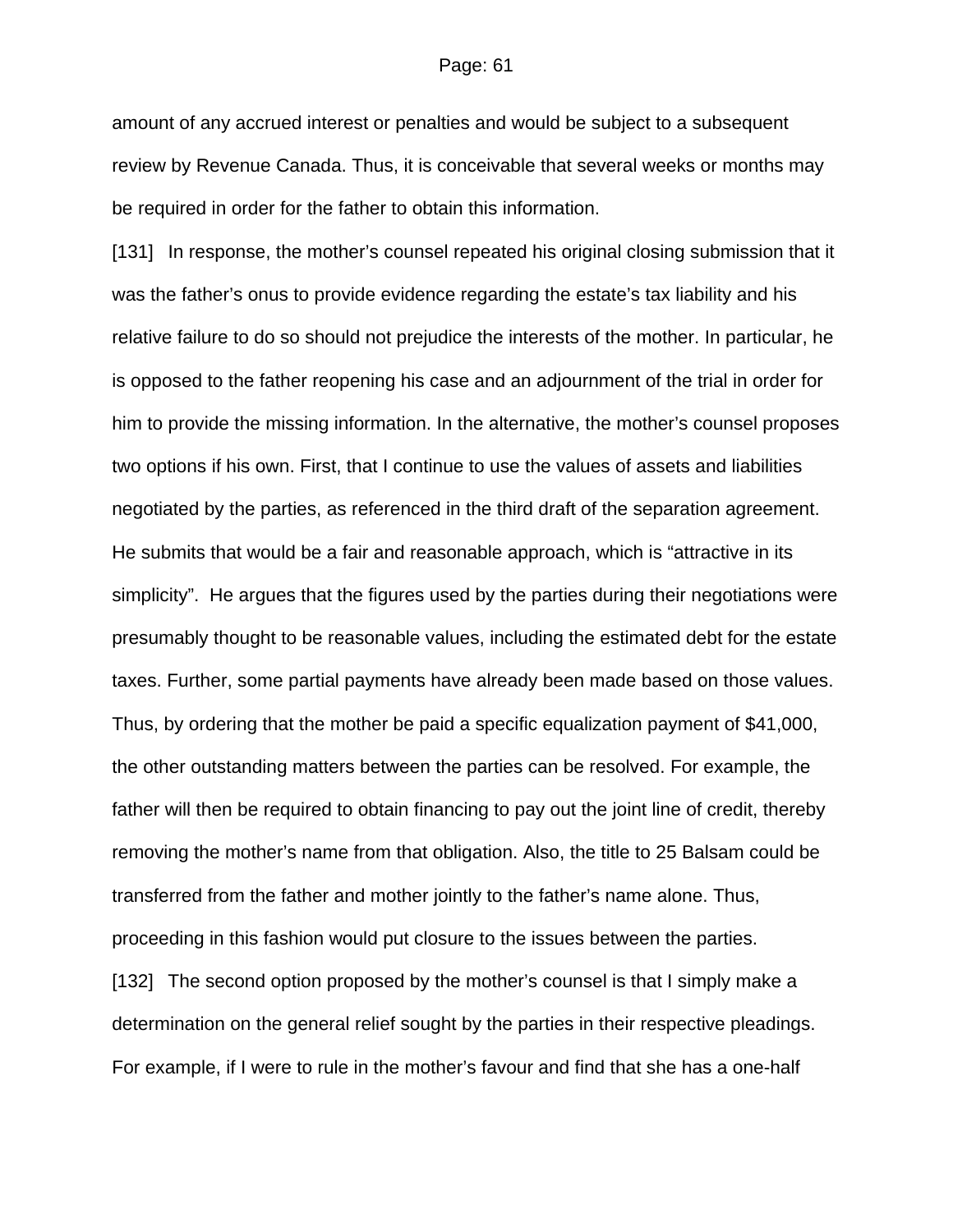interest in both 25 Balsam and the motor home, then the parties can determine how best to give effect to my judgment. I understood that to mean that they may agree to await the final determination of the estate's tax liability, or that they may negotiate some other form of settlement of the issue. In the event that they are unable to agree as to how to proceed, then they could return before me to seek further directions. Thus, this option is essentially the same as the first option proposed by the father's counsel.

## **D) Conclusion on Communal Property Division**

[133] I recognize that this action is unusual in that it came to trial only six short weeks after it was commenced. As I understand it, that was made possible by an unexpected opening in the Court's calendar, which the parties took full advantage of, no doubt because of the primacy of settling the mobility question before the beginning of the school year this fall. However, in the apparent rush to prepare for trial, it appears that the issue of the estate's tax liability did not receive the attention it deserved. While that is understandable to a point, I agree with the mother's counsel that it was the father's onus to provide further and better particulars on that issue and that the mother is entitled to this Court's decision on the merits, without being prejudiced by a further delay of several weeks, if not months. Thus, I will not allow an adjournment or permit the father to reopen his case to provide fresh evidence on the estate's tax liability. Rather, I will rely upon my conclusions on the legal issues set out above and leave it to the parties to attempt to work out the specifics later. If they are unable to effectively implement the terms of this judgment, they may return before me to seek further directions and I will retain jurisdiction accordingly.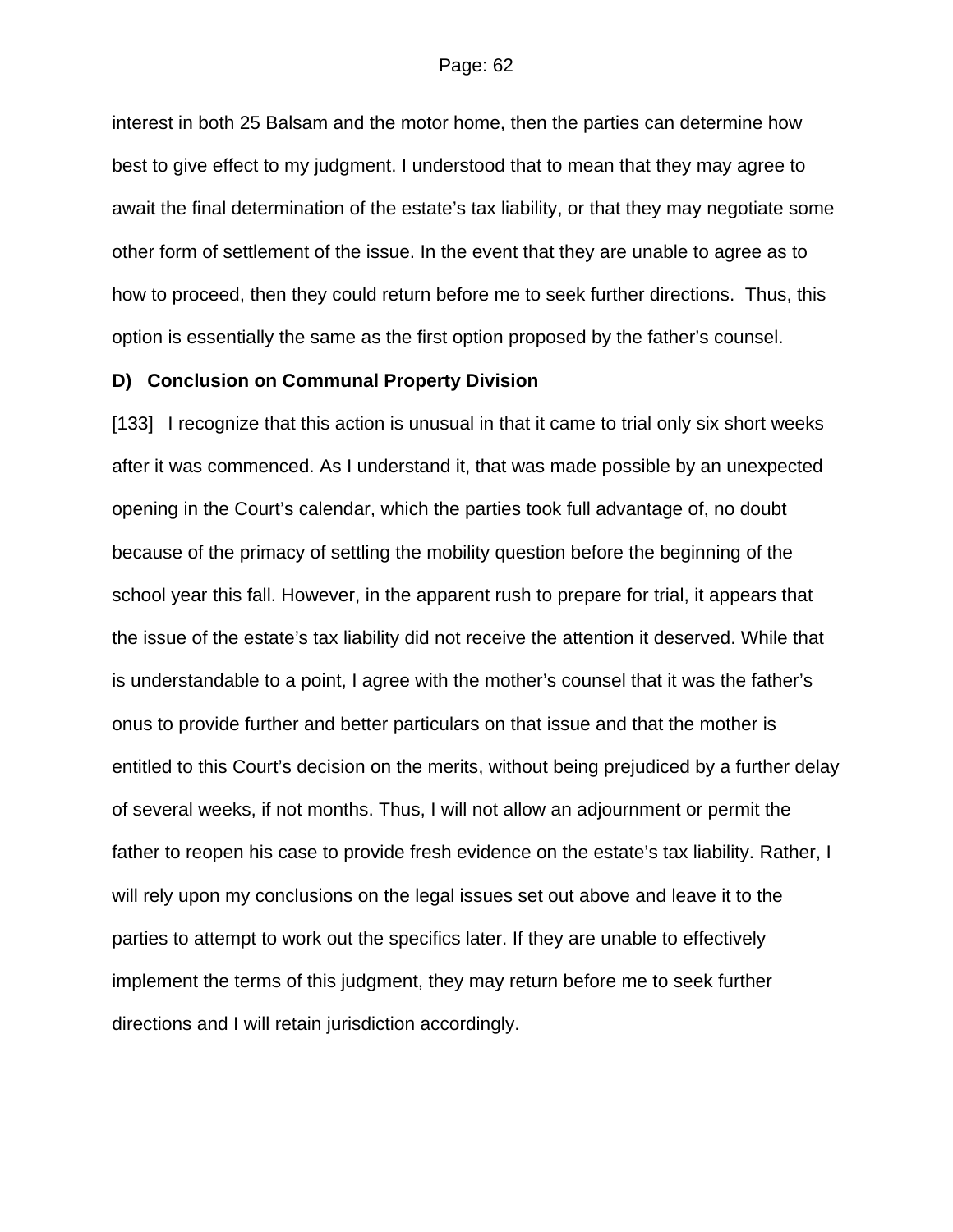[134] On the perceived need for closure, I decline to follow the mother's counsel's suggestion that I simply order a \$41,000 equalization payment to the mother, essentially for the sake of convenience. To do so risks unfairness to both parties. If the tax debt is more than \$100,000, then the father should pay less than \$41,000. Conversely, if the tax debt is less than \$100,000, then the mother is entitled to more than \$41,000. [135] On the question of whether the couple's equity should be determined without including the estate's tax debt in the couple's total liabilities, and then requiring the father to pay the tax debt from his share of the equity thus calculated, the mother's counsel never strongly pressed me to do so. While he did suggest in his original closing that the estate debt was technically not his client's obligation, he also said that she agreed to deduct the debt from the couple's total assets in order to determine the equity subject to division. Indeed, it was this very approach which gave rise to her claim for an equalization payment of \$41,000. In all of the circumstances, I am persuaded, for the reasons I have already set out, that it would be unfair at this stage to determine the couple's equity without deducting the estate's tax debt from the total communal assets. [136] To summarize, I find that the father has not justified an order for an unequal division of the family assets. In particular, I have rejected the father's claim that the mother holds her 50 percent legal interest in 25 Balsam in trust for him on the basis of either an express, a resulting or a constructive trust. Accordingly, I have found that the mother is entitled to retain her one-half interest in the home. In addition, the mother is entitled to share equally in the value of the couple's motor home. Therefore, the mother is entitled to an equal share of the couple's equity, which shall be determined by deducting from the total communal assets, the total communal debts, including the